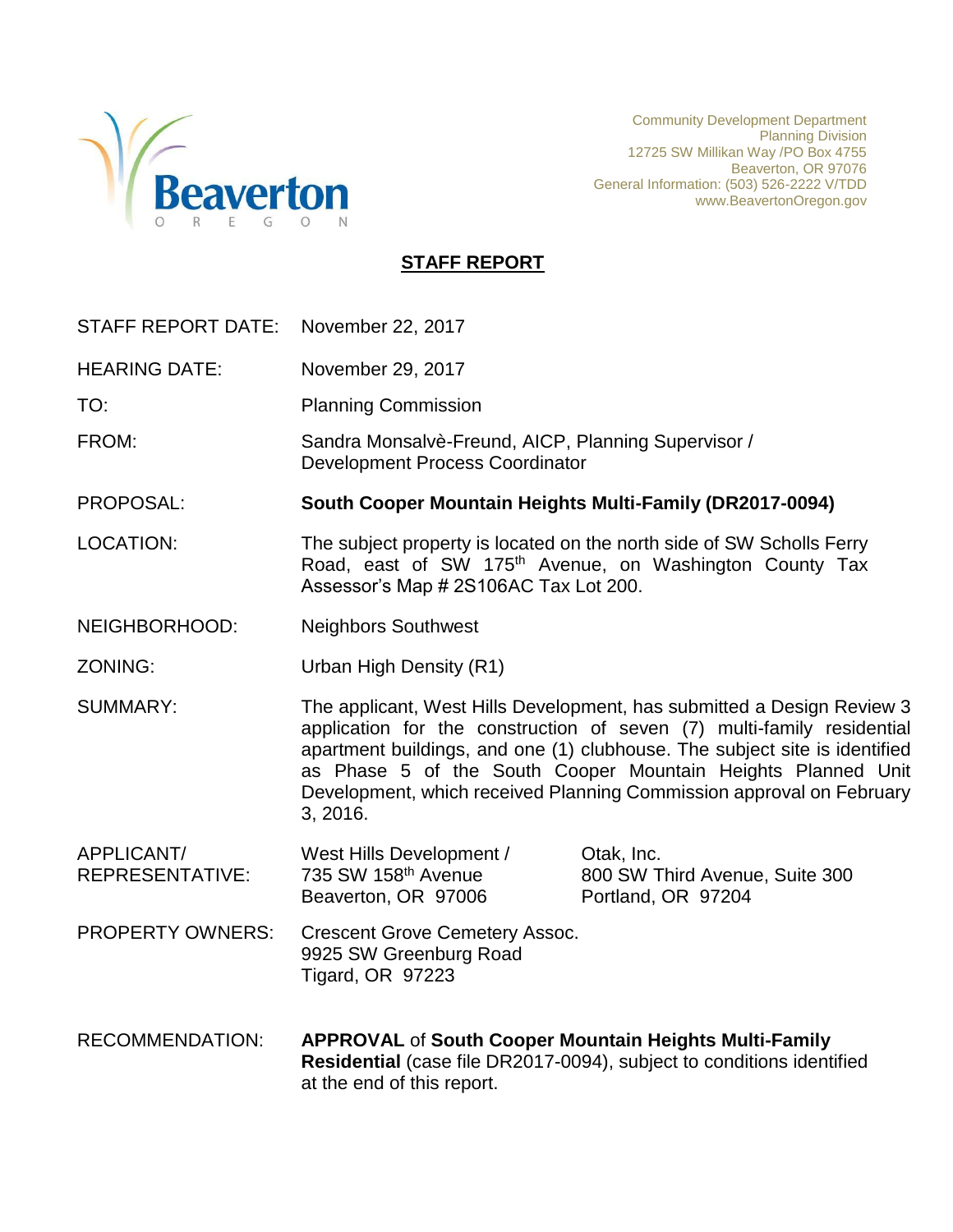# **TABLE OF CONTENTS**

| <b>Attachment A:</b>                                                   |                   |
|------------------------------------------------------------------------|-------------------|
| <b>Facilities Review Committee Technical Review and Recommendation</b> | $FR1 - FR15$      |
| Report                                                                 |                   |
|                                                                        |                   |
| Attachment B: DR2017-0094                                              | $DR1 - DR13$      |
| <b>Design Review Three</b>                                             |                   |
|                                                                        |                   |
| <b>Attachment C:</b>                                                   | COA1-COA10        |
| Proposed Conditions of Approval;                                       |                   |
|                                                                        |                   |
| <b>Exhibit 1: Exhibits by City Staff</b>                               |                   |
| <b>Exhibit 1.1 Zoning Map</b>                                          | Page Numbers:     |
| <b>Exhibit 1.2 Aerial Map</b>                                          | $SR4 - SR5$       |
|                                                                        |                   |
|                                                                        |                   |
| <b>Exhibit 2: Exhibits by Applicant</b>                                | Combined          |
| <b>Exhibit 2.1</b> Applicant Materials                                 | materials package |
|                                                                        |                   |
|                                                                        |                   |
| <b>Exhibit 3: Public Testimony / Comments</b>                          |                   |
| None Received                                                          | Exhibits by #     |
|                                                                        |                   |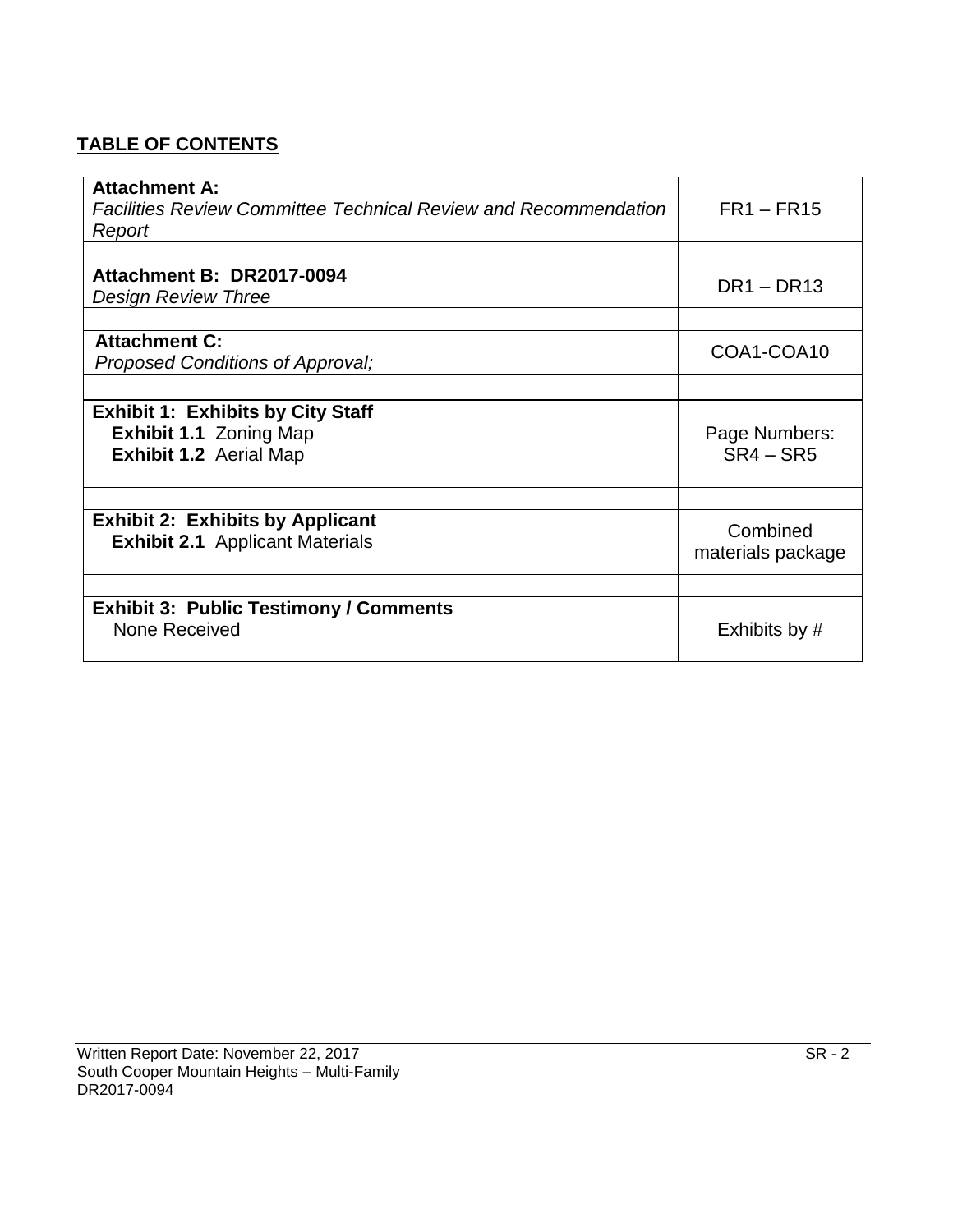# **Zoning Map N Subject Site** $R1$

# **South Cooper Mountain Heights Multi-Family DR2017-0094**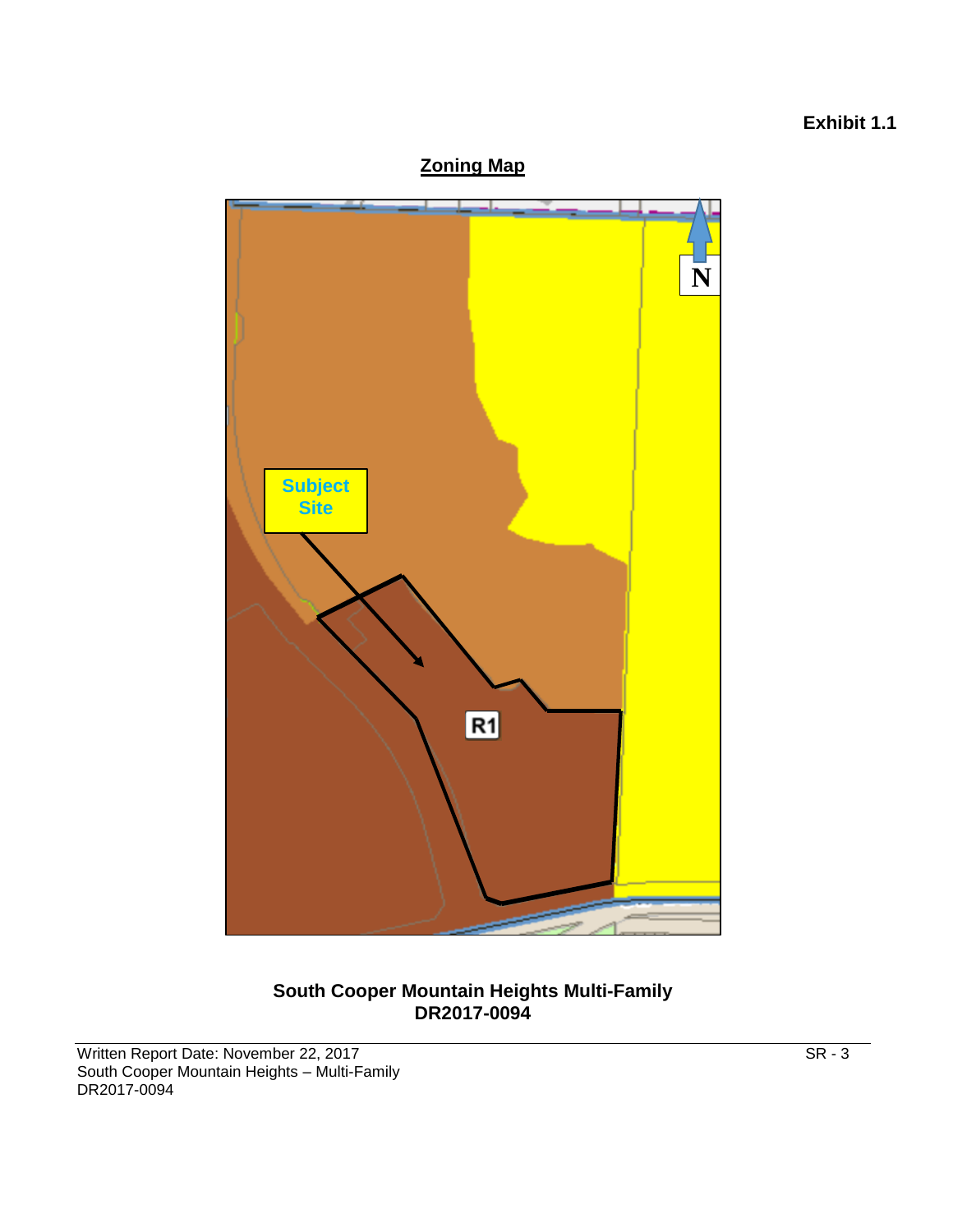# **Exhibit 1.2**

**Aerial Map Subject Site N**

# **South Cooper Mountain Heights Multi-Family DR2017-0094**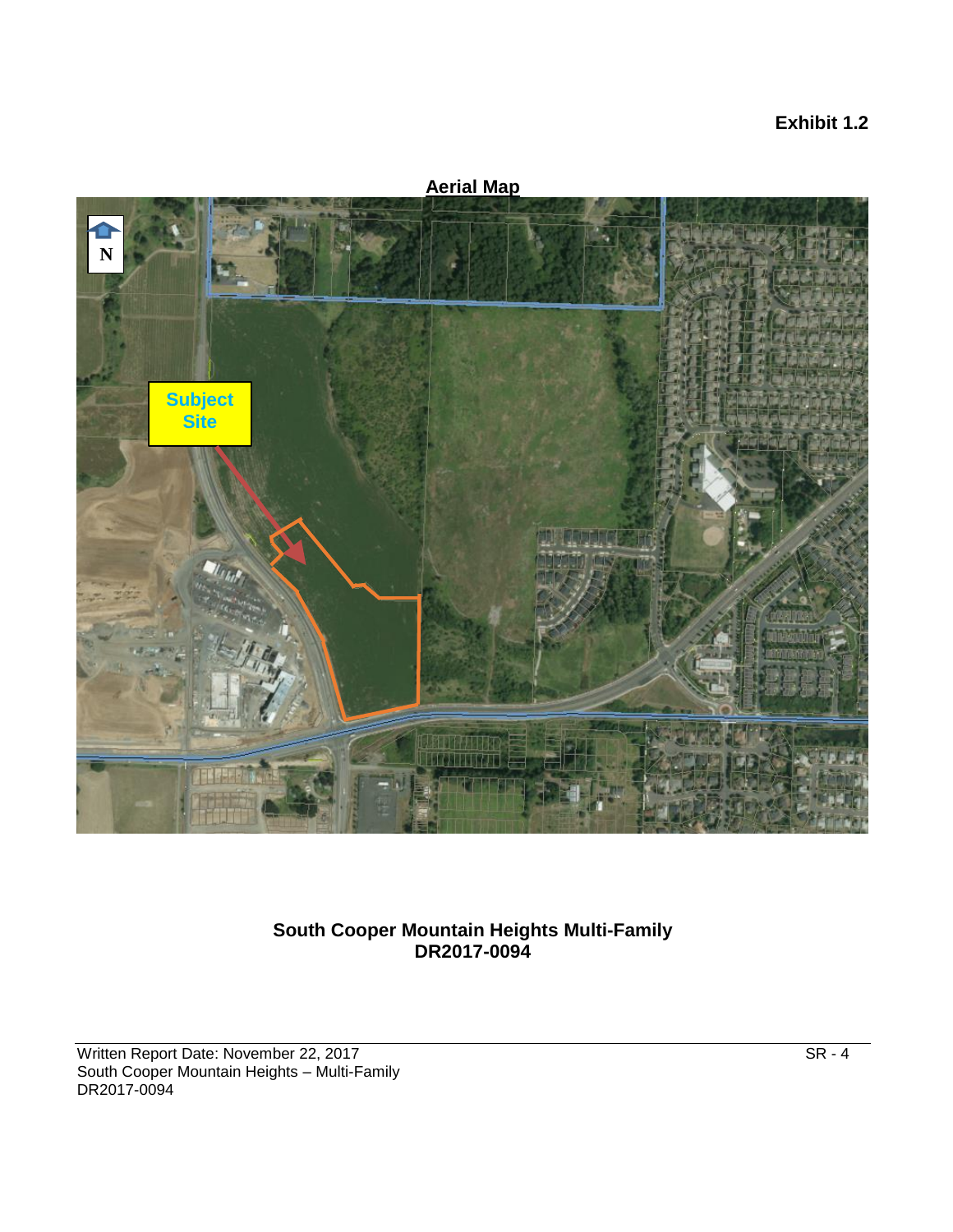# **BACKGROUND FACTS**

# **Key Application Dates**

| <b>Application</b> | <b>Submittal Date</b> | <b>Deemed</b><br><b>Complete</b> | $120$ -Day       | $240$ -Day*  |
|--------------------|-----------------------|----------------------------------|------------------|--------------|
| DR2017-0094        | July 26, 2017         | October 11, 2017                 | February 8, 2018 | June 8, 2018 |

\*Pursuant to Section 50.25.8 of the Development Code this is the latest date, without a continuance, by which a final written decision on the proposal can be made.

# **Existing Conditions Table**

| Zoning                               | Urban High Density Residential (R1)                                                                                                                                    |                                                                                                             |  |
|--------------------------------------|------------------------------------------------------------------------------------------------------------------------------------------------------------------------|-------------------------------------------------------------------------------------------------------------|--|
| <b>Current</b><br><b>Development</b> | The site is currently undeveloped                                                                                                                                      |                                                                                                             |  |
| Site Size &<br><b>Location</b>       | $±11$ Acres                                                                                                                                                            |                                                                                                             |  |
| <b>NAC</b>                           | <b>Neighbors Southwest</b>                                                                                                                                             |                                                                                                             |  |
| <b>Surrounding</b><br><b>Uses</b>    | Zoning:<br>North: R2<br>South: City of Tigard – Residential (R-25)<br>Medium High Density)<br>Urban Standard Density (R5)<br>East:<br>Urban High Density (R1)<br>West: | Uses:<br>North: Residential<br>South: Residential<br>East: Residential<br>West: Mountainside High<br>School |  |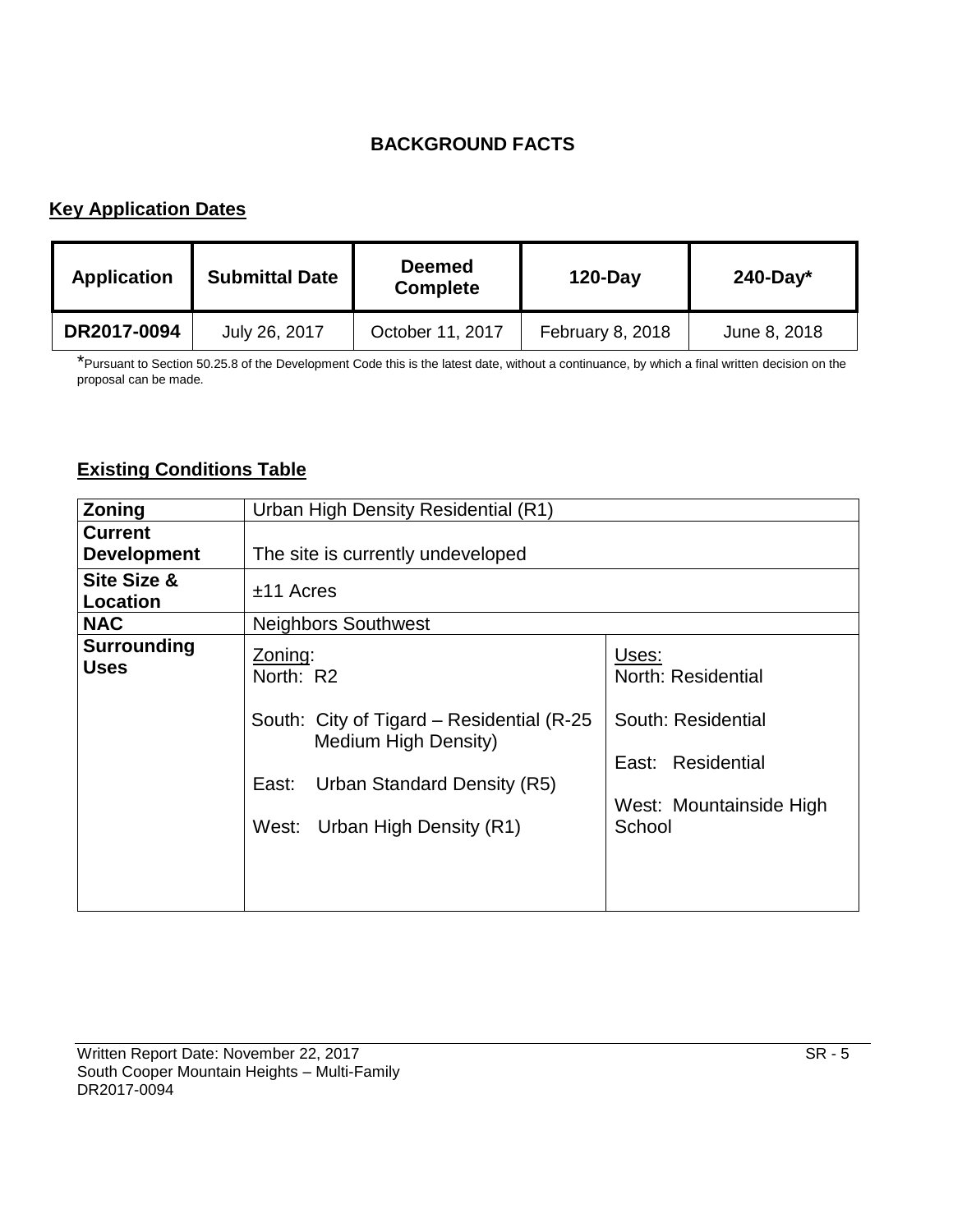# **Project Overview**

The applicant, West Hills Land Development LLC, has proposed to construct Phase 5 of the approved South Cooper Mountain Heights Planned Unit Development. The proposal includes seven (7) multi-family residential apartment buildings, and one (1) clubhouse, each approximately 2-5 stories, and the clubhouse proposed at one (1) story. A total of 340 dwelling (apartment) units is proposed, in addition to various open space amenities, a community trail adjacent to the resource area to the east, a multi-use pathway to the north along Street F, and parking intended for vehicles and bicycles.

The applicant has proposed that two buildings, F and G, be constructed at a maximum height of 61 feet, 3 inches, which exceeds the maximum allowable height of 60 feet in the R1 zoning district. The applicant has submitted a Modification of Decision to the approved South Cooper Mountain Heights PUD, specifically the approved Land Division (LD2015-0013), which includes a request to increase the overall height in the R1 zoning district to 72 feet. It was anticipated that the modifications to the PUD would have been heard at public hearing and approved prior to the current proposal going before the Planning Commission. However, the modifications have been continued to a later date, after this proposal (the multi-family) is heard before the Planning Commission. The applicant understands that if the modifications are not approved, they will need to make changes to the plans for Buildings F and G in order to comply with the maximum allowable building height of 60 feet in the R1 zoning district.

# **Background – South Cooper Mountain Community Plan**

The South Cooper Mountain Community Plan (SCMCP) is part of the Beaverton Comprehensive Plan and was adopted in December 2014. The SCMCP identifies various policies intended to guide future development of this area which is comprised of 544 acres of rural land that was added to the Urban Growth Boundary (UGB) in 2011. The SCMCP emphasizes development to be designed as safe, convenient, active and healthful with a variety of housing types, recreational spaces, and pedestrian and vehicular circulation.

In 2016 the South Cooper Mountain Heights Planned Unit Development (CU2015-0006) was subject to review of the specific SCMCP plan policies. This current land use application is solely for development of Phase 5 of the PUD, specifically for the multi-family component, and is limited to design review, however the applicant must show compliance with past PUD approvals which were reviewed under the policies of the SCMCP.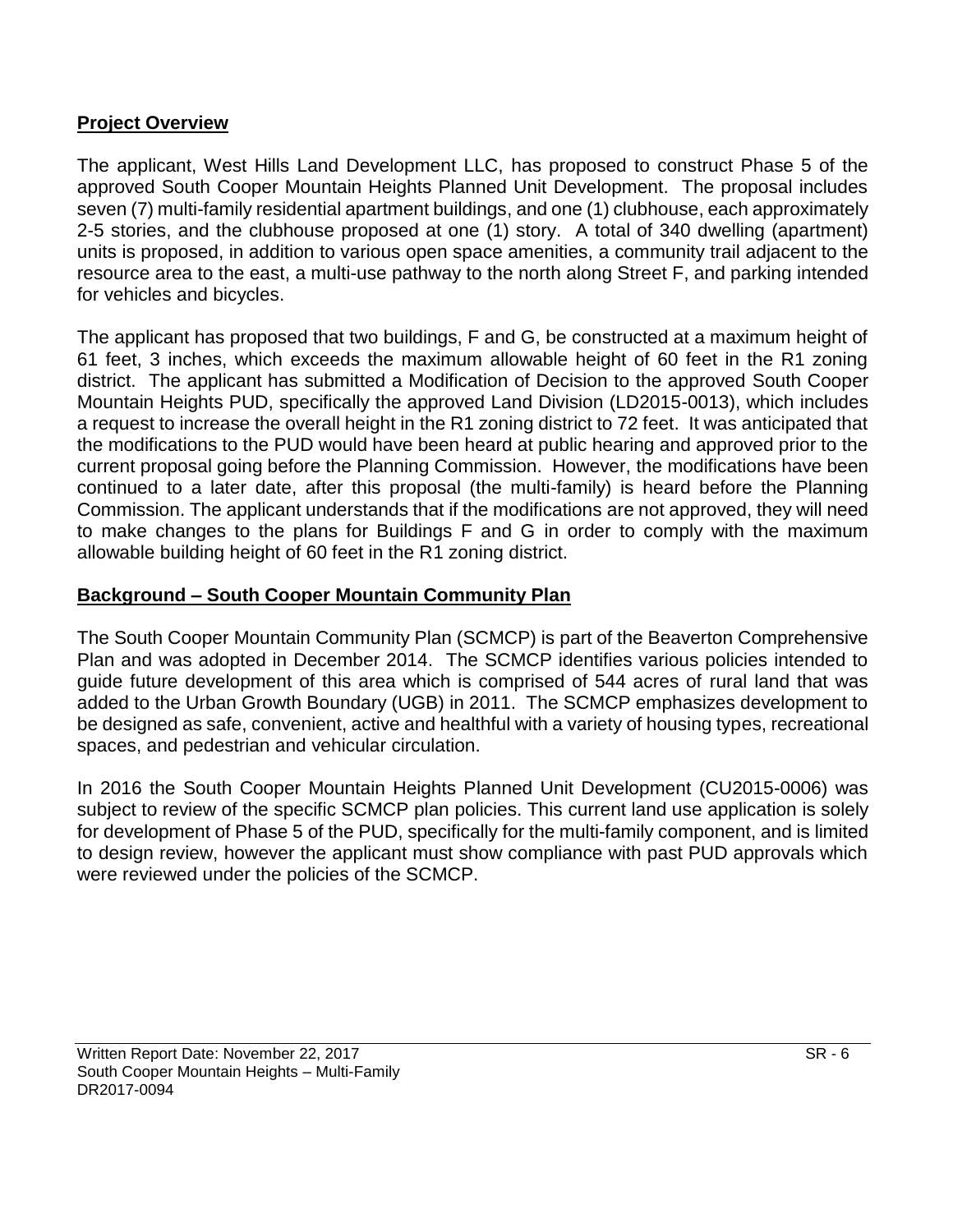# **Past Land Use Actions by Planning Commission – South Cooper Mountain Heights PUD**

The South Cooper Mountain Heights Planned Unit Development (PUD) received Planning Commission approval on February 3, 2016. The development, as approved, will include 721 dwelling units, and be constructed in five (5) Phases. The PUD project includes a mix of housing types, ranging from single-family detached (271 units), to single-family attached (110 townhomes), and 340 multi-family apartment units. At that time, the Planning Commission conducted public hearings for concurrent consideration of six (6) land use applications identified for the South Cooper Mountain Heights PUD (CU2015-0006, DR2015-0071, LD2015-0013, TP2015-0008, ZMA2015-0006). All six (6) applications were approved with conditions of approval. These land use applications are summarized below.

- Zoning Map Amendment (case file ZMA2015-0006) applied Beaverton residential zones of R-1, R-2, R-4, R-5 and R-7 to this portion of the SCMCP. Zoning within the area applicable to Phase 5 of South Cooper Mountain Heights PUD is R-1 – Urban High Density Residential, in order to accommodate the anticipated multi-family development.
- Conditional Use Planned Unit Development (case file CU2015-0006) recognizes five (5) phases of development, and required infrastructure improvements expected to occur with each phase. The CUP-PUD application identifies the architectural building features specific to dwellings to be constructed as part of Phases 1, 2, 3, and 4 and defers design review for the future multi-family residential in Phase 5. The CUP-PUD application also allows modification of base zoning standards for each respective zone within the boundary of the South Cooper Mountain Heights PUD.
- Preliminary Subdivision application (LD2015-0013) approved the applicant's preliminary subdivision plan for subsequent creation of 383 legal lots of record and 32 separate tracts comprised of open space, natural resources areas, stormwater facilities, and public/private access easements associated with the PUD.
- Design Review 2 (case file DR2015-0071 approved the 110 attached single-family dwellings (townhomes) identified as part of Phases one (1) and four (4). The multi-family residential apartment building(s) to be constructed in Phase 5, were not subject to hearing consideration on February 3, 2016. The staff report did however, explain how the multifamily component of Phase 5 would be subject to a separate, future application for Design Review (Type 2 or Type 3 process).
- Tree Plan 2 (case file TP2015-0008) approved removal of community trees, and several trees within the *Significant Natural Resource Area (SNRA)* of the development site.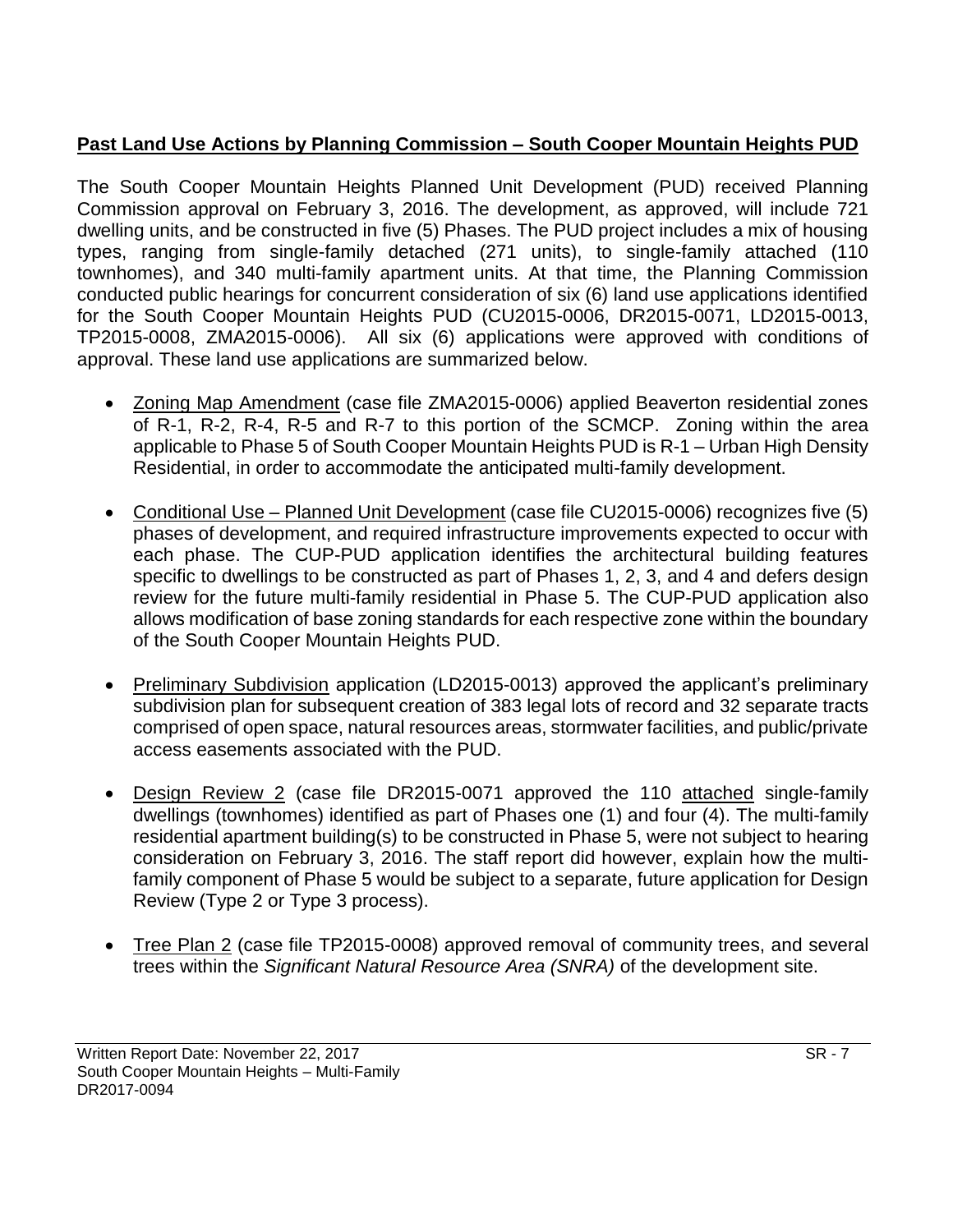# **ATTACHEMENT A**

# **FACILITIES REVIEW COMMITTEE TECHNICAL REVIEW AND RECOMMENDATIONS South Cooper Mountain Heights Multi-Family DR2017-0094**

# **Section 40.03 Facilities Review Committee:**

The Facilities Review Committee has conducted a technical review of the application, in accordance with the criteria contained in Section 40.03 of the Development Code. The Committee's findings and recommended conditions of approval are provided to the decisionmaking authority. As they will appear in the Staff Report, the Facilities Review Conditions may be re-numbered and placed in different order.

The decision-making authority will determine whether the application, as presented, meets the Facilities Review approval criteria for the subject application and may choose to adopt, not adopt, or modify the Committee's findings below.

**The Facilities Review Committee Criteria for Approval will be reviewed for all criteria that are applicable to the submitted applications as identified below:**

- **All twelve (12) criteria are applicable to the submitted Design Review Three application as submitted.**
- *A. All critical facilities and services related to the development have, or can be improved to have, adequate capacity to serve the proposed development at the time of its completion.*

Chapter 90 of the Development Code defines "critical facilities" to be services that include public water, public sanitary sewer, storm water drainage and retention, transportation, and fire protection. The Committee finds that the proposal includes necessary on-site and off-site connections and improvements to public water, public sanitary sewer and storm water drainage facilities.

# **Water**:

Water to the project will be provided by the City of Beaverton via a 24-inch water main located in SW Scholls Ferry Road and SW 175<sup>th</sup> Avenue, which will be extended throughout the proposed development via 12-inch water mains within the public street. The applicant indicates this potable water will be for both domestic use and firefighting.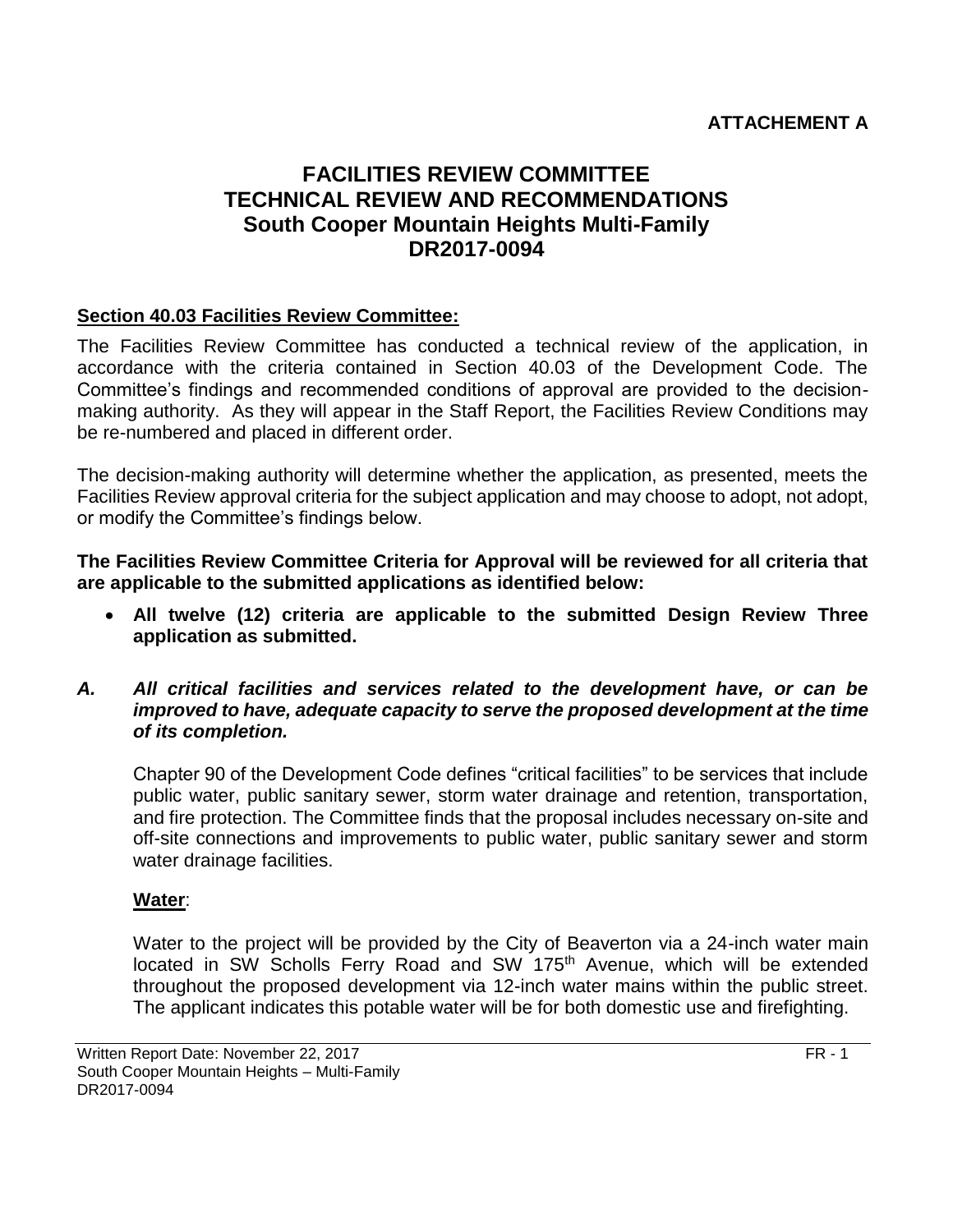Staff find that water services can be improved, extended, and/or constructed to have adequate capacity to serve the development as proposed.

# *Sanitary Sewer:*

Public sanitary sewer will be provided by the City of Beaverton. There is an existing 21 inch gravity sanitary sewer line located in SW Scholls Ferry Road that has capacity to serve this multi-family development (Phase 5 of the South Cooper Mountain Heights PUD). This line will need to be extended north to serve the proposed development. The applicant's narrative indicates that the proposed sanitary sewer infrastructure will include a network of gravity fed sewer pipes to be located within the future street right-of-ways and public easements.

Staff find that sanitary sewer services can be improved, extended, and/or constructed to have adequate capacity to serve the development as proposed.

# *Storm Water:*

Proposed stormwater drainage has been identified and described in the applicant's narrative and plans. A preliminary stormwater management plan for the project has been submitted for review by the City of Beaverton Site Development Division. The applicant's narrative indicates that storm drainage will be collected by a system of storm sewers within the public streets, and adjacent to the project site. Additionally, per the Clean Water Services (CWS) Service Provider Letter (SPL), all stormwater treatment facilities related to the development must be sized to meet the applicable design criteria of SLOPES V.

The proposed development will create approximately 6.87 acres of new impervious surface area. As a result, the applicant proposes stormwater runoff directed to water quality swale(s) and an underground detention system. Stormwater runoff from the public streets will be directed towards LIDA planters and be detained in a dry detention pond located along the western most portion of the subject property.

Staff find that stormwater can be improved, extended, and/or constructed to have adequate capacity to serve the development as proposed.

# **Transportation:**

The multifamily portion of the South Cooper Mountain Heights PUD is bordered by SW 175<sup>th</sup> Avenue on the west and SW Scholls Ferry Road on the south, both of which are Arterial Streets under the operational and maintenance jurisdiction of Washington County. Access to the site is proposed from Street F and Street K, as identified in the South Cooper Mountain Heights PUD.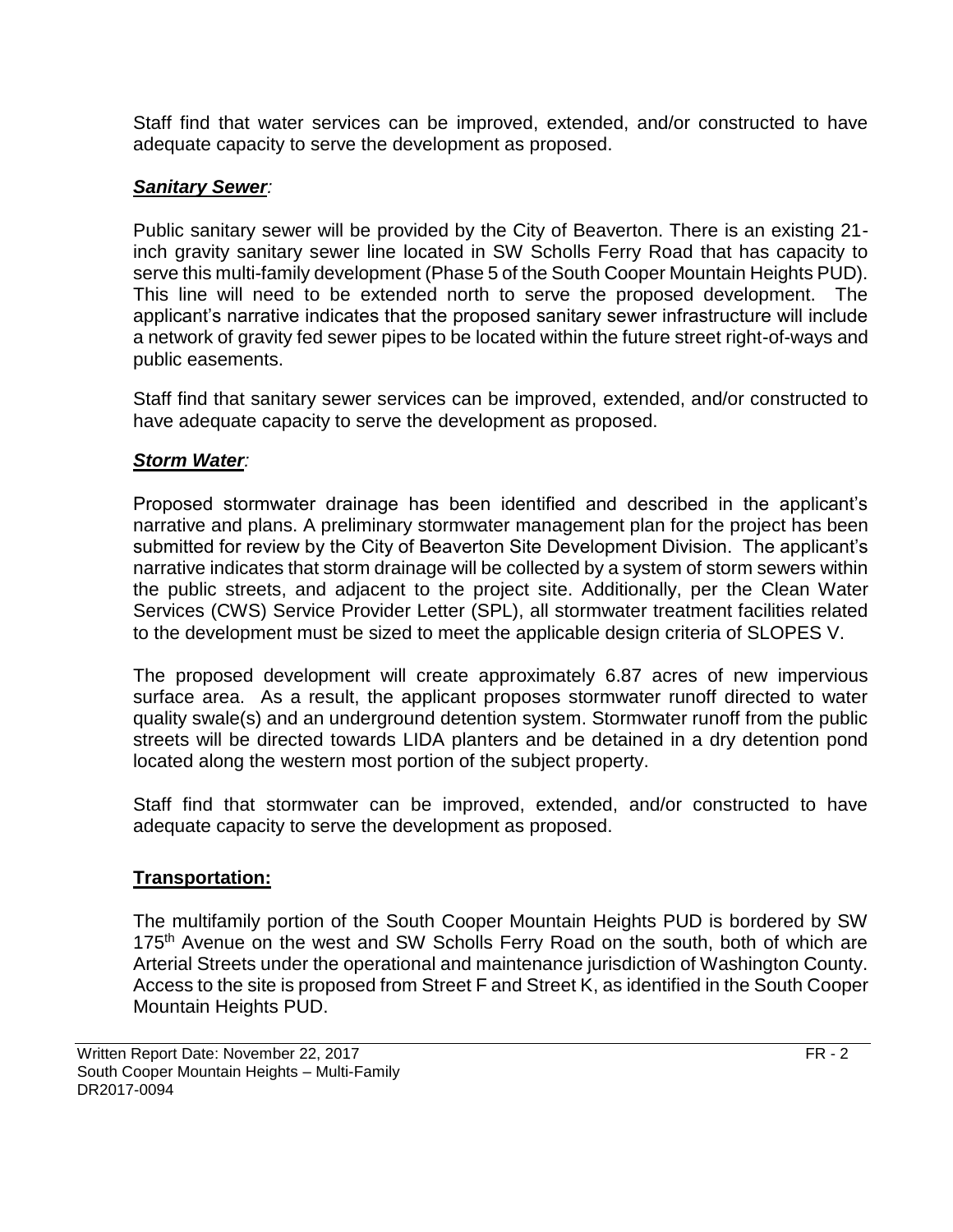For the initial review and approval of the South Cooper Mountain Heights PUD, the applicant submitted a Traffic Impact Analysis (TIA) as required. The initial analysis, dated May 15, 2015, assumed 270 apartment units. With the November 17, 2015 TIA supplement, the number of apartment units had increased to 340. The December 2, 2015 TIA supplement also uses an apartment count of 340 units.

The initial approval of the PUD included conditions of approval that required improvements to the surrounding transportation system designed to accommodate the additional traffic that the development would generate. The proposed multifamily development associated with this Design Review application is consistent with the prior development assumptions. Therefore, the previously adopted conditions of approval will suffice to mitigate the transportation impacts of the proposed development. In addition, there are additional conditions of approval specific to the design of the multifamily units that staff recommends which will ensure that the proposed apartments meet the requirements of the Beaverton Development Code and the South Cooper Mountain Community Plan.

With the recommended conditions of approval, the Committee finds that the proposal will provide the transportation-related critical facilities necessary for the proposed development and that those facilities will have adequate capacity to serve the development at the time of its completion. Therefore, the Committee finds the proposal meets Criterion-A for approval.

# **Fire Protection**

Fire protection will be provided to the site by Tualatin Valley Fire and Rescue (TVF&R). TVF&R has reviewed the proposal and provided conditions of approval specific to this phase of the PUD the development. TVF&R will require secondary emergency access, which in this case will be provided via a connection with SW 175<sup>th</sup> Avenue from the vehicle drive aisle that will connect to the terminus of proposed Street K. Additionally, fire hydrants will be installed per TVF&R requirements. By meeting the conditions of approval the proposal will meet TVF&R requirements, which will be verified at the time of Site Development Permit issuance.

With the recommended conditions of approval, the Committee finds that the proposal will provide the fire-related critical facilities necessary for the proposed development and that those facilities will have adequate capacity to serve the development at the time of its completion. Therefore, the Committee finds the proposal meets Criterion A for approval.

# **FINDING: Therefore, the Committee finds that, by meeting the conditions of approval, the proposal meets this criterion.**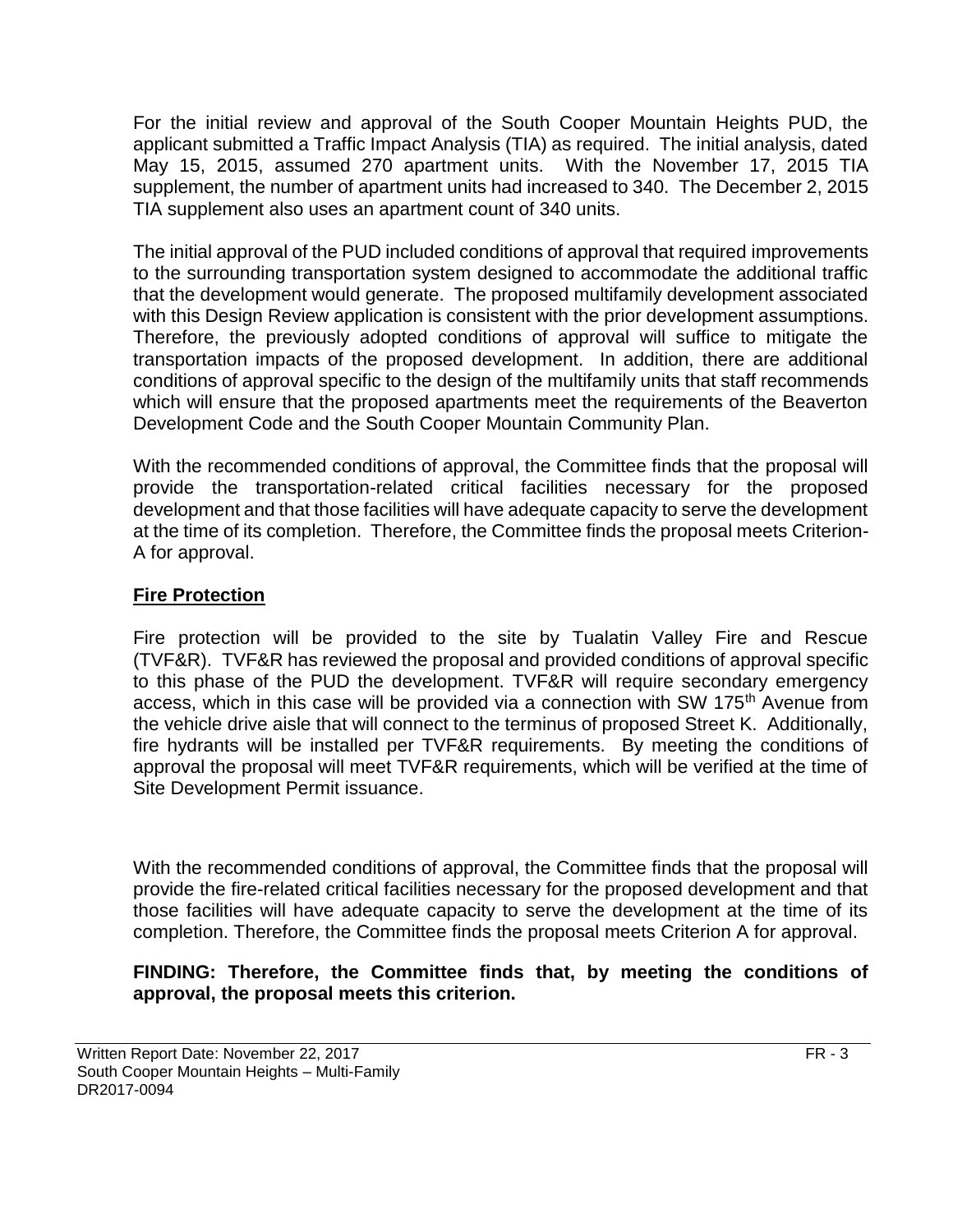*B. Essential facilities and services are available, or can be made available, with adequate capacity to serve the development prior to occupancy. In lieu of providing essential facilities and services, a specific plan may be approved if it adequately demonstrates that essential facilities, services, or both will be provided to serve the proposed development within five years of occupancy.*

Chapter 90 of the Development Code defines "essential facilities" to be services that include schools, transit improvements, police protection, and pedestrian and bicycle facilities in the public right-of-way. The applicant's plans and materials were forwarded to City Transportation staff, City Police Department, and Tualatin Hills Park and Recreation District. The applicant provided a service provider letter from Beaverton School District showing moderate impact of the development on elementary, middle, and high schools.

# *Schools*

The proposed development is within the Beaverton School District (BSD) boundaries and will be served by Scholls Heights Elementary School (16400 SW Loon Drive); Conestoga Middle School (12250 SW Conestoga Drive), and Mountainside High School (SW Scholls Ferry and SW 175<sup>th</sup> Avenue).

At the time of original application review for the South Cooper Mountain Heights PUD in 2015-2016, a Service Provider Letter (dated July 30, 2015), was provided to staff by the BSD which addressed the anticipated impacts of the proposed residential development, including the multi-family portion of Phase 5 on the designated schools.

Staff received an updated SPL from the BSD, dated September 15, 2017 as a result of a separate application submitted to the City for modifications to the original South Cooper Mountain Heights PUD for the addition of 10 additional single family residential lots. In summarizing their comments, the District has indicated that the proposal will result in a moderate impact to schools in the area and anticipates sufficient capacity to accommodate new students from the proposed PUD project, including the multi-family portion.

The school district also provided comments in regard to the construction of the community trail along proposed Road 6C (the East/West Collector), which would connect the eastern most edge of the PUD boundary (Loon Drive/Barrows Rd.) to the western most edge at SW 175<sup>th</sup> Avenue. It is the School District's desire to have a safe route to school for all students attending Scholls Heights Elementary School and the new Mountainside High School. Therefore, staff finds the South Cooper Mountain Heights PUD will provide for Safe Routes to Schools. This school to school trail was required with the South Cooper Mountain Heights PUD and the portion adjacent to Street F must be constructed with this Design Review if not previously constructed.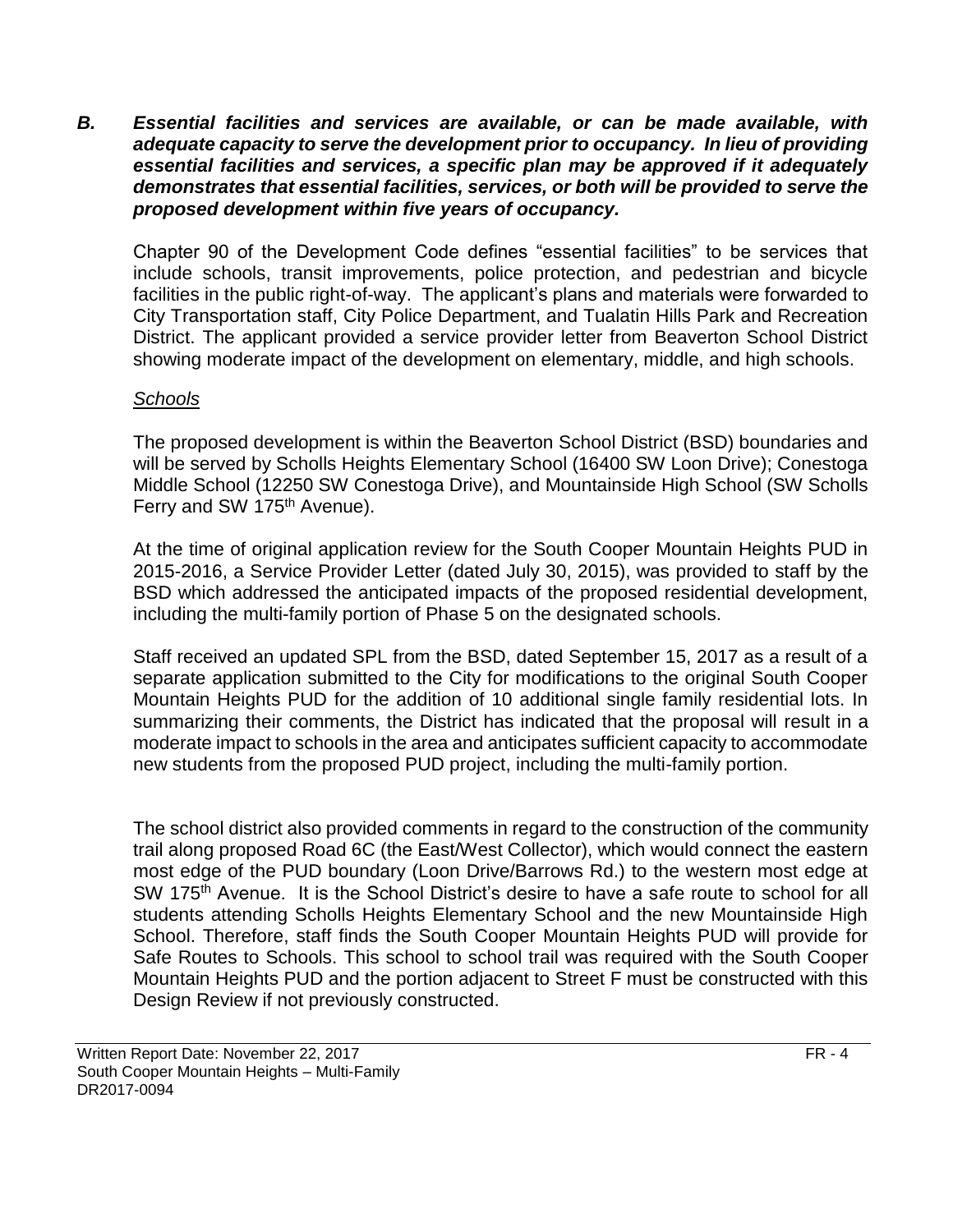# *Parks*

The site will be served by the Tualatin Hills Park and Recreation District (THPRD). The entire PUD site was annexed to THPRD in 2015, including the subject multi-family site. The PUD has identified a 2.7 acre Neighborhood Park site to the east of the subject multifamily project site.

# *Public Transportation:*

# *Transit Improvements*

To date, Tri-Met has not provided comments in response to this proposal. Currently the site is not served by transit. The nearest bus stop is the South Beaverton Express, Line 92 (approximately 1.2 miles away) which stops at the intersection of SW Teal Boulevard/SW Scholls Ferry Road/SW Horizon Boulevard. Line 62 stops at SW Murray Boulevard and SW Scholls Ferry Road, and is a bit further to the east than Line 92.

As the development of the South Cooper Mountain area increases, there may be opportunities for TriMet to extend service to the area in the future. Possible routes could include SW Scholls Ferry Road, SW Barrows Road or SW 175<sup>th</sup> Avenue. However, at this time Tri-Met has not requested, nor has the applicant included any street modifications or design elements to support transit service.

# *Pedestrian and Bicycle Facilities*

The applicant states that in accordance with the South Cooper Mountain Community Plan, both public and private streets will be created in order to support the proposed development in a grid fashion connecting the development with Phase 4 of the PUD. The applicant will be dedicating sufficient right-of-way in order to accommodate Washington County's 5-lane Arterial street improvements along SW 175<sup>th</sup> Avenue, which also includes 7-foot wide buffered bike lanes. The proposal includes emergency access to SW 175<sup>th</sup> Avenue, in addition to multiple pedestrian connections throughout.

As a condition of approval from the PUD approval, the applicant is also responsible for constructing sidewalk and planter strip improvements along the site's SW Scholls Ferry Road frontage. The applicant has proposed to construct the school to school trail, a 12 foot multi-use pathway, along the south side of Street F, which is a condition of approval of the previously approved South Cooper Mountain Heights PUD, connecting to SW 175<sup>th</sup> Avenue, in conjunction with the townhome development to the northeast of the subject site. Lastly, a 10-foot wide community trail will run north-south near the eastern edge of the project site along the natural resource area, which will connect SW Scholls Ferry Road with proposed Street L and the townhome development of Phase 4.

# *Police:*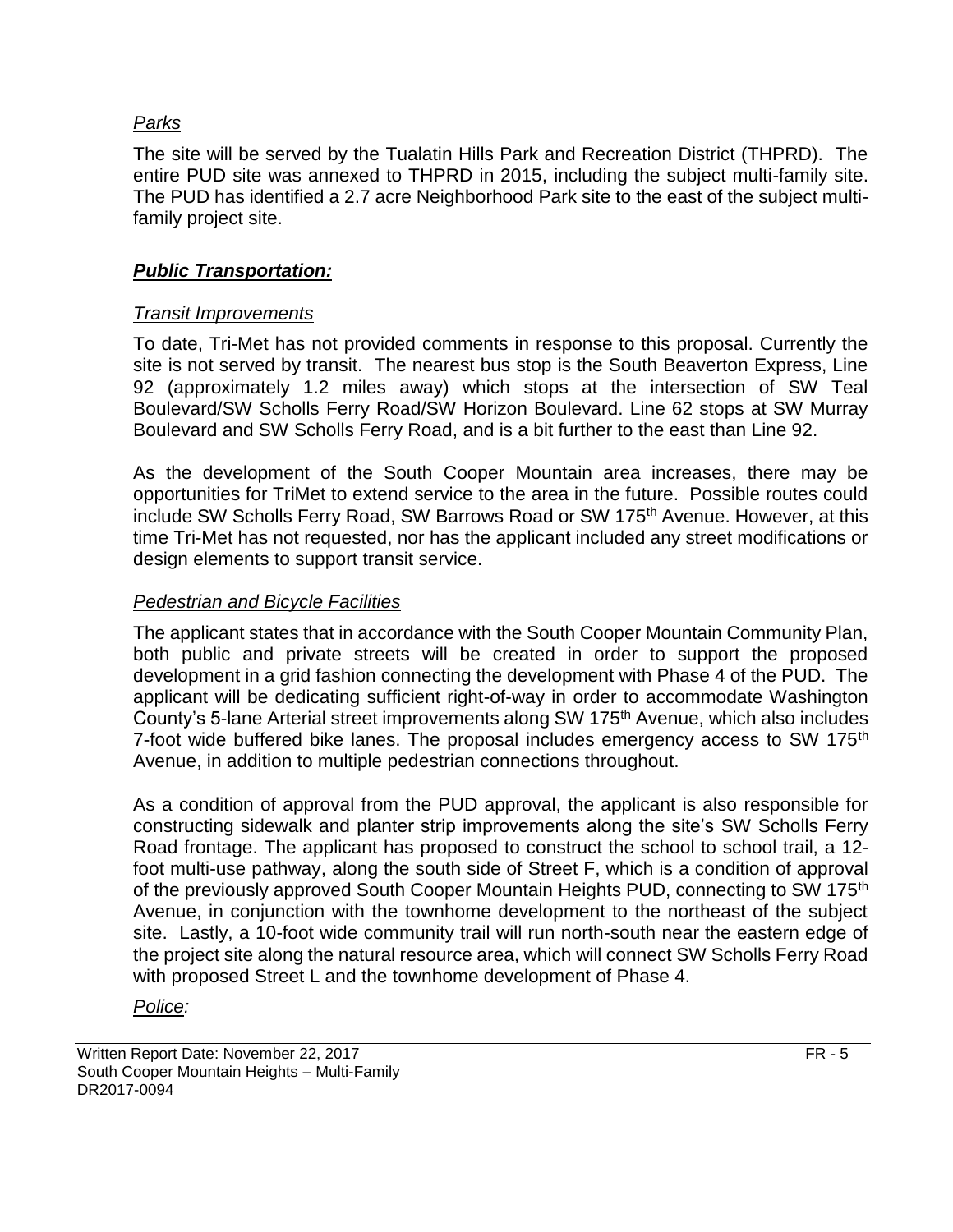The City of Beaverton Police will serve the development site. To date the Police Department has not provide comments or recommendations to the Facilities Review Committee, however if any comments are submitted staff will forward those to the applicant. In review of most development projects, the Beaverton Police have expressed the need for the provision of street lights, which is addressed in response to Criterion I herein.

# *Open Space*

The project requires 1.40 acres of active open space and a total of 2.92 acres of total open space. The applicant has proposed 0.80 acres of active open space (Clubhouse and Pool 0.13, Active Space 0.45, and Trail 0.22). The applicant must provide a plan prior to Site Development permit issuance, which shows that the above listed open space is provided within the phase boundaries. However, excess open space from previously constructed phases may be used to meet any deficiency (0.60 acres) in the proposed phase.

In summary of the above, the Committee finds that the proposed development will provide the required essential facilities, as conditioned.

**FINDING: Therefore, the Committee finds that by meeting the conditions of approval, the proposal meets the criterion.** 

# *C. The proposal is consistent with all applicable provisions of Chapter 20 (Land Uses) unless the applicable provisions are modified by means of one or more applications which shall be already approved or which shall be considered concurrently with the subject proposal.*

Staff cites the Code Conformance Analysis chart below, which evaluates the project as it relates the applicable Code requirements of Chapter 20 for the Urban High Density (R1) zone as applicable to the above mentioned criteria. As demonstrated on the chart, the development proposal meets all applicable standards of the proposed zone, except the building height for Buildings F and G, which are proposed to be 61 feet, 3 inches each. If the South Cooper Mountain Heights PUD Modification of Decision is not approved by the Planning Commission, the applicant will be required to change the currently proposed plans, though a subsequent design review application, in order to meet the maximum building height of 60 feet for Buildings F and G, as conditioned. Staff has provided a condition of approval to this effect.

# **FINDING: Therefore, the Committee finds that by meeting the conditions of approval, the proposal meets the criterion.**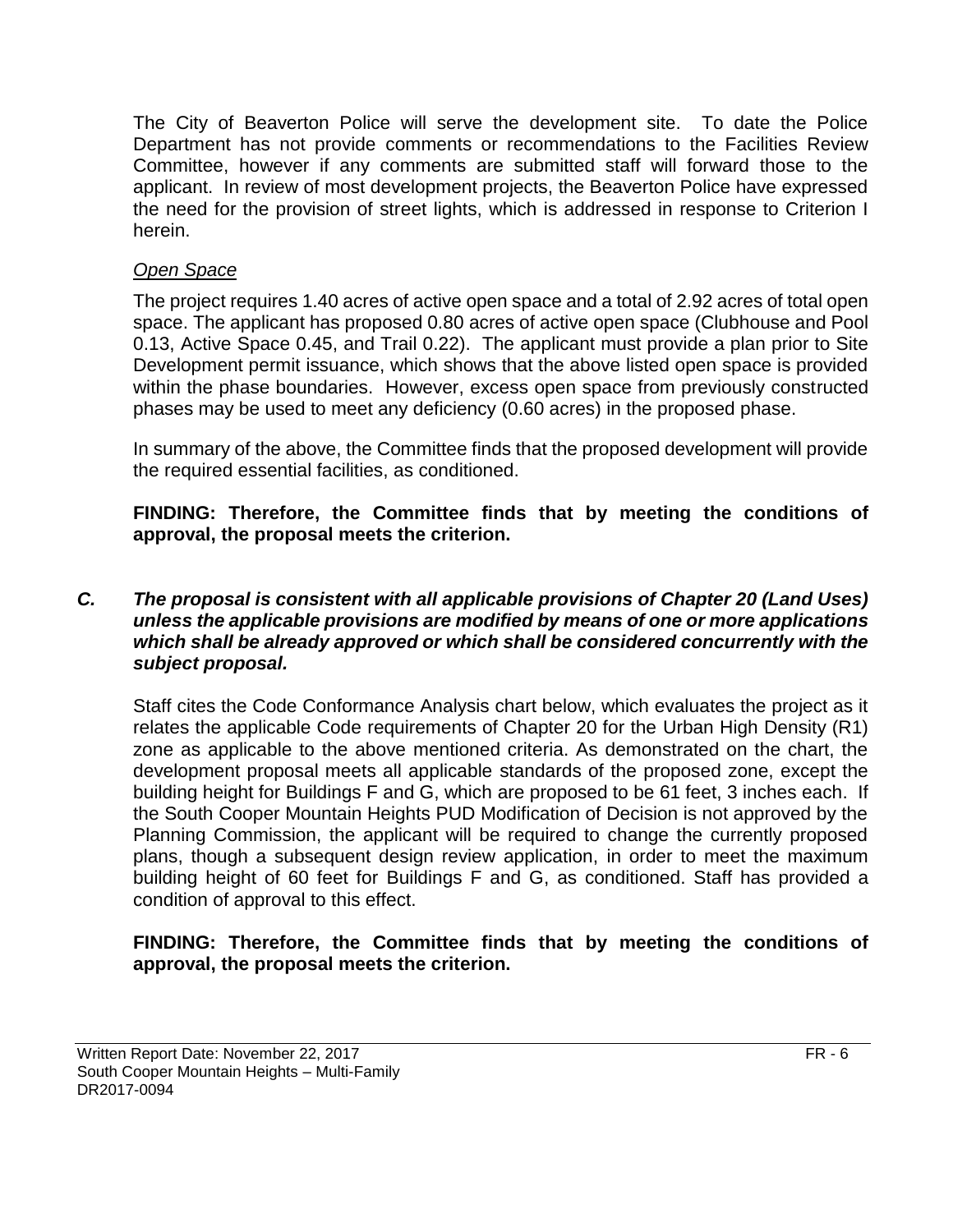*D. The proposed development is consistent with all applicable provisions of Chapter 60 (Special Regulations) and all improvements, dedications, or both, as required by the applicable provisions of Chapter 60 (Special Regulations), are provided or can be provided in rough proportion to the identified impact(s) of the proposal.*

Staff cites the Code Conformance Analysis chart below, which evaluates the proposal as it relates the applicable Code requirements of Chapter 60 in response to the above mentioned criteria.

As stated in response to Criterion A, and as approved with the PUD, transportation staff have reviewed all proposed street improvements associated with the proposed development for compliance with the Beaverton Engineering Design Manual, which identifies street standards by planned classification. Other applicable provisions of Chapter 60 related to transportation (contained in Section 60.55) are addressed in response to Criterion A.

# **Off-Street Parking (Section 60.30)**

Attached Dwellings have a minimum of 1.25 to 1.75 spaces per unit, depending on the number of bedrooms. The applicant states that garage parking will be provided for 151 vehicles, and surface parking for 359 vehicles; therefore providing a total of 1.5 spaces per unit. The applicant is also providing for bicycle parking, both long-term and short-term. Long-term is proposed to accommodate 381 bicycles (1 per dwelling unit), and short-term bicycle parking for 17 bicycles (1 per 20 dwelling units). The applicant's narrative materials (pages 39 and 40) illustrate the breakdown of unit type to required parking spaces.

# **Transportation Facilities (Section 60.55)**

The proposed apartment development is consistent with the assumptions made in the 2015 Traffic Impact Analyses. The mitigation measures required by the initial approval of the larger South Cooper Mountain Heights development remain in effect. Therefore, the applicant, by meeting the conditions of approval associated with this application and with those associated with the larger PUD, will meet the City's requirements for transportation facilities.

The streets generally provide for safe and efficient circulation and access for motor vehicles, bicycles, and pedestrians. Bicycle and pedestrian connections generally provide for safe and efficient circulation and access for bicycles and pedestrians. Specific findings for this development proposal are provided below under the responses for Section 40.03.F. and G.

**FINDING: Therefore, the Committee finds that the proposal meets the criterion.**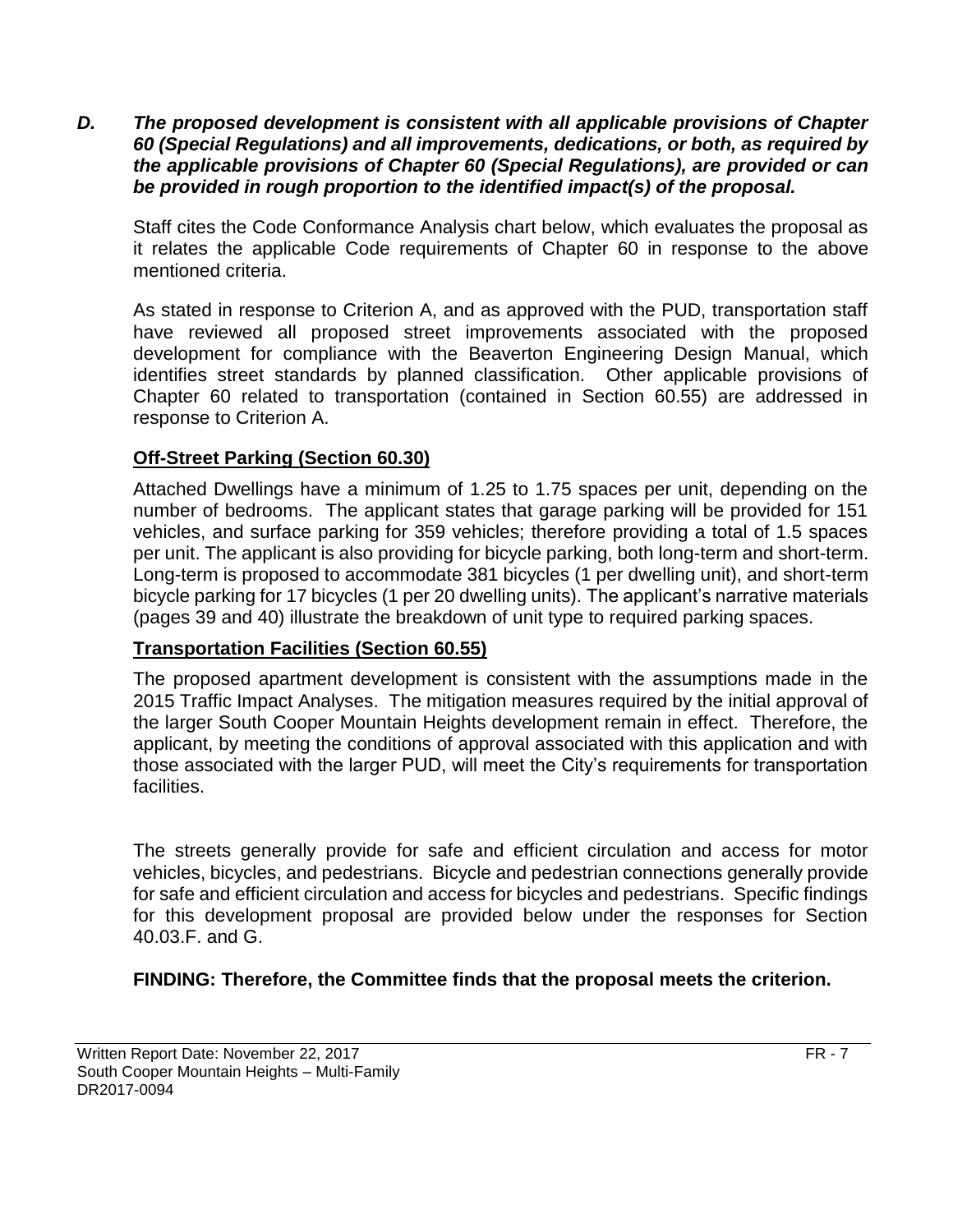*E. Adequate means are provided or can be provided to ensure continued periodic maintenance and necessary normal replacement of the following private common facilities and areas, as applicable: drainage ditches, roads and other improved rights-of-way, structures, recreation facilities, landscaping, fill and excavation areas, screening and fencing, ground cover, garbage and recycling storage areas and other facilities not subject to maintenance by the City or other public agency.*

The applicant indicates that a Home Owner's Association (HOA) will be formed for the entire PUD, including the multi-family portion, with the owner(s) of said multifamily a party to the HOA, and therefore having responsibility for maintenance of all commonly owned facilities and tracts within the proposed development. Responsibility also includes all facilities and tracts such as trails, stormwater facilities, common area and landscaping, for example.

**FINDING: Therefore, the Committee finds that by meeting the conditions of approval, the proposal meets the criterion.** 

# *F. There are safe and efficient vehicular and pedestrian circulation patterns within the boundaries of the development.*

The applicant's plans show that each of the Local Streets within the development has been designed to meet the City's L1 or L2 Local Street standards. The applicant states that Street K, part of Phase 4 of the South Cooper Mountain Heights PUD (just to the north) will be extended to the south into this Phase in order to provide connectivity for vehicles and pedestrian to and from the site and have sidewalks on both sides of the street.

Onsite, the pedestrian connectivity will include walk-ways to and from primary building entrances, in addition to open space / recreation areas, and connections to the surrounding streets. The proposed pedestrian circulation system connects all parts of the development in a safe, efficient, and direct manner.

The applicant has proposed a non-standard cul-de-sac bulb for the terminus of Street K, with a landscape island at the center of the cul-de-sac bulb. The applicant has indicated that the end of the street will be signed to restrict it to one-way (counterclockwise) traffic and that emergency vehicles will be able to maneuver around the landscape island in its middle, even with vehicles parked as shown. If during final review of the applicant's Site Development Plans, the fire fighting vehicles are shown to not be able to make the turn, the applicant will be required to revise the plans for the cul-de-sac, including removing some of the on-street parking spaces shown or redesigning the island's curbing and/or landscaping. As conditions of approval, the applicant will need to receive approval of an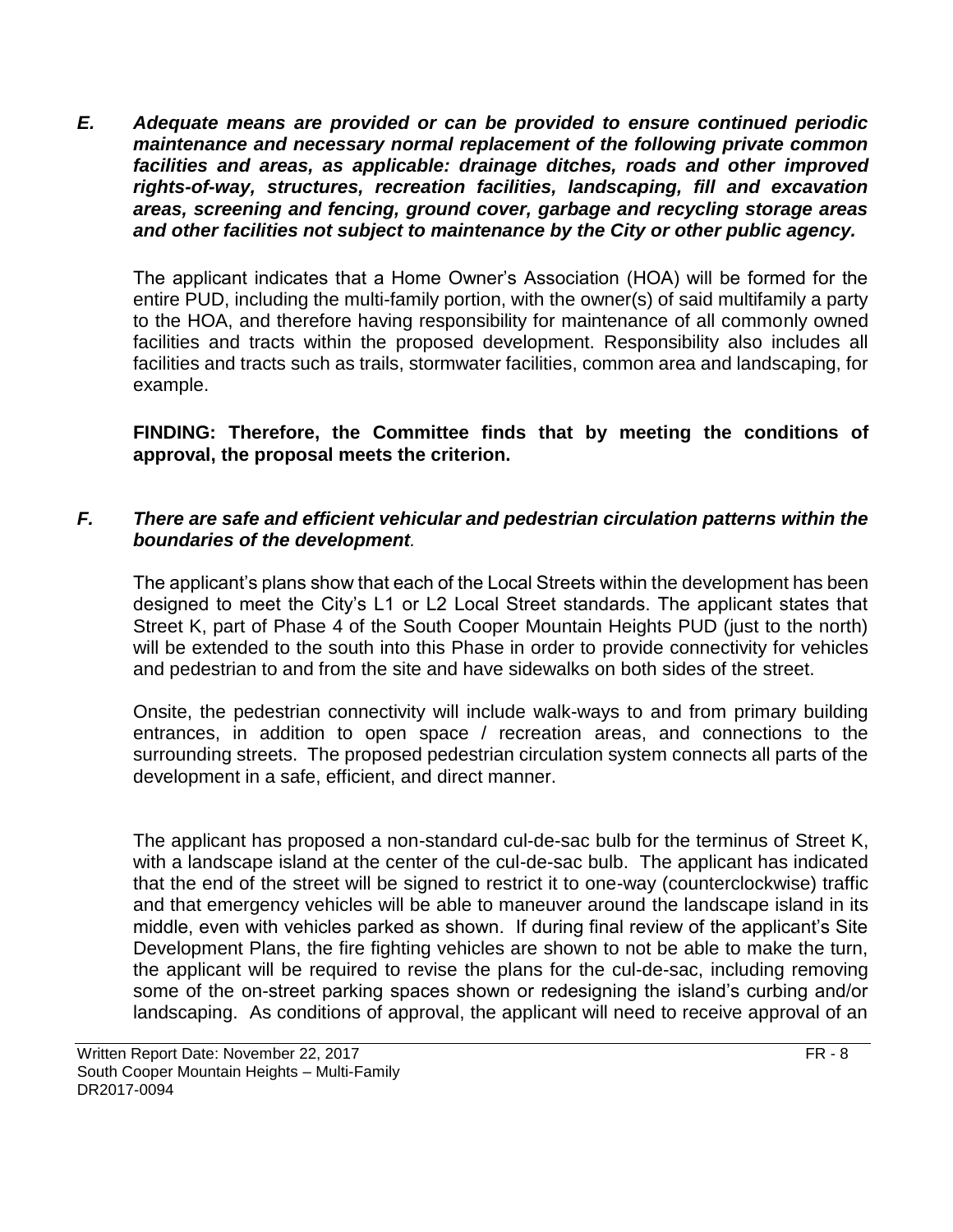Engineering Design Modification from the City Engineer and approval from TVF&R as part of the standard Site Development Permit review process.

# **FINDING: Therefore, the Committee finds that by meeting the conditions of approval, the proposal meets the criterion.**

# *G. The development's on-site vehicular and pedestrian circulation systems connect to the surrounding circulation systems in a safe, efficient, and direct manner.*

The applicant's plans show the following connections to the surrounding circulation systems:

- Pedestrian, bicycle, and vehicular access to Street K, connecting to Street F, and then to SW 175<sup>th</sup> Avenue.
- Pedestrian and bicycle access to Street F.
- Pedestrian and bicycle access between SW Scholls Ferry Road an Street L, via the north-south community trail.
- Pedestrian and bicycle access, as well as emergency only vehicular access to SW 175th Avenue.

With the provision of these connections as shown on the applicant's plans, the proposed development will connect to the surrounding system in a safe and efficient manner.

# **FINDING: Therefore, the Committee finds that by meeting the conditions of approval, the proposal meets the criterion.**

# *H. Structures and public facilities serving the development site are designed in accordance with adopted City codes and standards and provide adequate fire protection, including, but not limited to, fire flow.*

Fire protection will be provided by Tualatin Valley Fire & Rescue (TVF&R) Department. Preliminary comments and conditions of approval have been received from Tualatin Valley Fire and Rescue District (TVF&R), which are incorporated herein. Specific details regarding fire flow and hydrant placement will be reviewed for flow calculations and hydrant locations during site development and building permit stages.

The Building Division has reviewed the plans and provided comments and conditions of approval. All building permits will be issued by the City of Beaverton Building Division of the Community Development Department, and must comply with State of Oregon Building Code(s) and codes published by the International Code Council, as applicable.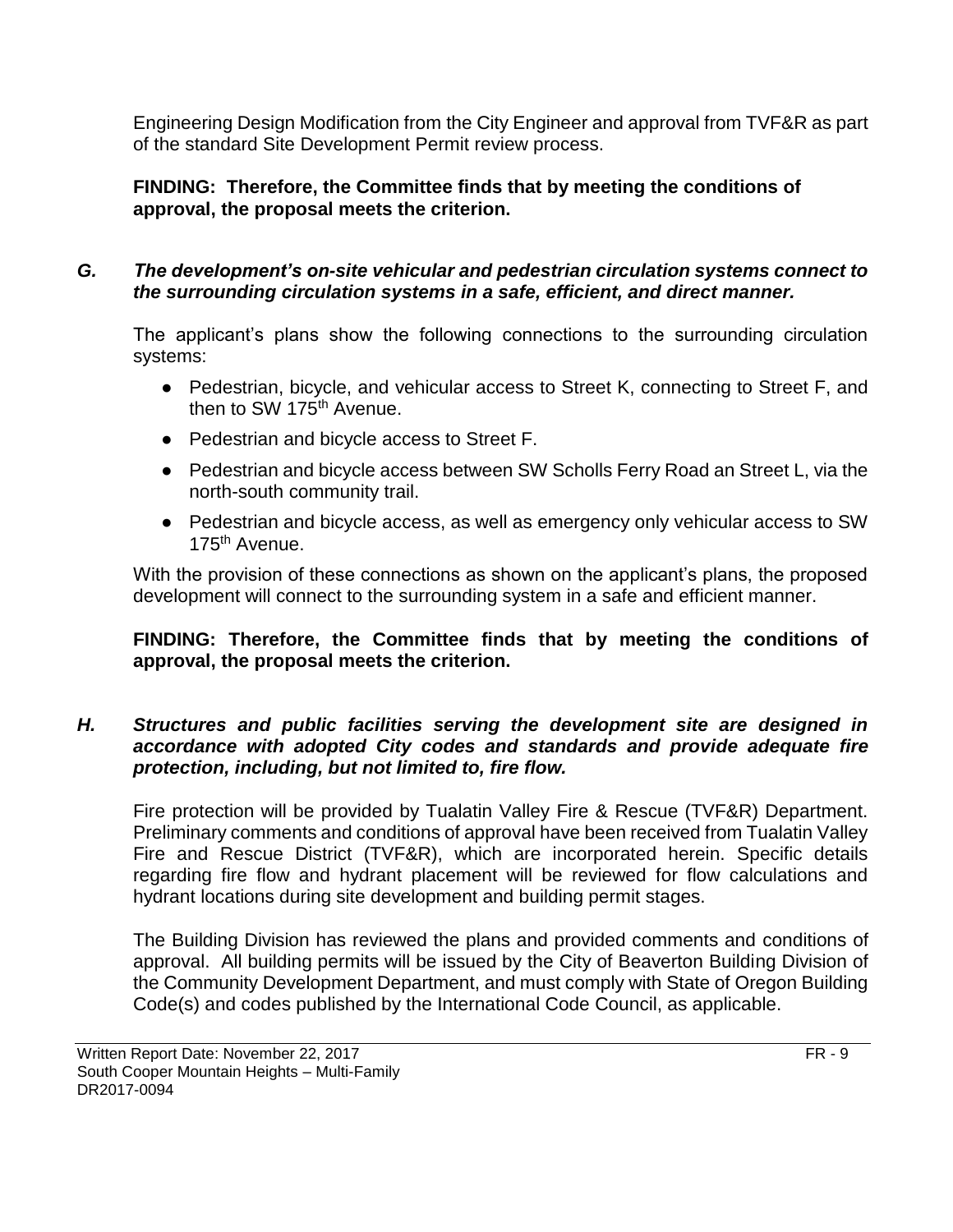The Committee concludes that, subject to meeting the conditions of approval, the site can be designed in accordance with City codes and standards and provide adequate fire protection.

**FINDING: Therefore, the Committee finds that by meeting the conditions of approval, the proposal meets the criterion.** 

*I.* **Structures and public facilities serving the development site are designed in accordance with adopted City codes and standards and provide adequate protection from hazardous conditions due to inadequate, substandard or illdesigned development.**

The applicant states that all streets and public facilities are designed in accordance with the City of Beaverton's Engineering Design Manual (EDM), and thus should provide protection from crime, accident and hazardous conditions. All proposed sidewalks and walkways will be adequately lighted to meet the minimum applicable Design Standards as a Condition of Approval.

The Committee finds that review of the construction documents at the building and site development permit stages will ensure protection from hazardous conditions due to inadequate, substandard or ill-designed development.

# **FINDING: Therefore, the Committee finds that by meeting the conditions of approval, the proposal meets the criterion.**

*J. Grading and contouring of the development site is designed to accommodate the proposed use and to mitigate adverse effect(s) on neighboring properties, public right-of-way, surface drainage, water storage facilities, and the public storm drainage system.*

Site grading is subject to the standards of Section 60.15.10 of the Development Code. Grading for new streets must meet the applicable standards of Chapter II Streets, Chapter VII Bicycle and Pedestrian Facilities, and Chapter VII Standard Drawings of the Engineering Design Manual (EDM).

All new streets are required to meet the applicable standards of Section 210 of the Engineering Design Manual. Compliance with these standards will be reviewed with the Site Development Permits for the development; however, staff believe that grading can be feasibly accommodated in compliance with the Engineering Design Manual and Development Code requirements. The applicant will be required to show compliance with Site Development erosion control measures at the time of Site Development permit issuance.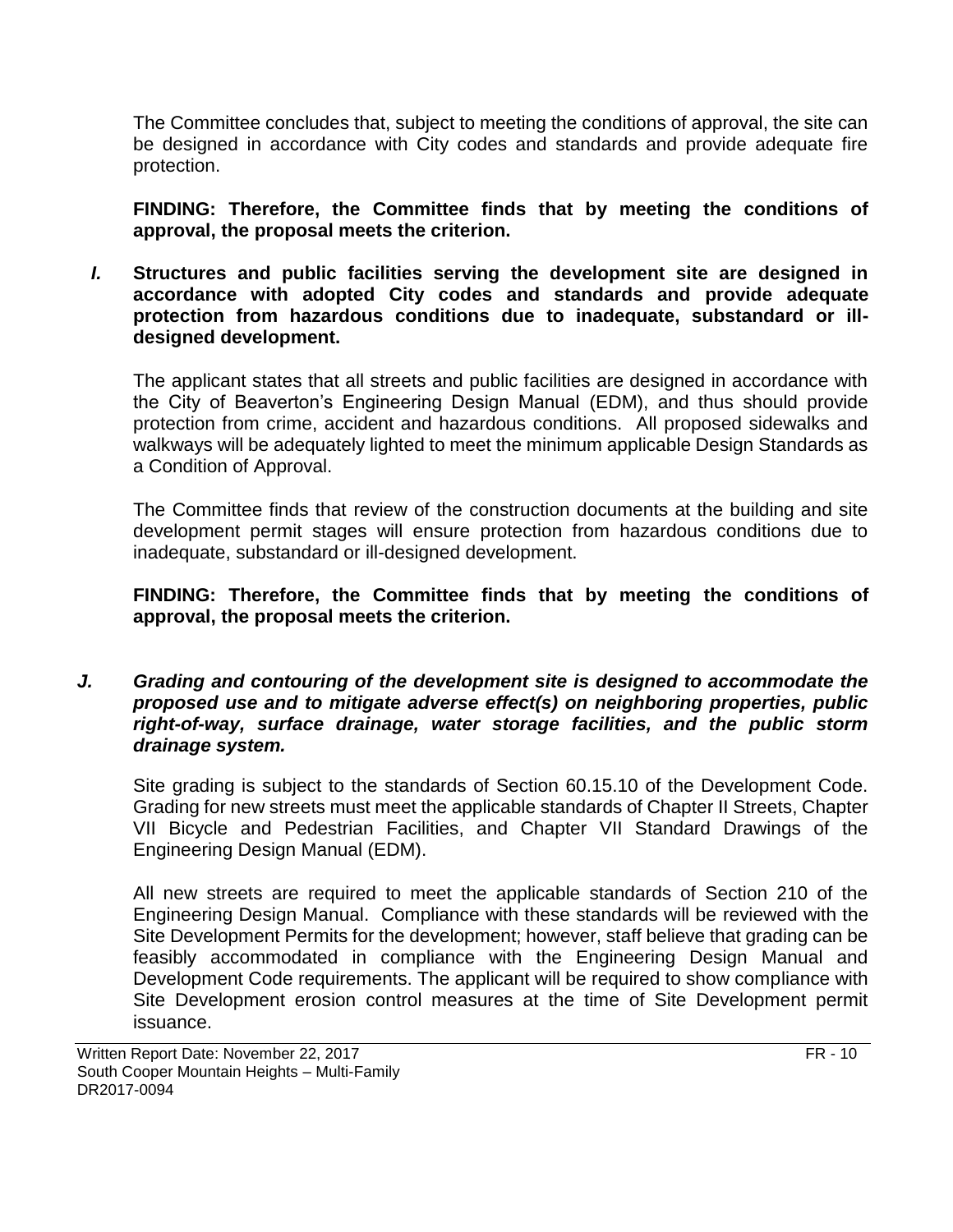**FINDING: Therefore, the Committee finds that by meeting the conditions of approval, the proposal meets the criterion.** 

### *K. Access and facilities for physically handicapped people are incorporated into the development site and building design, with particular attention to providing continuous, uninterrupted access routes.*

The applicant will be required to meet all applicable accessibility standards of the International Building Code, Fire Code and other standards as required by the American Disabilities Act (ADA). Compliance with ADA requirements are reviewed at the time of Building Permit application. The applicant has indicated that the street network and facilities are designed in accordance with the EDM to provide accessibility as requires. Any required on-site pedestrian routes will meet the standards of the American with Disabilities Act (ADA). ADA ramps will be provided within the development to facilitate accessible travel.

Conformance with the technical design standards for Code accessibility requirements are to be shown on the approved construction plans associated with Site Development and Building Permit approvals. Staff finds that review of the proposed plans at Site Development and Building Permit stages are sufficient to guarantee compliance with accessibility standards.

Therefore, the Committee finds that by meeting the conditions of approval, the site will be in conformance with ADA requirements, and would thereby be in conformance with Development Code Section 60.55.65.

**FINDING: Therefore, the Committee finds that the proposal meets the criterion for approval.**

# *L. The proposal contains all applicable application submittal requirements as specified in Section 50.25.1 of the Development Code.*

The applicant submitted the application packet on July 26, 2017 and resubmitted materials on September 11, 2017. Staff deemed the application complete on October 11, 2017. In review of the materials during the application review, the Committee finds that all applicable application submittal requirements, identified in Section 50.25.1 are contained within this proposal.

# **FINDING: Therefore, the Committee finds the proposal meets the criterion for approval.**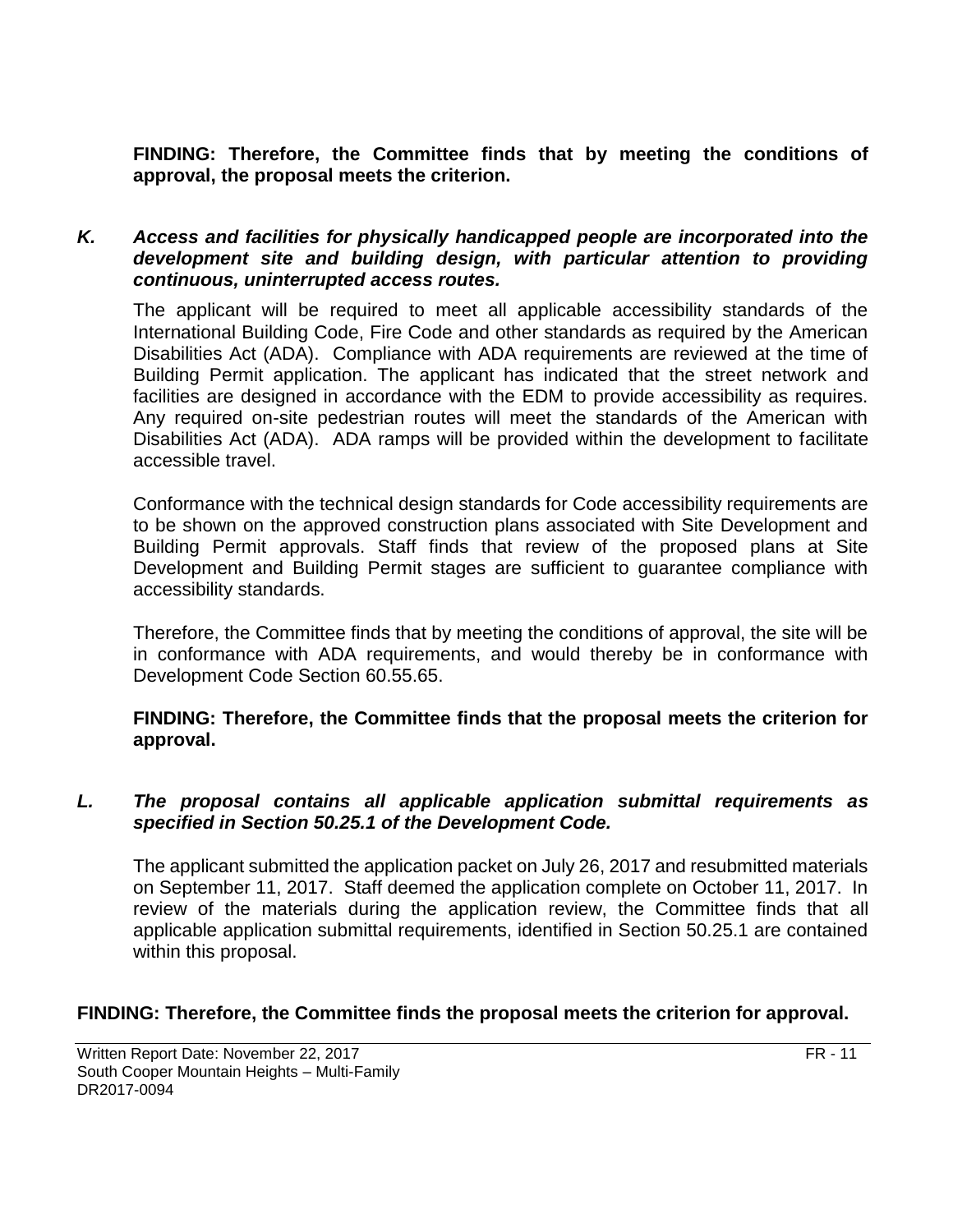# **Code Conformance Analysis Chapter 20 Use and Site Development Requirements**

| <b>CODE</b><br><b>STANDARD</b>    | <b>CODE REQUIREMENT</b>                                                                                                                                                              | <b>PROJECT PROPOSAL</b>                                                                                                                                                                                                                                                                                                                                                                                                                                                                                                                                                                                                                                                                                                                                                                                                                                                              | <b>MEETS</b><br>CODE?      |
|-----------------------------------|--------------------------------------------------------------------------------------------------------------------------------------------------------------------------------------|--------------------------------------------------------------------------------------------------------------------------------------------------------------------------------------------------------------------------------------------------------------------------------------------------------------------------------------------------------------------------------------------------------------------------------------------------------------------------------------------------------------------------------------------------------------------------------------------------------------------------------------------------------------------------------------------------------------------------------------------------------------------------------------------------------------------------------------------------------------------------------------|----------------------------|
|                                   |                                                                                                                                                                                      | Development Code Section 20.25.05 - Density Calculations                                                                                                                                                                                                                                                                                                                                                                                                                                                                                                                                                                                                                                                                                                                                                                                                                             |                            |
| Minimum<br>Residential<br>Density | Minimum Density: 321 units<br>Maximum Density: 402 units                                                                                                                             | The applicant proposes 340 units which is<br>within the permitted density range, and<br>consistent with the South Cooper<br>Mountain Heights PUD approval.                                                                                                                                                                                                                                                                                                                                                                                                                                                                                                                                                                                                                                                                                                                           | Yes                        |
|                                   |                                                                                                                                                                                      | <b>Development Code Section 20.05.20 (Uses)</b>                                                                                                                                                                                                                                                                                                                                                                                                                                                                                                                                                                                                                                                                                                                                                                                                                                      |                            |
| Permitted<br>R <sub>1</sub>       | <b>Multifamily Dwellings</b>                                                                                                                                                         | <b>Multifamily Dwellings</b>                                                                                                                                                                                                                                                                                                                                                                                                                                                                                                                                                                                                                                                                                                                                                                                                                                                         | Yes                        |
|                                   |                                                                                                                                                                                      | Development Code Section 20.05.15 (Site Development Standards)                                                                                                                                                                                                                                                                                                                                                                                                                                                                                                                                                                                                                                                                                                                                                                                                                       |                            |
| Minimum Lot<br>Area               | R1 - 1,000 sq. ft. / DU                                                                                                                                                              | Adjusted with approved PUD                                                                                                                                                                                                                                                                                                                                                                                                                                                                                                                                                                                                                                                                                                                                                                                                                                                           | Yes                        |
| Minimum Yard<br><b>Setbacks</b>   | Parent parcels are subject to<br>the minimum yard setbacks of<br>the zone.<br>Front Yard: Scholls Ferry Rd<br>R1: Setback Minimum 10 feet<br>Rear Yard: North Property<br>Line - TBD | Through the CU-PUD process the parent<br>parcels is subject to the minimum yard<br>setbacks of the zone and individual lots<br>may have setbacks reduced through PUD<br>consideration. The applicant proposes to<br>meet the 10 foot front yard setback for the<br>parent parcel along SW Scholls Ferry<br>Road.                                                                                                                                                                                                                                                                                                                                                                                                                                                                                                                                                                     | Yes                        |
| Maximum<br><b>Building Height</b> | $R1 - 60$ feet                                                                                                                                                                       | The applicant has submitted a Modification<br>of Decision request for the PUD, which<br>includes a maximum height adjustment of<br>72 feet for the multi-family project within<br>the R1 zoning district. As of the publication<br>of this report, the modification request has<br>not been brought before the Planning<br>Commission. Consequently, if the<br>modification request is not approved, the<br>multi-family project shall meet the<br>maximum building height for Buildings F<br>and G, of 60-feet per the R1 zoning district<br>requirements, and not the proposed 61<br>feet, 3 inches as illustrated for Buildings F<br>and G of Exhibit B. The applicant will be<br>required to amend the plans for both<br>buildings accordingly in order to meet<br>height requirements.<br>Staff have written a condition of approval<br>addressing the maximum building height. | Yes,<br>with<br><b>COA</b> |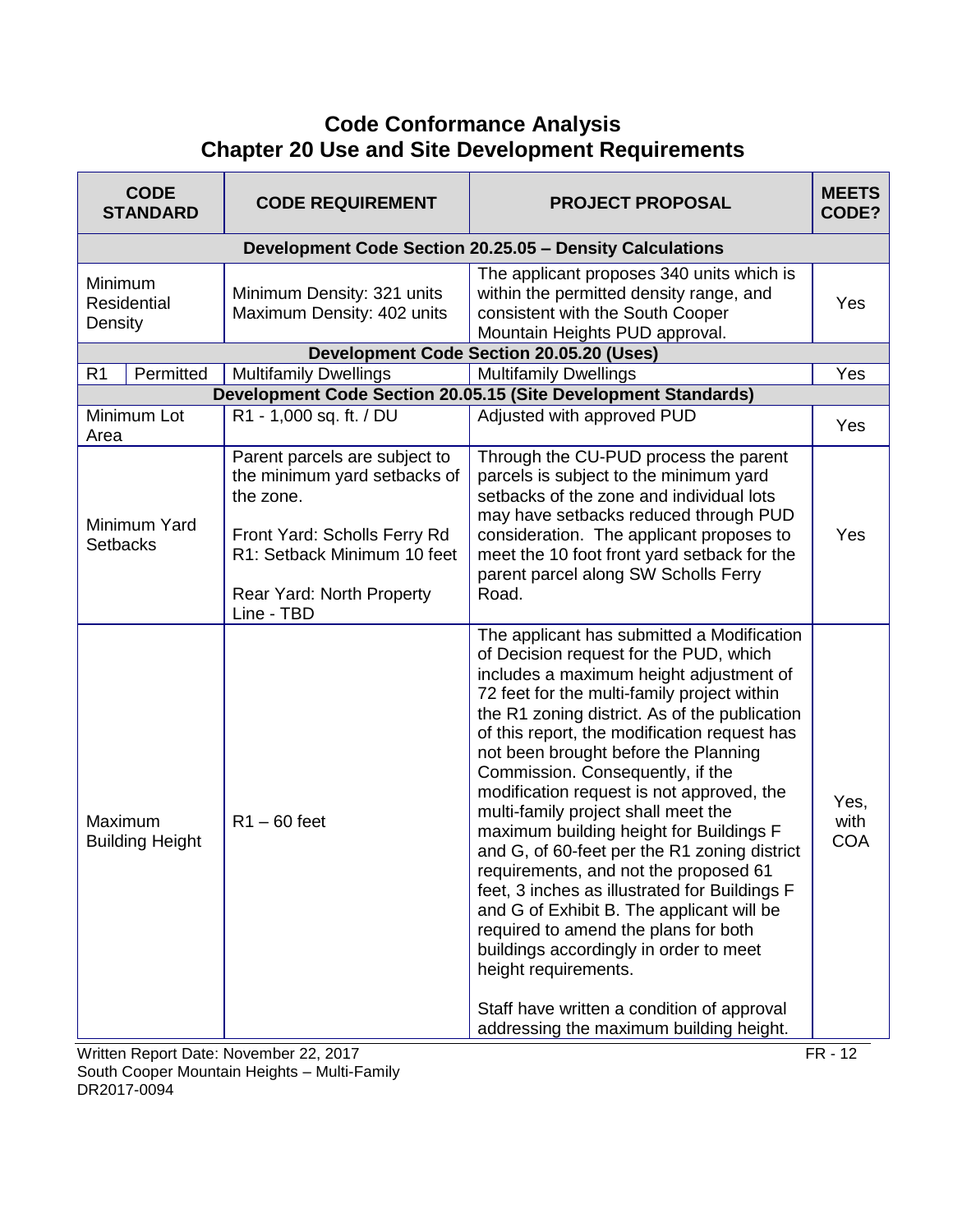# **Chapter 60 Special Requirements**

| <b>CODE</b><br><b>STANDARD</b>                                | <b>CODE REQUIREMENT</b>                                                                                                                                                        | <b>PROJECT PROPOSAL</b>                                                                                                                                                              | <b>MEETS</b><br>CODE? |  |
|---------------------------------------------------------------|--------------------------------------------------------------------------------------------------------------------------------------------------------------------------------|--------------------------------------------------------------------------------------------------------------------------------------------------------------------------------------|-----------------------|--|
|                                                               | <b>Development Code Section 60.05</b>                                                                                                                                          |                                                                                                                                                                                      |                       |  |
| Design Review Principles,<br><b>Standards, and Guidelines</b> | Requirements for new<br>development and redevelopment.                                                                                                                         | Design Review Standards and<br>Guidelines will be reviewed in<br>the Design Review portion of<br>the staff report.                                                                   | See DR<br>Findings    |  |
|                                                               | <b>Development Code Section 60.10</b>                                                                                                                                          |                                                                                                                                                                                      |                       |  |
| <b>Floodplain Regulations</b>                                 | Requirements for properties<br>located in floodplain, floodway, or<br>floodway fringe.                                                                                         | The site is not located within a<br>Floodplain.                                                                                                                                      | N/A                   |  |
|                                                               | <b>Development Code Section 60.12</b>                                                                                                                                          |                                                                                                                                                                                      |                       |  |
| <b>Development Practices</b>                                  | Optional program offering various<br>Habitat Friendly and Low Impact credits available for use of specific<br><b>Habitat Friendly or Low Impact</b><br>Development techniques. | No Habitat Friendly or Low<br><b>Impact Development credits</b><br>requested.                                                                                                        | N/A                   |  |
|                                                               | <b>Development Code Section 60.30</b>                                                                                                                                          |                                                                                                                                                                                      |                       |  |
| Off-street motor<br>vehicle parking                           | Minimum: 478<br>Maximum: 649                                                                                                                                                   | The applicant proposes 510<br>parking spaces, more than the<br>minimum and less than the<br>maximum.                                                                                 | Yes w/<br><b>COA</b>  |  |
| <b>Required Bicycle Parking</b>                               | Short Term Spaces: 17<br>Long Term Spaces: 381                                                                                                                                 | The applicant proposes to<br>provide the required bicycle<br>parking. Staff recommends a<br>condition of approval to<br>ensure adequate bicycle<br>parking spaces and<br>dimensions. | Yes w/<br><b>COA</b>  |  |
| <b>Development Code Section 60.55</b>                         |                                                                                                                                                                                |                                                                                                                                                                                      |                       |  |
| <b>Transportation Facilities</b>                              | Regulations pertaining to the<br>construction or reconstruction of<br>transportation facilities.                                                                               | <b>Refer to Facilities Review</b><br>Committee findings herein.                                                                                                                      | Yes w/<br><b>COA</b>  |  |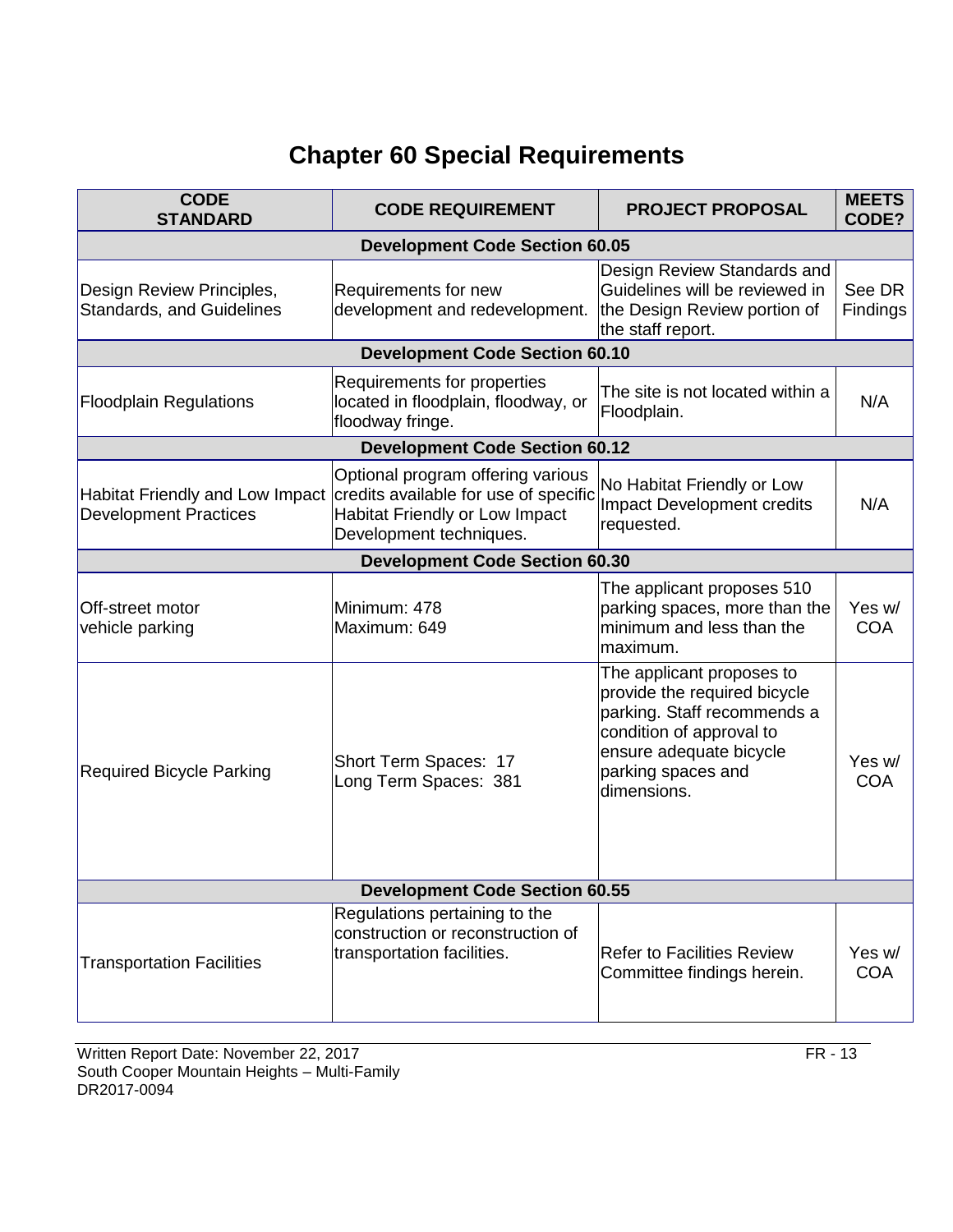| <b>Development Code Section 60.60</b> |                                                                                                                                                                                                                                |                                                                                                                                                                                                                                                                                                        |                          |
|---------------------------------------|--------------------------------------------------------------------------------------------------------------------------------------------------------------------------------------------------------------------------------|--------------------------------------------------------------------------------------------------------------------------------------------------------------------------------------------------------------------------------------------------------------------------------------------------------|--------------------------|
| Trees & Vegetation                    | Regulations pertaining to the<br>removal and preservation of trees.                                                                                                                                                            | No Tree Plan application<br>submitted for the multi-family<br>site.                                                                                                                                                                                                                                    | N/A                      |
|                                       | <b>Development Code Section 60.65</b>                                                                                                                                                                                          |                                                                                                                                                                                                                                                                                                        |                          |
| <b>Utility Undergrounding</b>         | All existing overhead utilities and<br>any new utility service lines within<br>the project and along any existing<br>frontage, except high voltage lines of this code section, staff<br>(>57kV) must be placed<br>underground. | The applicant indicates all<br>utilities will be placed<br>underground. To ensure the<br>proposal meets requirements<br>recommends a condition<br>requiring undergrounding<br>completion prior to occupancy.                                                                                           | Yes- with <br><b>COA</b> |
|                                       | <b>Development Code Section 60.67 Significant Natural Resources</b>                                                                                                                                                            |                                                                                                                                                                                                                                                                                                        |                          |
| Significant Natural Resources         | Regulations pertaining to<br><b>Significant Natural Resources</b>                                                                                                                                                              | The applicant has provided a<br>natural resources study as<br>part of the overall PUD<br>approval, including the subject<br>site. The applicant will be<br>required to comply with the<br>South Cooper Mountain Plan,<br>which identifies natural<br>resources in the vicinity of the<br>subject site. | Yes w/<br><b>COA</b>     |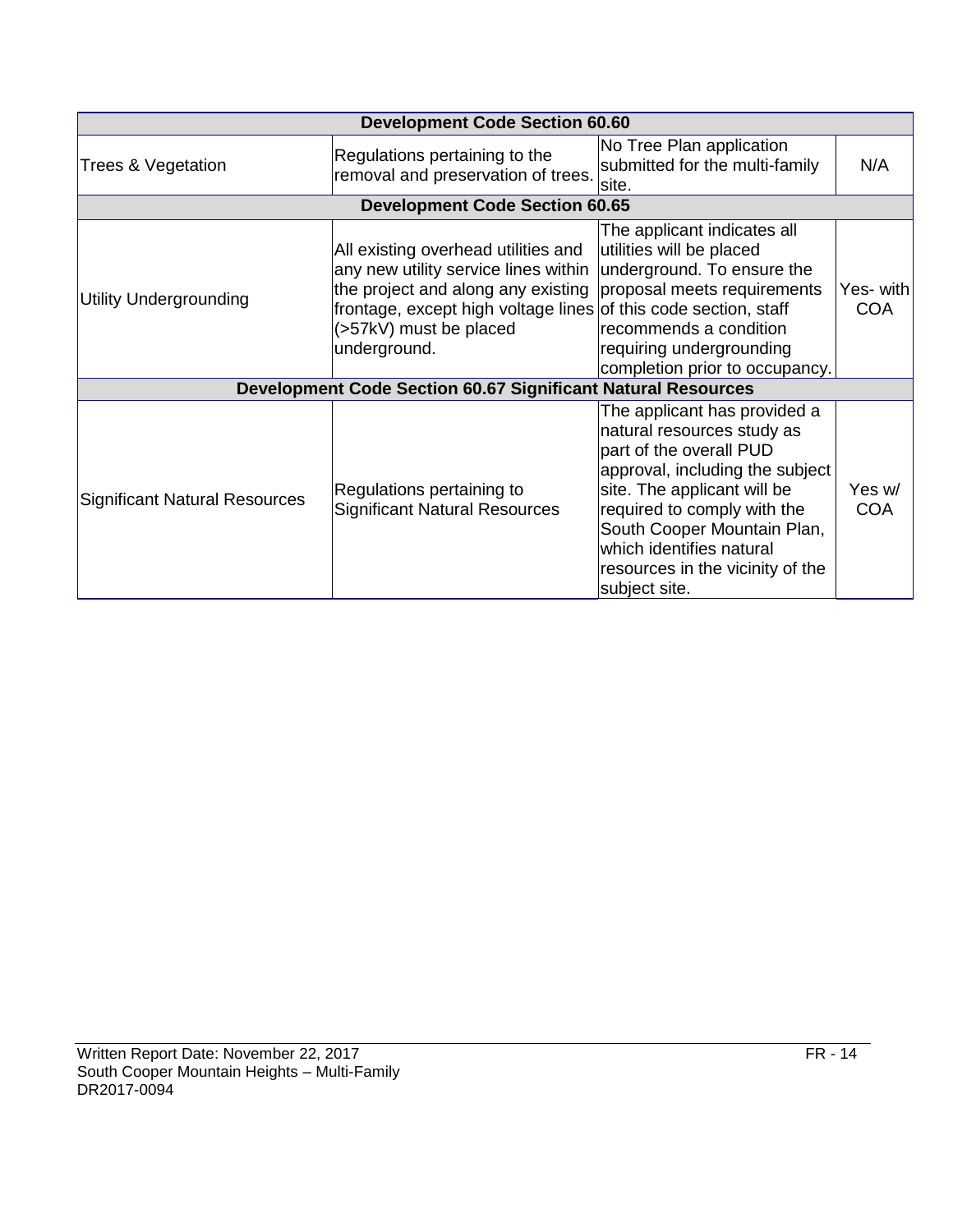# **DR2017-0094 ANALYSIS AND FINDINGS FOR DESIGN REVIEW THREE APPROVAL**

# **Section 40.20.05. Design Review Applications; Purpose**

*The purpose of Design Review is to promote Beaverton's commitment to the community's appearance, quality pedestrian environment, and aesthetic quality. It is intended that monotonous, drab, unsightly, dreary and inharmonious development will be discouraged. Design Review is also intended to conserve the City's natural amenities and visual character by insuring that proposals are properly related to their sites and to their surroundings by encouraging compatible and complementary development.*

# *Section* **40.20.15.3.C** *Approval Criteria*

- **C. Approval Criteria.** In order to approve a Design Review Three application, the decision making authority shall make findings of fact based on evidence provided by the applicant demonstrating that all the following criteria are satisfied:
	- *1. The proposal satisfies the threshold requirements for a Design Review Three application.*

The applicant proposes to construct seven (7) multi-family apartment buildings for 340 units, and one (1) clubhouse. The proposal meets the threshold for a Design Review Two application, however, the applicant has chosen to address a combination of Design Guidelines and Standards, thereby meeting Threshold 8 of a Design Review Three.

*8. A project meeting the Design Review Two thresholds which does not meet an applicable design standard.*

# **Therefore, staff finds that the proposal meets the criterion for approval.**

*2. All City application fees related to the application under consideration by the decision making authority have been submitted.*

The applicant paid the required fees for the Design Review Three application.

# **Therefore, staff finds that the proposal meets the criterion for approval.**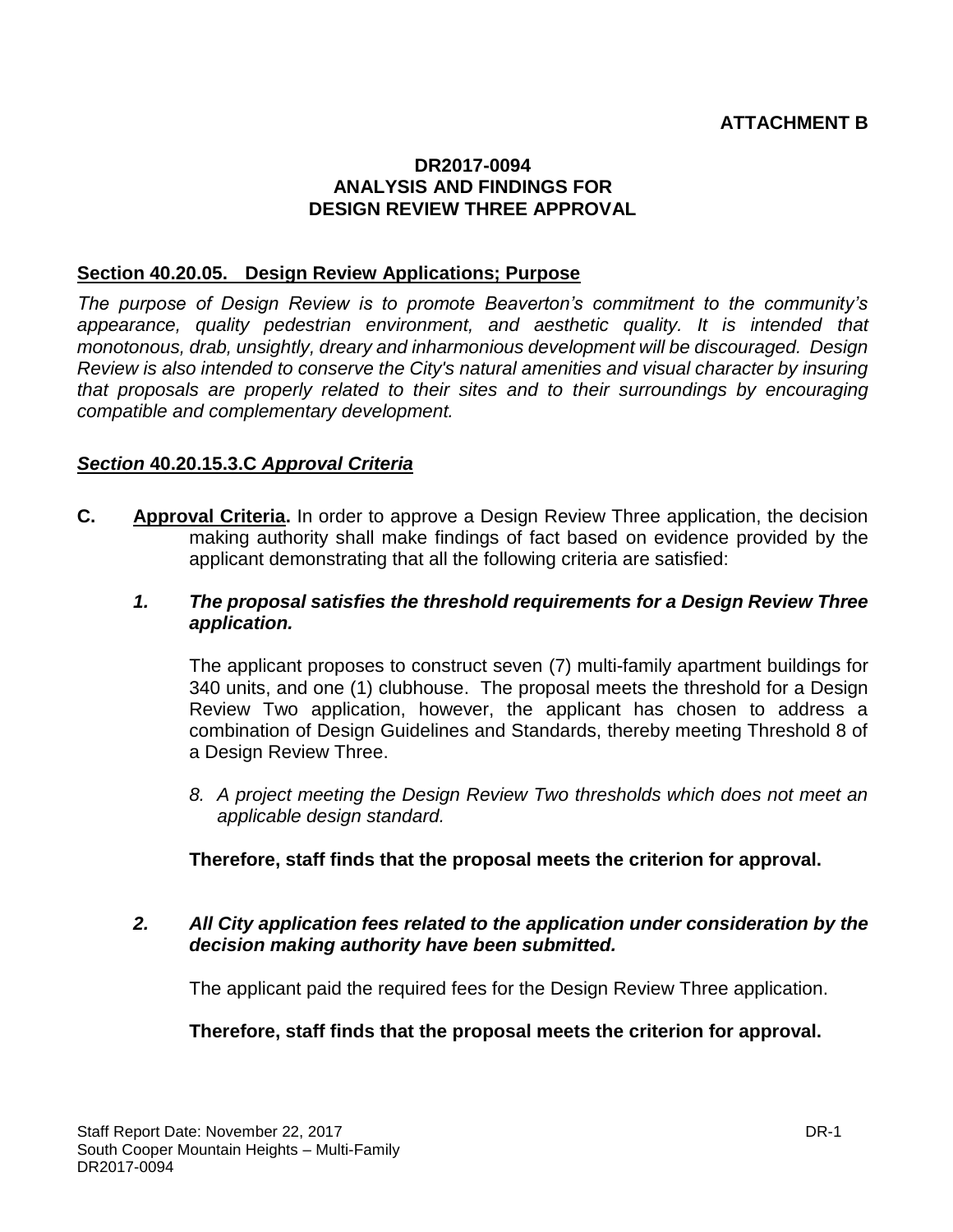*3. For proposals meeting Design Review Three application thresholds numbers 1 through 6, the proposal is consistent with all applicable provisions of Sections 60.05.35 through 60.05.50 (Design Guidelines).*

This proposal meets Design Review Three Threshold No. 8, therefore this criterion is not applicable.

**Therefore, staff finds the criterion not applicable.**

- *4. For additions to or modifications of existing development, the proposal is consistent with all applicable provisions of Sections 60.05.35 through 60.05.50 (Design Guidelines) or can demonstrate that the additions or modifications are moving towards compliance of specific Design Guidelines if any of the following conditions exist:*
	- *a. A physical obstacle such as topography or natural feature exists and prevents the full implementation of the applicable guideline; or*
	- *b. The location of existing structural improvements prevent the full implementation of the applicable guideline; or*
	- *c. The location of the existing structure to be modified is more than 300 feet from a public street.*

The proposal is for new development of seven (7) multi-family apartment buildings, and one (1) clubhouse, on a largely vacant site, therefore this criterion does not apply.

**Therefore, staff finds the criterion not applicable.**

*5. For DRBCP proposals which involve the phasing of required floor area, the proposed project shall demonstrate how future development of the site, to the minimum development standards established in this Code or greater, can be realistically achieved at ultimate build out of the DRBCP.*

The applicant does not propose a DRBCP.

**Therefore, staff finds the criterion is not applicable.**

**6.** *For proposals meeting Design Review Three application Threshold numbers 7 or 8, where the applicant has decided to address a combination of standards and guidelines, the proposal is consistent with all applicable provisions of Sections 60.05.15 through 60.05.30 (Design Standards) except for the Design Standard(s) where the proposal is instead subject to the applicable corresponding Design Guideline(s).*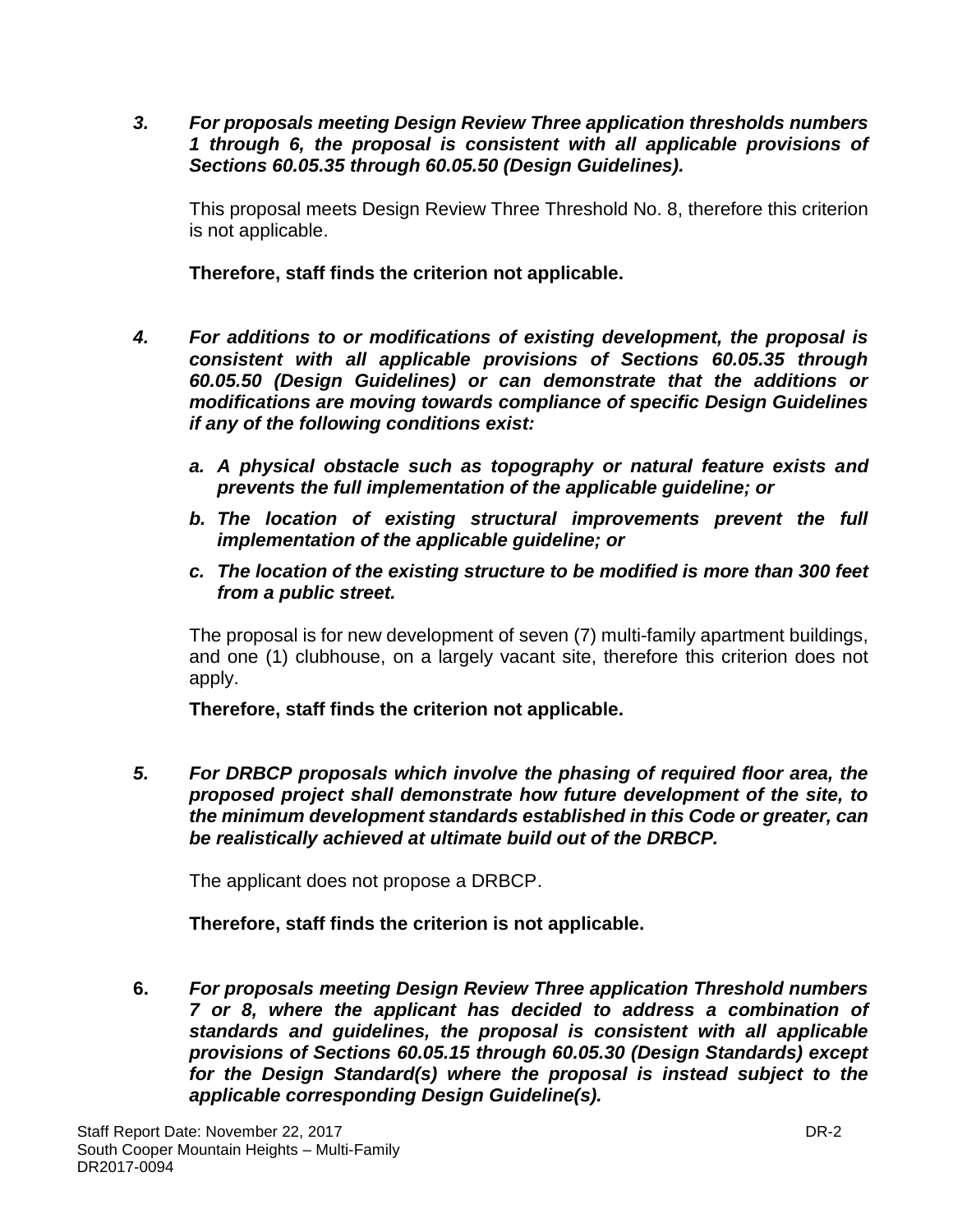The applicant proposes to meet Design Standards where possible, and where not able, will meet the Design Guidelines. Staff cites the code conformance analysis at the end of this section as it pertains to meeting Design Standards and Guidelines.

**Therefore, staff finds that the proposal meets the criterion for approval.**

*7. For proposals meeting Design Review Three application Threshold numbers 7 or 8, where the applicant has decided to address Design Guidelines only, the proposal is consistent with all applicable provisions of Sections 60.05.35 through 60.05.50 (Design Guidelines).*

The applicant proposes to meet a combination of Design Standards and Design Guidelines, therefore this criteria is not applicable.

**Therefore, staff finds the criterion is not applicable.**

# *8. Applications and documents related to the request, which will require further City approval, shall be submitted to the City in the proper sequence.*

The applicant has submitted all documents related to this request for Design Review Three approval. This application is not dependent upon any other land use application(s) currently under review by the City.

**Therefore, by satisfying the conditions of approval, staff finds that the proposal meets the criterion for approval.**

# **Recommendation**

Based on the facts and findings presented, staff recommends **APPROVAL** of **DR2017-0094 (South Cooper Mountain Heights Multi-Family),** subject to the proposed conditions of approval in Attachment C.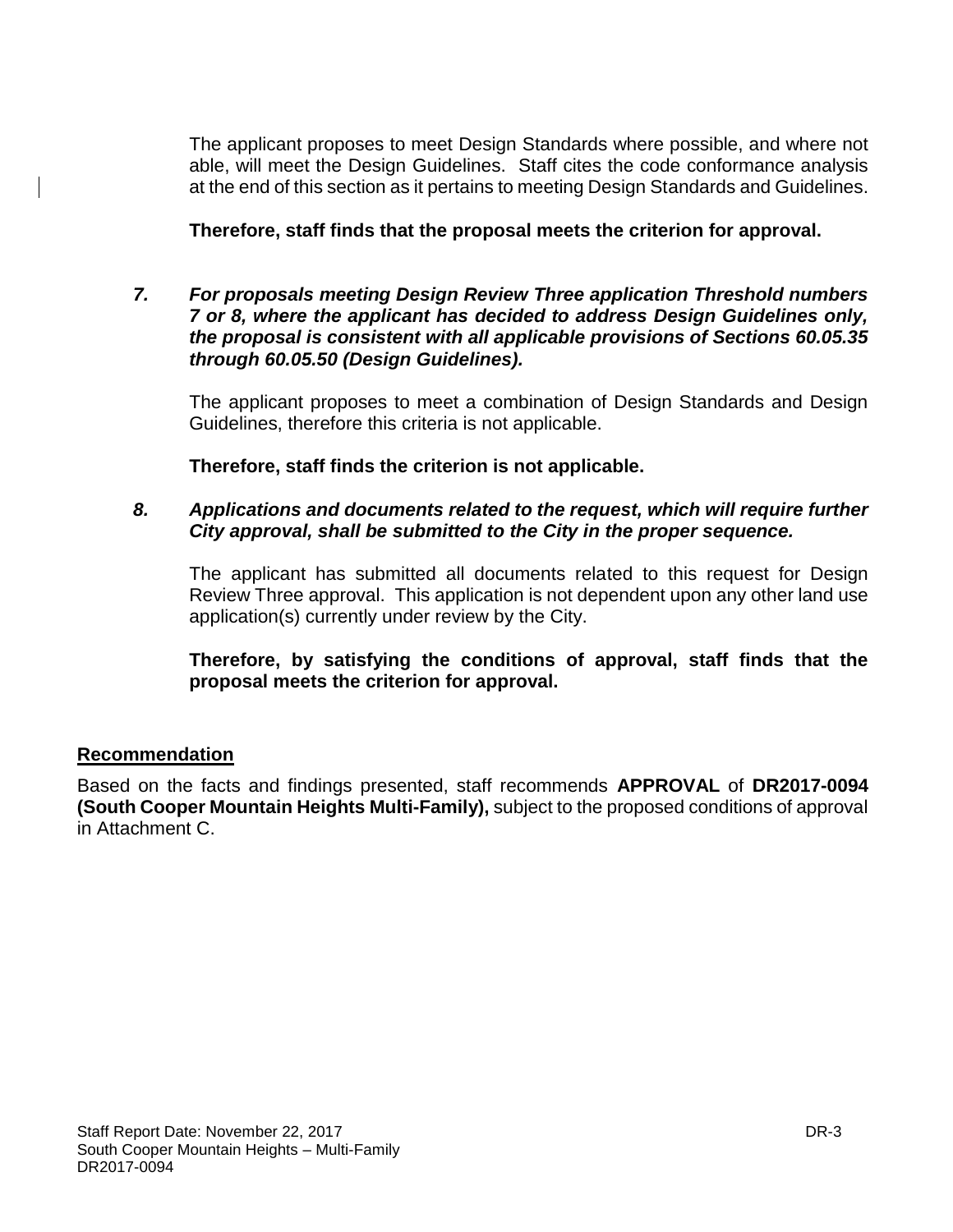# **Design Review Standards Analysis Section 60.05.15 Building Design and Orientation**

| <b>DESIGN STANDARD</b>                                                                              | <b>PROJECT PROPOSAL</b>                                                                                                                                                          | <b>MEETS</b><br><b>STANDARD</b> |  |
|-----------------------------------------------------------------------------------------------------|----------------------------------------------------------------------------------------------------------------------------------------------------------------------------------|---------------------------------|--|
|                                                                                                     | <b>Building Articulation and Variety</b>                                                                                                                                         |                                 |  |
| 60.05.15.1.A<br>Maximum length of<br>attached residential<br>buildings - 200 feet.                  | The applicant has chosen to address the<br>Design Guideline.                                                                                                                     | <b>See Guideline</b>            |  |
| 60.05.15.1.B<br>Min. 30% articulation for<br>buildings visible from /<br>within 200 feet of street. | Building articulation exceeds 25 square<br>feet, and comprise more than 30% on all<br>buildings by use of windows, recessed<br>entries, off-set walls, and materials<br>changes. | <b>YES</b>                      |  |
| 60.05.15.1.C<br>Max 40' space between<br>architectural features.                                    | Applicant indicates each of the buildings'<br>elevations are well-articulated and have a<br>maximum spacing of 15-feet.                                                          | <b>YES</b>                      |  |
| 60.05.15.1.D<br>Maximum 150 sq. ft.<br>undifferentiated blank<br>walls facing streets.              | The applicant has chosen to address the<br>Design Guideline.                                                                                                                     | <b>See Guideline</b>            |  |
|                                                                                                     | <b>Roof Forms</b>                                                                                                                                                                |                                 |  |
| 60.05.15.2.A<br>Min roof pitch = $4:12$                                                             | The applicant has chosen to address the<br>Design Guideline.                                                                                                                     | <b>See Guideline</b>            |  |
| 60.05.15.2.B<br>Roof eave for pitched<br>roof must be at least 12"                                  | The applicant has chosen to address the<br>Design Guideline.                                                                                                                     | <b>See Guideline</b>            |  |
| 60.05.15.2.C<br>Flat roofs need parapets                                                            | The applicant has chosen to address the<br>Design Guideline.                                                                                                                     | <b>See Guideline</b>            |  |
| 60.05.15.2.D<br>New structures in<br>existing development<br>be similar.                            | This is proposed new development                                                                                                                                                 | N/A                             |  |
| <b>Primary Building Entrances</b>                                                                   |                                                                                                                                                                                  |                                 |  |
| 60.05.15.3.A<br>Weather protection for<br>primary entrance (6 feet<br>wide by 4 feet deep)          | The applicant has chosen to address the<br>Design Guideline.                                                                                                                     | <b>See Guideline</b>            |  |
| <b>Exterior Building Materials</b>                                                                  |                                                                                                                                                                                  |                                 |  |
| 60.05.15.4.A<br>Residential double wall<br>construction                                             | All proposed buildings are to be comprised<br>of double-wall construction as defined by<br>the Development Code in Chapter 90.                                                   | <b>YES</b>                      |  |
| <b>Roof-Mounted Equipment</b>                                                                       |                                                                                                                                                                                  |                                 |  |
| 60.05.15.5.A through C<br><b>Equipment screening</b>                                                | Roof mounted equipment is not proposed.                                                                                                                                          | N/A                             |  |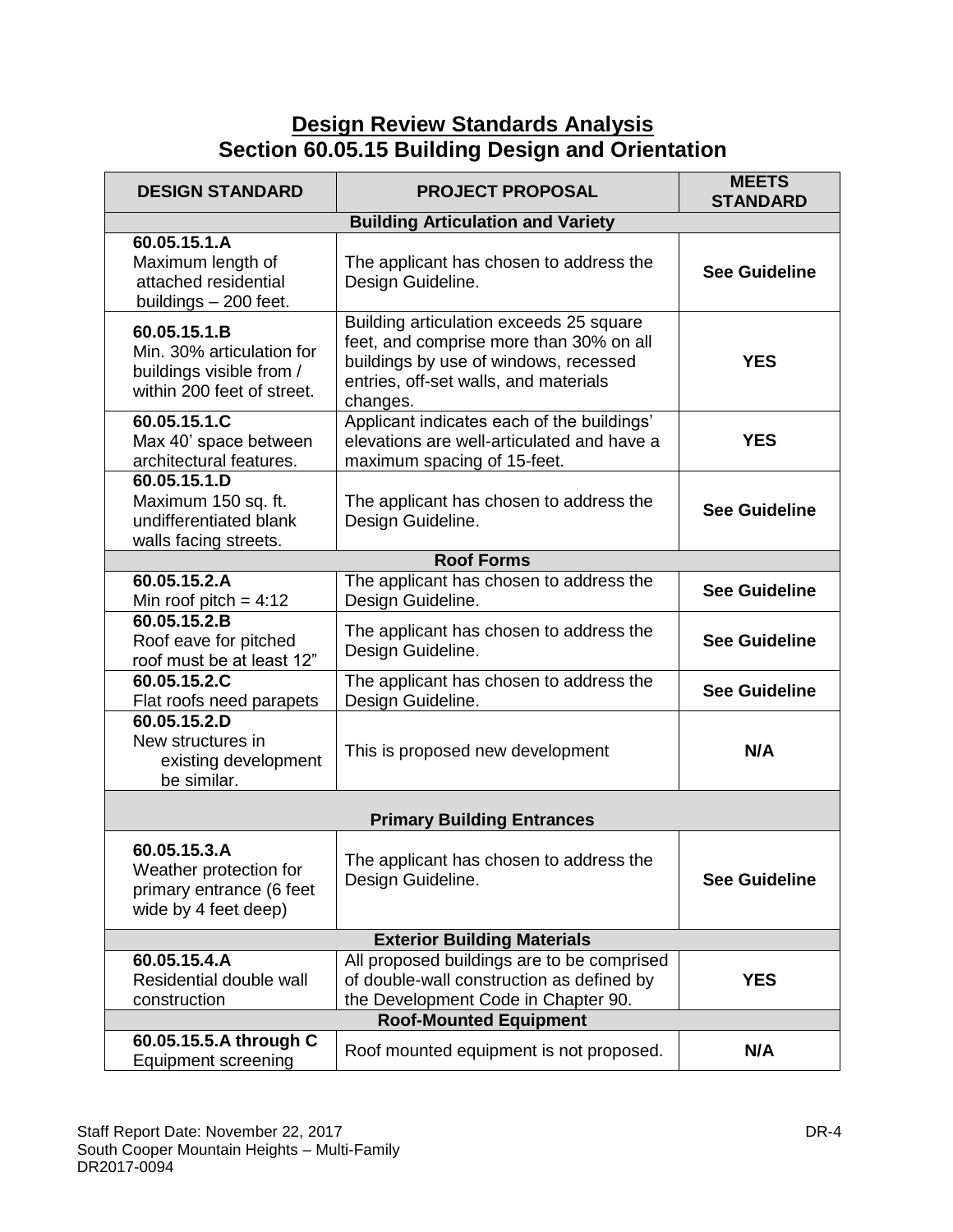# **Section 60.05.20 Circulation and Parking Design**

| <b>DESIGN STANDARD</b>                                                                                                                                                                                                                  | <b>PROJECT</b><br><b>PROPOSAL</b>                                                                                                                                                                                                                                                                                                                                                                                                                                                                                                                                                                        | <b>MEETS</b><br><b>STANDARD</b> |  |  |  |
|-----------------------------------------------------------------------------------------------------------------------------------------------------------------------------------------------------------------------------------------|----------------------------------------------------------------------------------------------------------------------------------------------------------------------------------------------------------------------------------------------------------------------------------------------------------------------------------------------------------------------------------------------------------------------------------------------------------------------------------------------------------------------------------------------------------------------------------------------------------|---------------------------------|--|--|--|
|                                                                                                                                                                                                                                         | <b>Connections to the public street system</b>                                                                                                                                                                                                                                                                                                                                                                                                                                                                                                                                                           |                                 |  |  |  |
| 60.05.20.1<br>Connect on-site circulation to<br>existing and planned street<br>system                                                                                                                                                   | The public street system has been<br>evaluated as part of the associated<br>preliminary subdivision and PUD<br>applications. The multi-family residential<br>development plan will connect to the<br>existing and planned street system.                                                                                                                                                                                                                                                                                                                                                                 | <b>YES</b>                      |  |  |  |
| Loading Areas, solid waste facilities and similar improvements                                                                                                                                                                          |                                                                                                                                                                                                                                                                                                                                                                                                                                                                                                                                                                                                          |                                 |  |  |  |
| 60.05.20.2.A-D<br>Screening of waste facilities<br>and loading docks.                                                                                                                                                                   | Each multi-family building will have<br>screened areas devoted to trash and<br>recycling receptacles. Buildings A, B, D,<br>and H respectively. Facilities for<br>Buildings F and G will be located within<br>each building.<br>No loading areas are proposed or<br>required.                                                                                                                                                                                                                                                                                                                            | <b>YES</b>                      |  |  |  |
|                                                                                                                                                                                                                                         | <b>Pedestrian Circulation</b>                                                                                                                                                                                                                                                                                                                                                                                                                                                                                                                                                                            |                                 |  |  |  |
| 60.05.20.3.A<br>Links to adjacent pedestrian<br>facilities (existing and<br>planned)<br>60.05.20.3.B<br>Direct walkway connection<br>between primary entrances<br>and public / private streets<br>and other pedestrian<br>destinations. | Pedestrian circulation is provided to the<br>sidewalk system evaluated as part of<br>the associated PUD. The multi-family<br>residential development plan connects<br>to the planned pedestrian pathways,<br>including the 10-foot wide community<br>trail running north to south at the<br>eastern side of the project area.<br>Pedestrian circulation is provided to the<br>proposed sidewalk system from the<br>primary building entrances to proposed<br>public and private streets. Plan Sheet<br>G.01 provides a visual representation of<br>pedestrian circulation throughout the<br>development. | <b>YES</b><br><b>YES</b>        |  |  |  |
| 60.05.20.3.C<br>Walkways provided for every<br>300 feet of street frontage.                                                                                                                                                             | Applicant's narrative identifies lengths of<br>respective street frontages and how<br>pedestrian access is provided at<br>distances not to exceed 300 feet.                                                                                                                                                                                                                                                                                                                                                                                                                                              | <b>YES</b>                      |  |  |  |
| 60.05.20.3.D<br>Pedestrian connections<br>through parking lots<br>physically separated by use<br>of curbs, landscaping,<br>trees                                                                                                        | Applicant's narrative explains how<br>pedestrian walkways are provided<br>through and adjacent to proposed<br>parking lot.                                                                                                                                                                                                                                                                                                                                                                                                                                                                               | <b>YES</b>                      |  |  |  |
| 60.05.20.3.E<br>Distinct paving for pedestrian                                                                                                                                                                                          | The applicant proposes concrete<br>pathways to distinguish pedestrian                                                                                                                                                                                                                                                                                                                                                                                                                                                                                                                                    | <b>YES</b>                      |  |  |  |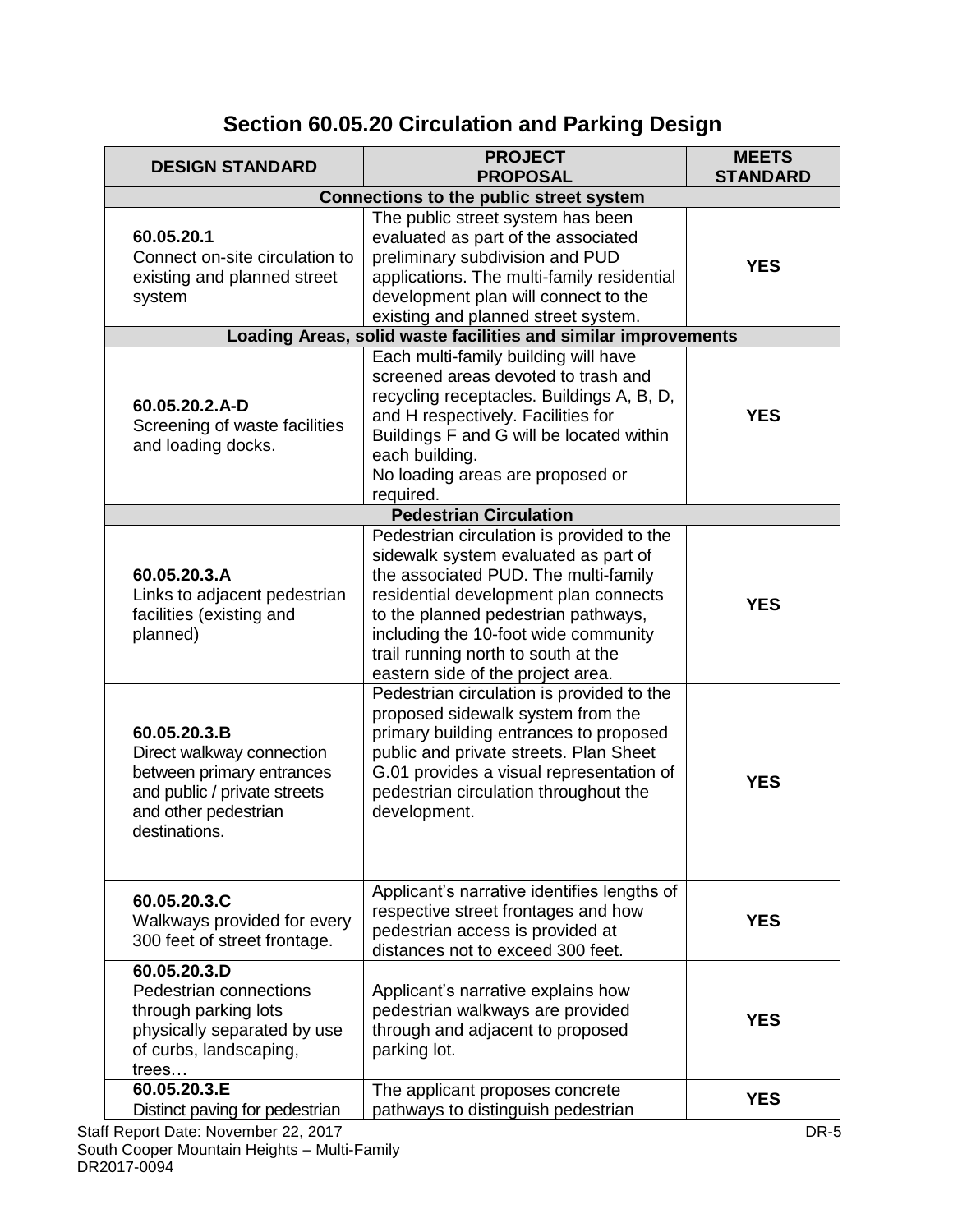| <b>DESIGN STANDARD</b>                                                                                                                                                              | <b>PROJECT</b><br><b>PROPOSAL</b>                                                                                    | <b>MEETS</b><br><b>STANDARD</b> |
|-------------------------------------------------------------------------------------------------------------------------------------------------------------------------------------|----------------------------------------------------------------------------------------------------------------------|---------------------------------|
| walkways.                                                                                                                                                                           | pathway from asphalt vehicle dive aisles<br>and parking lots.                                                        |                                 |
| 60.05.20.3.F<br>5' minimum width / ADA                                                                                                                                              | The proposed pedestrian walkways are<br>a minimum of 5 feet in width to meet the<br>standard.                        | <b>YES</b>                      |
|                                                                                                                                                                                     | <b>Landscape to Street Frontages and Parking Areas</b>                                                               |                                 |
| 60.05.20.4.A<br>Six foot perimeter<br>landscaping between parking<br>lot and abutting public street<br>OR a solid wall or fence with<br>landscape and ground cover<br>next to wall. | The applicant has chosen to address<br>the Design Guideline.                                                         | <b>See Guideline</b>            |
|                                                                                                                                                                                     | <b>Parking and Landscaping</b>                                                                                       |                                 |
| 60.05.20.5.A<br>1 Landscape island per 8<br>parking spaces.                                                                                                                         | Landscaped planter islands are<br>proposed within all parking lots for every<br>eight (8) contiguous parking spaces. | <b>YES</b>                      |
| 60.05.20.5.B<br>70 sq. ft.                                                                                                                                                          | All proposed landscape islands are a<br>minimum of 70 square feet and contain<br>a tree and other vegetation.        | <b>YES</b>                      |
| 60.05.20.5.C<br><b>Raised Sidewalks</b>                                                                                                                                             | Raised sidewalks are not proposed to<br>be counted towards the number of<br>landscape islands.                       | N/A                             |
| 60.05.20.5.D<br><b>Trees from Street Tree List</b>                                                                                                                                  | All proposed trees will comply with City<br>requirements.                                                            | <b>YES</b>                      |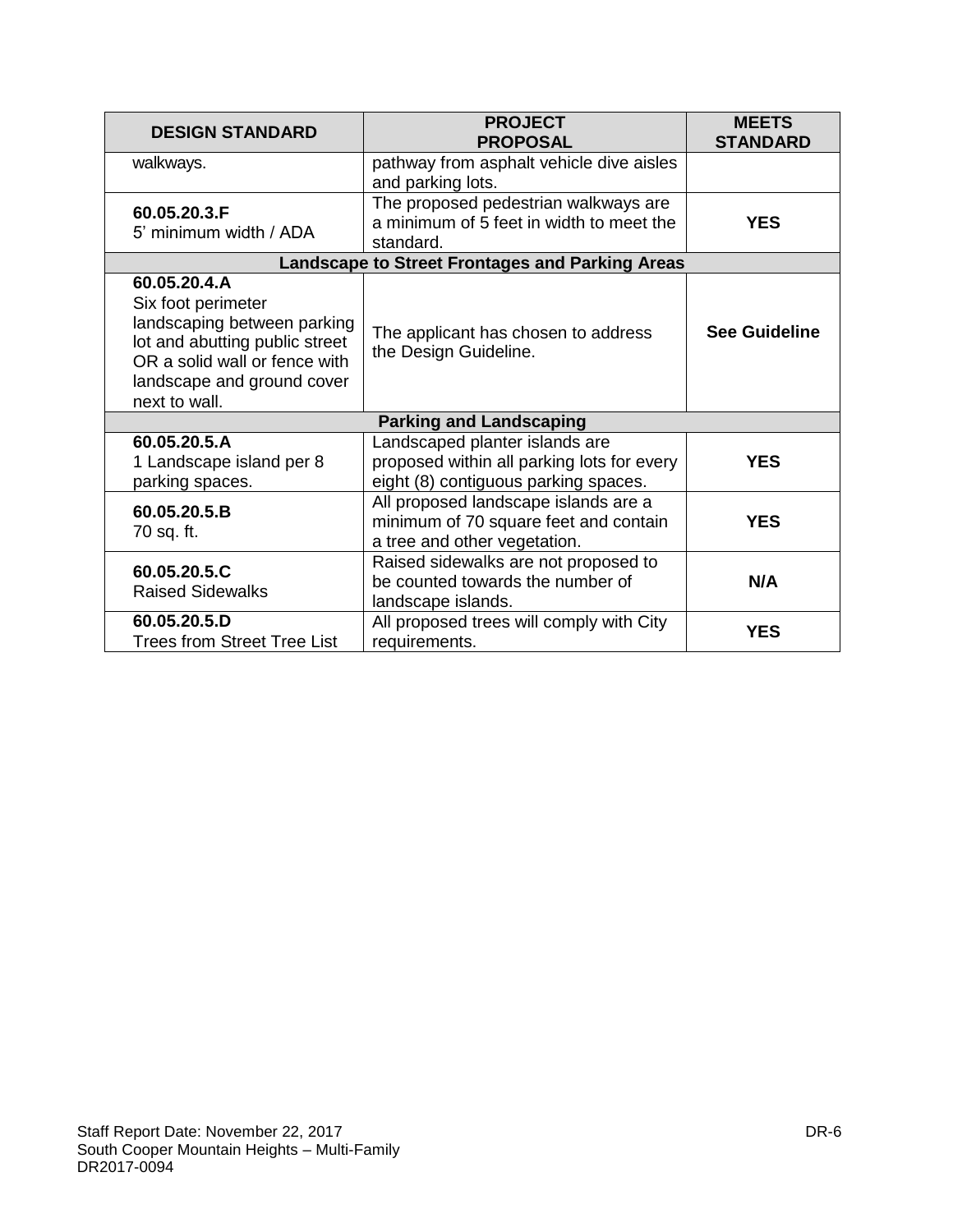# **Section 60.05.25 Landscape, Open Space, and Natural Areas Design Standards**

| <b>DESIGN STANDARD</b>                                                   | <b>PROJECT</b><br><b>PROPOSAL</b>                                                                                                                                                                                                                                                                                                                                                                                                                                                                                                                                                                                                                                                                                                                                                                                                                                                                                                                                                                                                                                                                                                                                                                                                                                                        | <b>MEETS</b><br><b>STANDARD</b> |
|--------------------------------------------------------------------------|------------------------------------------------------------------------------------------------------------------------------------------------------------------------------------------------------------------------------------------------------------------------------------------------------------------------------------------------------------------------------------------------------------------------------------------------------------------------------------------------------------------------------------------------------------------------------------------------------------------------------------------------------------------------------------------------------------------------------------------------------------------------------------------------------------------------------------------------------------------------------------------------------------------------------------------------------------------------------------------------------------------------------------------------------------------------------------------------------------------------------------------------------------------------------------------------------------------------------------------------------------------------------------------|---------------------------------|
|                                                                          | <b>Minimum Open Space</b>                                                                                                                                                                                                                                                                                                                                                                                                                                                                                                                                                                                                                                                                                                                                                                                                                                                                                                                                                                                                                                                                                                                                                                                                                                                                |                                 |
| 60.05.25.3.A-I<br>Minimum Landscape<br>Area and Standards                | The proposal is recognized as part of a<br>larger PUD which supersedes the Design<br>Review provisions of this section. Open<br>space for entire PUD has been evaluated.<br>Development plan for Phase 5 does not<br>alter that portion of the plan identified for<br>common open space.<br>Active open space for entire PUD has been<br>evaluated, including the "active" areas<br>specific to Phase 5. The applicant<br>proposes .80 acres of active open space,<br>which does not alone meet the required<br>1.40 acres of active open space for Phase<br>5. With the PUD approval the applicant has<br>the ability to provide active open space<br>outside of the phase area, so long as the<br>cumulative open space for the development<br>is being met. As the applicant is not<br>meeting the minimum active open space<br>requirement within the phase boundary, per<br>the PUD approval they must identify an<br>area, accessible to residents of the<br>development, which can provide the<br>required active open space to meet the<br>minimum 1.4 acres. Staff recommends a<br>condition a condition that the area be<br>identified and permitted prior to site<br>development permit issuance and be<br>completed prior to occupancy of the first<br>residential building. | Yes w/COA                       |
|                                                                          | <b>Minimum Landscaping</b>                                                                                                                                                                                                                                                                                                                                                                                                                                                                                                                                                                                                                                                                                                                                                                                                                                                                                                                                                                                                                                                                                                                                                                                                                                                               |                                 |
| 60.05.25.4.A-D<br>Landscaping standards<br>for attached residential.     | Standards call for planting to minimum<br>numbers and spacing distances - around<br>proposed buildings and for proposed<br>pedestrian plazas. The applicant has<br>indicated the standard has been met, and<br>references Sheets L1.0-L3.0.                                                                                                                                                                                                                                                                                                                                                                                                                                                                                                                                                                                                                                                                                                                                                                                                                                                                                                                                                                                                                                              | <b>YES</b>                      |
| 60.05.25.4.E<br>Minimum number of<br>trees, shrubs, and<br>ground cover. | The applicant proposes 129,587 square<br>feet of landscaping, which includes 328<br>trees (one tree every 395 square feet) and<br>4,495 shrubs, which is equivalent to 1 shrub<br>for every 29 square feet of landscaping.<br>Proposed live ground cover includes 18,744                                                                                                                                                                                                                                                                                                                                                                                                                                                                                                                                                                                                                                                                                                                                                                                                                                                                                                                                                                                                                 | <b>YES</b>                      |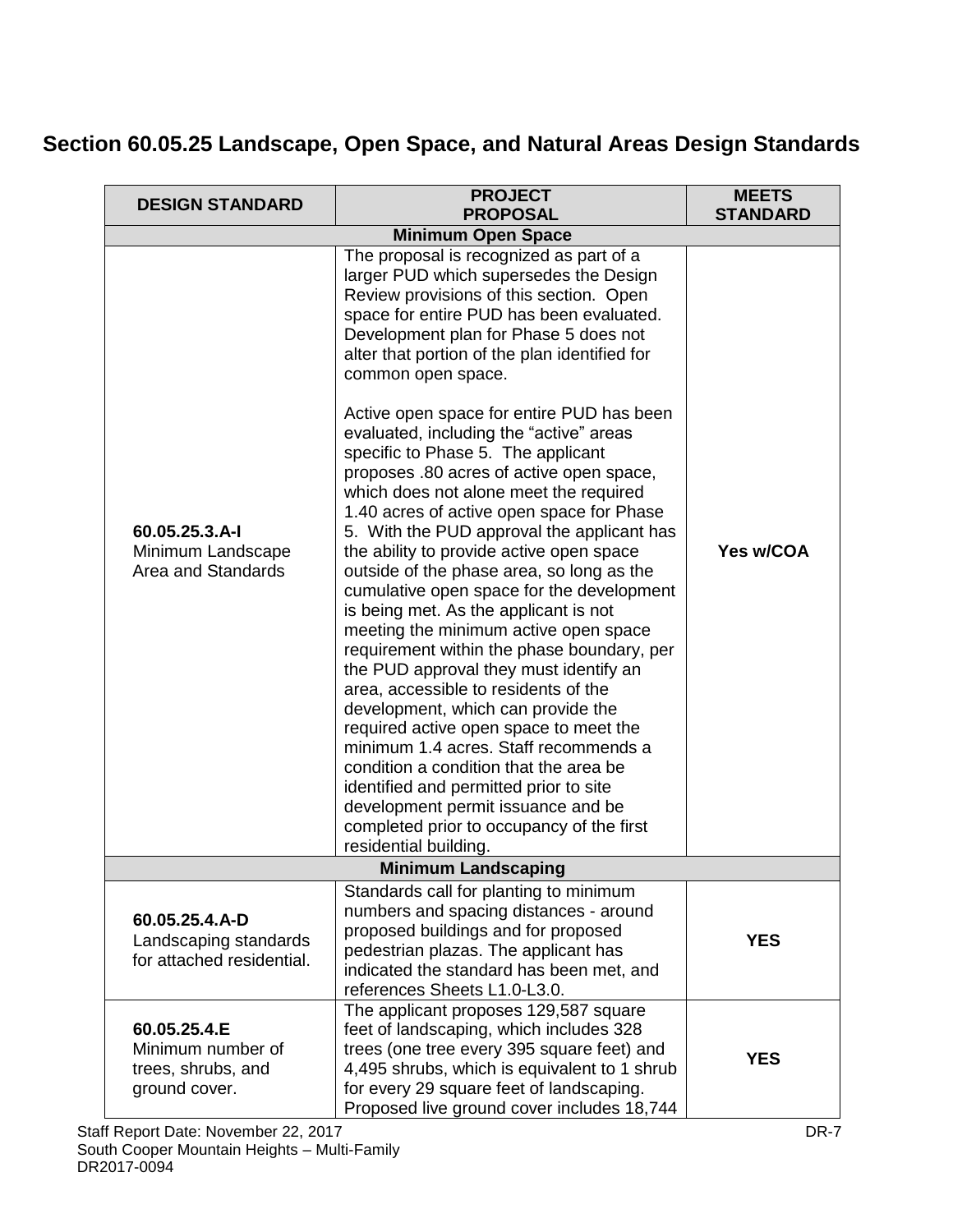| <b>DESIGN STANDARD</b>                                                                                    | <b>PROJECT</b><br><b>PROPOSAL</b>                                                                                                                                                                                                                                                                                                                                            | <b>MEETS</b><br><b>STANDARD</b> |  |
|-----------------------------------------------------------------------------------------------------------|------------------------------------------------------------------------------------------------------------------------------------------------------------------------------------------------------------------------------------------------------------------------------------------------------------------------------------------------------------------------------|---------------------------------|--|
|                                                                                                           | square feet. All inert materials are limited<br>to less than 25 percent of the landscaped<br>area.                                                                                                                                                                                                                                                                           |                                 |  |
| 60.05.25.4.F<br><b>Pedestrian Plaza</b><br>materials.                                                     | No pedestrian plazas are proposed for this<br>site. (Standards 60.05.25.5-7 are N/A)                                                                                                                                                                                                                                                                                         | N/A                             |  |
|                                                                                                           | <b>Retaining Walls</b>                                                                                                                                                                                                                                                                                                                                                       |                                 |  |
| 60.05.25.8<br><b>Retaining Walls</b><br>greater than 6 feet in<br>height or 50 feet in<br>length.         | The applicant has identified certain walls<br>that will be higher than six feet or 50 feet in<br>length. Applicant also explains how these<br>walls will be textured and/or provide a<br>pattern, consistent with the standard.                                                                                                                                              | <b>YES</b>                      |  |
|                                                                                                           | <b>Fences and Walls</b>                                                                                                                                                                                                                                                                                                                                                      |                                 |  |
| 60.05.25.9.A-E<br><b>Fences and Walls</b><br><b>Materials</b>                                             | Applicant identifies a fence east of the<br>round-about (atop the retaining wall) for<br>safety; and a split rail fence along the<br>community trail for clear separation from<br>the natural resource area. Required fencing<br>will also be added around stormwater<br>swale(s). Chain link is not proposed.                                                               | <b>YES</b>                      |  |
| Minimize Significant Changes to Existing On-Site Surface Contours<br><b>At Residential Property Lines</b> |                                                                                                                                                                                                                                                                                                                                                                              |                                 |  |
| 60.05.25.10.A-C<br>Maximum grade<br>differential changes to<br>abutting residential.                      | The Proposed project is adjacent to<br>residentially zoned property (R5 and R2),<br>which comprises the South Cooper<br>Mountain PUD residential units. Site<br>grading will be coordinated between<br>developments as necessary. Proposed<br>storm water facilities and roads are exempt<br>from these standards.                                                           | <b>YES</b>                      |  |
|                                                                                                           | Integrate water quality, quantity, or both facilities                                                                                                                                                                                                                                                                                                                        |                                 |  |
| 60.05.25.11<br>Location of facilities                                                                     | Location of above ground water quality<br>facilities were evaluated as part of the<br>overall South Cooper Mountain Heights<br>PUD. One facility is located at the<br>northwest corner of the site, and a new<br>facility is proposed along the southern<br>boundary of the site. Neither facility will be<br>located between a street and front of an<br>adjacent building. | N/A                             |  |
| <b>Natural Areas</b>                                                                                      |                                                                                                                                                                                                                                                                                                                                                                              |                                 |  |
| 60.05.25.12<br>Encroachment into buffer<br>areas.                                                         | Clean Water Services has issued a Service<br>Provider Letter (Amended 09/26/17) in<br>review of the PUD, and inclusive of the area<br>delineated for Phase 5, the multi-family site.<br>Natural areas have been identified<br>immediately to the east of the project site,                                                                                                   | N/A                             |  |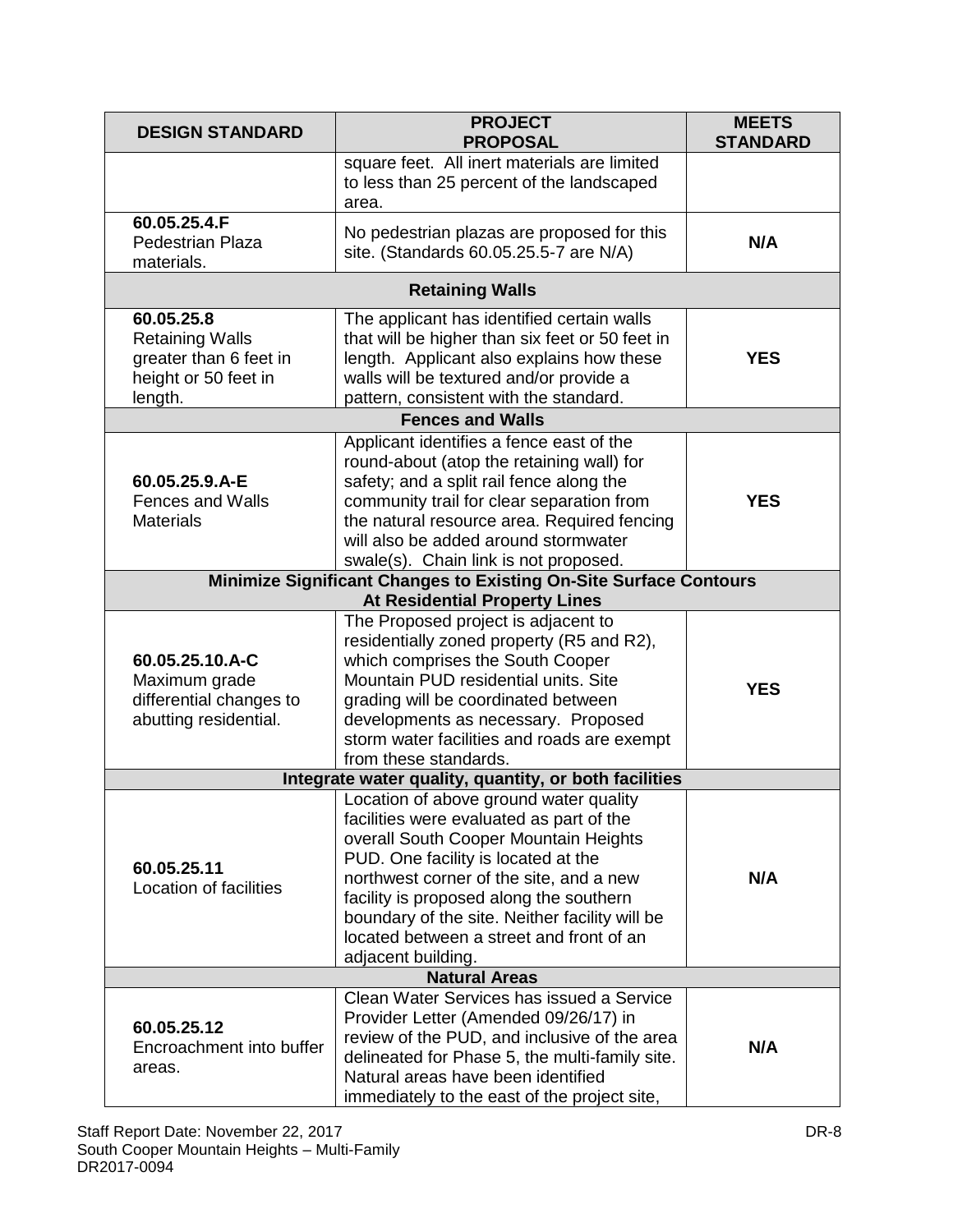| <b>DESIGN STANDARD</b>                                                            | <b>PROJECT</b><br><b>PROPOSAL</b>                                                                                                                                                                                                                          | <b>MEETS</b><br><b>STANDARD</b> |
|-----------------------------------------------------------------------------------|------------------------------------------------------------------------------------------------------------------------------------------------------------------------------------------------------------------------------------------------------------|---------------------------------|
|                                                                                   | including a small portion of encroachment<br>at the southeastern boundary of the project<br>site. The resource buffer area will be<br>subject to mitigation requirements of CWS,<br>as stated in the Service Provider Letter,<br>dated September 26, 2017. |                                 |
| <b>Landscape Buffering Requirements</b>                                           |                                                                                                                                                                                                                                                            |                                 |
| 60.05.25.13.A-D<br>Landscape buffering<br>between contrasting<br>zoning districts | Abutting property east and north of the<br>project site is zoned R2 and R5. The<br>applicant proposes 5 foot and 10 foot<br>landscaped buffers accordingly, thereby<br>meeting the B1 Buffering Standard.                                                  | <b>YES</b>                      |

# **Section 60.05.30 Lighting Design Standards**

| <b>DESIGN STANDARD</b>                                                                        | <b>PROJECT</b><br><b>PROPOSAL</b>                                                                                                                                                                                                                                                                                                 | <b>MEETS</b><br><b>STANDARD</b> |
|-----------------------------------------------------------------------------------------------|-----------------------------------------------------------------------------------------------------------------------------------------------------------------------------------------------------------------------------------------------------------------------------------------------------------------------------------|---------------------------------|
| Adequate on-site lighting and minimize glare on adjoining properties                          |                                                                                                                                                                                                                                                                                                                                   |                                 |
| 60.05.30.1.A-E<br>Lighting complies with<br>the City's Technical<br><b>Lighting Standards</b> | The applicant provides a lighting plan with<br>photometric details which show compliance<br>with the City's Technical Lighting Standards<br>for minimum and maximum illumination.<br>Applicant refers to Sheet IL-01 for<br>illumination levels, pole heights, and<br>specific lighting locations throughout the<br>project area. | <b>YES</b>                      |
| Pedestrian-scale on-site lighting                                                             |                                                                                                                                                                                                                                                                                                                                   |                                 |
| 60.05.30.2.A-C<br>Pedestrian Lighting                                                         | Applicant describes luminaries as provided<br>for onsite pedestrian walkways accordingly.                                                                                                                                                                                                                                         | <b>YES</b>                      |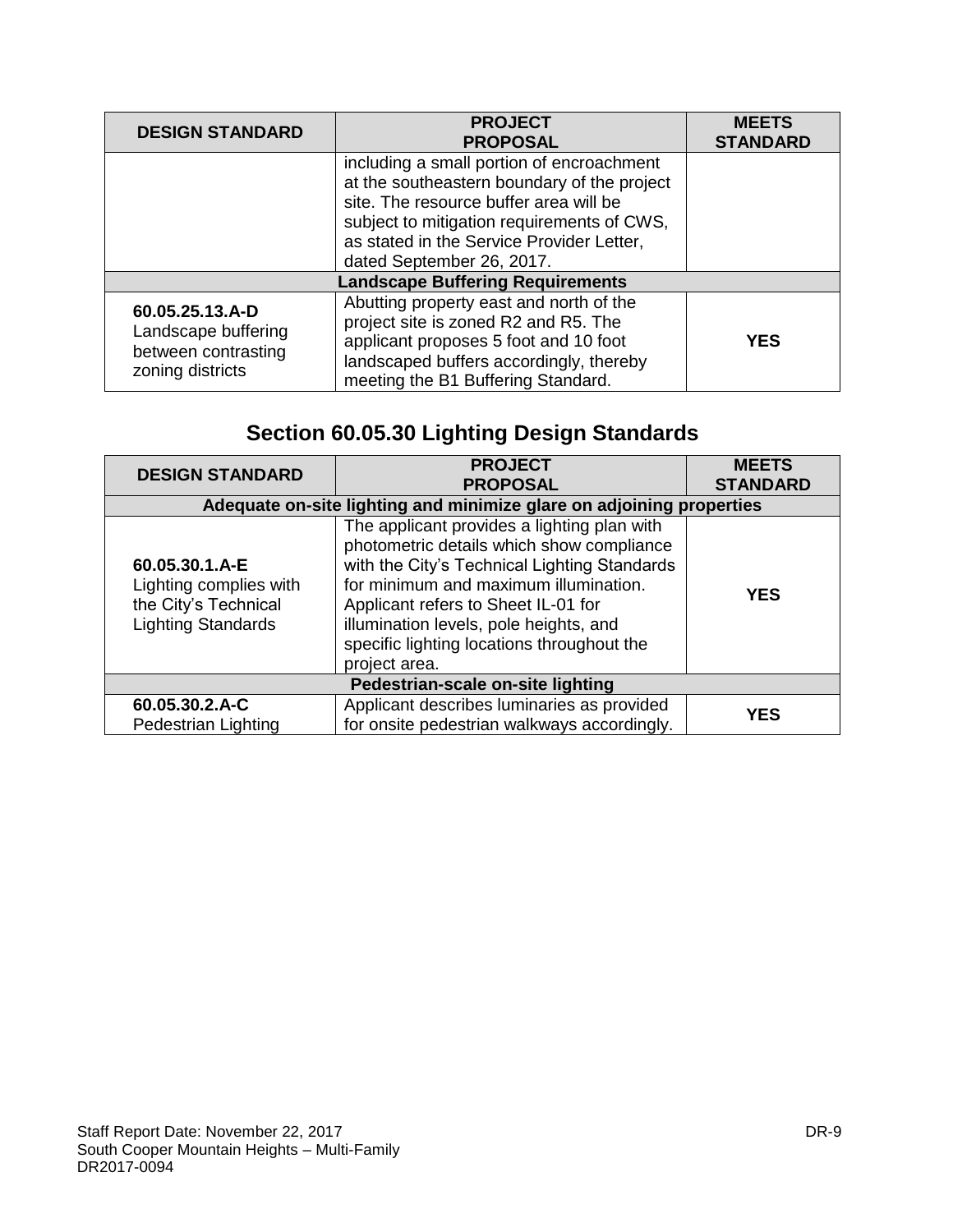# **Design Review Guideline Analysis**

In the following analysis, staff have only identified the Design Guidelines which are relevant to the subject development proposal. Non-relevant Guidelines have been omitted.

**60.05.35** *Building Design and Orientation Guidelines. Unless otherwise noted, all guidelines apply in all zoning districts.*

# **1.** *Building Elevation Design though Articulation and Variety*

*A. Residential building should be of a limited length in order to avoid undifferentiated building elevations, reduce the mass of individual buildings, and create a scale of development that is pedestrian friendly and allow circulation between buildings by pedestrians. (*Standard 60.05.15.1.A)

The applicant states that six (6) of the seven (7) residential buildings meet the maximum Standard of 200 feet in length, however, Building E is proposed to be 300 feet in length The building, though longer than 200 feet, does provide the visual appearance of two separate buildings, as seen from the ground level, due to the angle of the building, bifurcated with a "tunnel" / breezeway where the elevator shaft is located. On the second floor the internal hallways connect, thereby functioning as one building from the inside. The applicant states the building has a pivot / hinge point where it deflects approximately 35% at the elevator tunnel area.

The applicant has indicated, that from a pedestrian's perspective from the sidewalk, the structure appears as two buildings, each less than 200 feet in length. The opening provides pedestrian access from the sidewalk of Street K to the parking area behind Building E.

Staff concur that the applicant has used a unique architectural technique to provide visual interest and articulation to the proposed building.

# **Therefore, staff finds the Guideline is met.**

*B*. *Building elevations should be varied and articulated to provide visual interest to pedestrians. Within larger projects, variations in architectural elements such as: building elevations, roof levels, architectural features, and exterior finishes should be provided.* (Standards 60.05.15.1.A and B)

The proposed project includes seven residential (7) buildings, and one (1) clubhouse, ranging in size from one story, up to five stories tall, thereby providing overall site variety. Each building will contain a variety of architectural features, including changes in relief, different window locations, recessed balcony areas, color and direction of siding, and vertical changes to the visible roof line.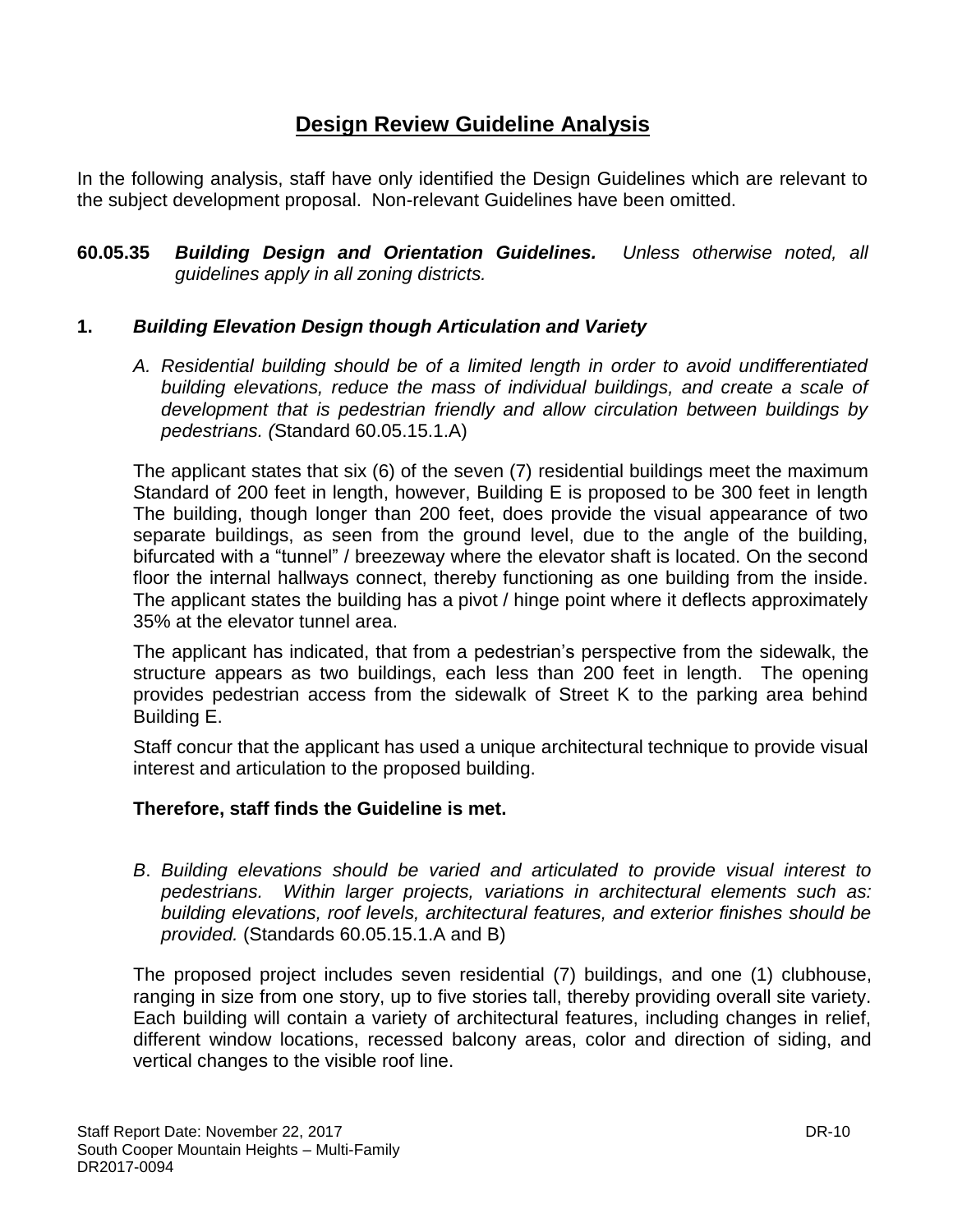Staff concur that the applicant will utilize a variety of architectural treatments to provide articulation, variety, and visual interest to the buildings.

# **Therefore, staff finds the Guideline is met.**

*E*. *Building elevations visible from and within 200 feet of an adjacent street or major parking area should be articulated with architectural features such as windows, dormers, off-setting walls, alcoves, balconies or bays, or by other design features that reflect the building's structural system. Undifferentiated blank walls facing a street, common green, shared court, or major parking area should be avoided.* (Standards 60.05.15.1.B, C, and D)

The applicant states that articulation will be provided with windows, bays, balconies, offsetting walls, recessed entrances, and changes in building materials. Staff concur that the combination of architectural elements and materials meets the design aspiration of avoiding the use of undifferentiated blank walls facing streets or major parking areas.

# **Therefore, staff finds the Guideline is met.**

# **2.** *Roof Forms*

*A. Roof forms should be distinctive and include variety and detail when viewed from the street. Sloped roofs should have a significant pitch and building focal points should be emphasized*. (Standards 60.05.15.2.A and B)

The Architectural Sheets show the buildings to have sloped roofs with a 3:12 pitch and a mixture of treatments at the roof edges, and emphasis at building entrances. The applicant indicates that the mix of sloped roof eaves and parapets on building facades will provide variation and character in contrast to vertical planes of the buildings. Building C, the Clubhouse, proposes two different roof planes in order to highlight the uniqueness of the building, with the taller portions of the building highlighting the pool area. Staff concur that the roof forms provide distinct variety and detail as viewed from the street.

# **Therefore, staff finds the Guideline is met.**

# *B. Flat roofs should include distinctive cornice treatments.* (Standard 60.05.15.2.C)

The applicant indicates there are no flat roofs proposed. As mentioned in 2.A above, Building C, the Clubhouse, shows a shed roof slanting in opposite directions. The roofs incorporate a pitch of 2:12 and 1.5:12, in order to break up the roofline. Due to the variation in architectural treatments, staff concur that the roof forms provide visual interest, and balance to the horizontal nature of the building, with variations to glazing designs, both vertically and horizontally throughout.

# **Therefore, staff finds the Guideline is met.**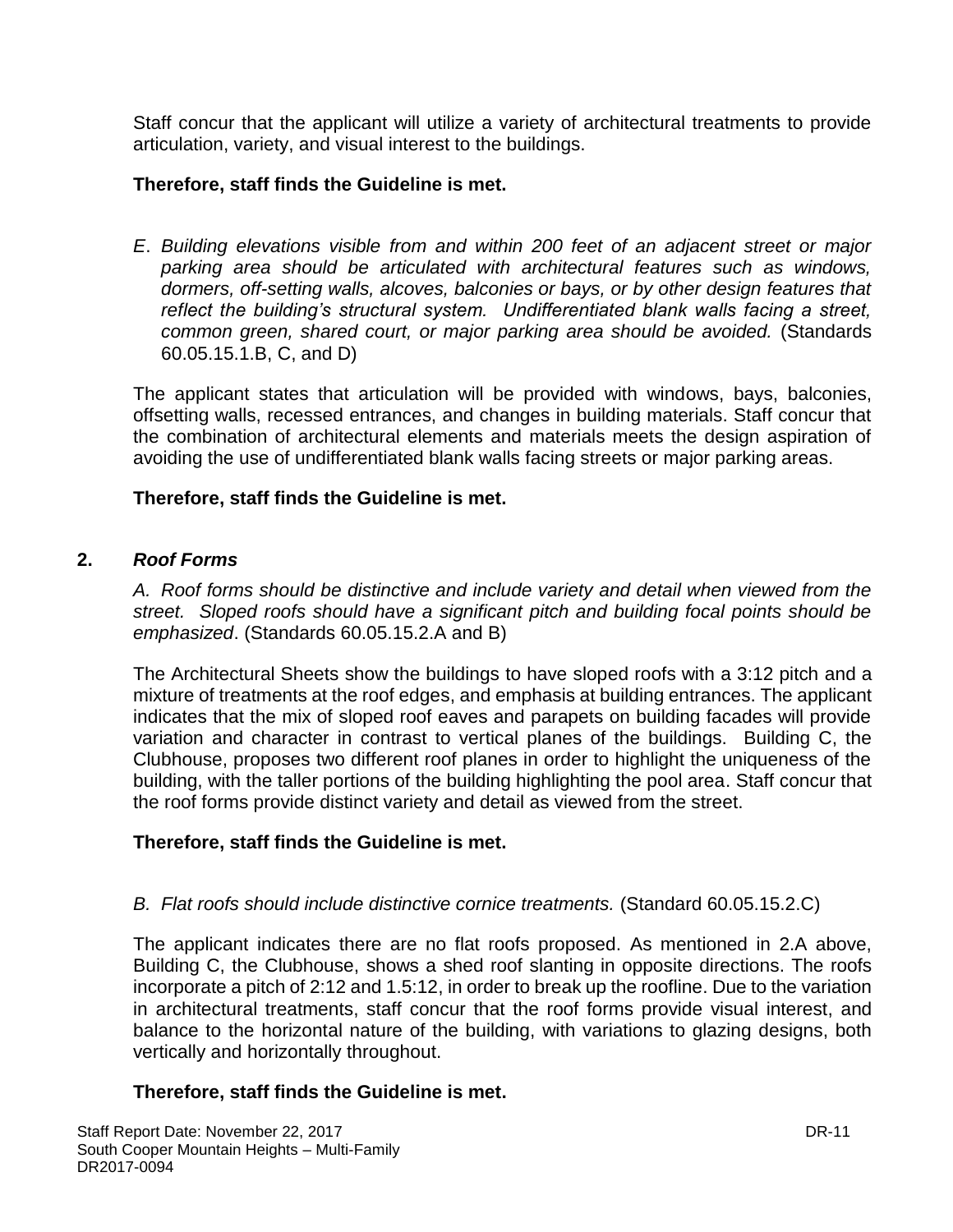# **3.** *Primary Building Entrances*

- *A. The design of buildings should incorporate features such as arcades, roofs, porches, alcoves, porticoes, awnings, and canopies to protect pedestrians from the rain and sun. This guideline does not apply to buildings in Industrial districts where the principal use of the building is manufacturing, assembly, fabricating, processing, packing, storage, wholesale or distribution activities.* (Standard 60.05.15.3)
- *B. Special attention should be given to designing a primary building entrance that is both attractive and functional. Primary entrances should incorporate changes in mass, surface, or finish to emphasize the entrance.* (Standard 60.05.15.3)

The applicant has incorporated their response to A and B above with the following information. The design of all proposed buildings include primary entrances which provide protection from the rain and sun, however, not all meet the dimensional standard of six (6) feet wide by four (4) feet deep. The applicant has provided weather protection alternatively, by providing covered and/or recessed entrance points. Specifically, the design includes a prominent architectural form of light brown lap siding vertical "towers" in order to clearly indicate all building entrance points throughout the site.

Building C, the Clubhouse does not have awnings at the entrances, but rather utilizes strong, vaulted roof lines to indicate entry to the users. Weather protection is provided by roof overhang above the vertically glazed windows and double door entry.

Building H does not provide an internal common corridor, therefore each unit has its own private entry. All units are accessed from the west side, which fronts the surface parking lot. The building utilizes stoops for each unit, with awnings to provide the covered weather protection. These entrances are similar to townhome entrances in style.

Staff concur that the applicant has incorporated both architectural form and materials treatment to provide the necessary weather protection for all residential buildings, and has clearly defined all building entrances using a distinctive vertical "tower" element or awnings, consistent in form and materials treatment throughout.

# **Therefore, staff finds the Guideline is met**

- **60.05.40** *Circulation and Parking Design Guidelines. Unless otherwise noted, all guidelines apply in all zoning districts.*
- **4.** *Street Frontages and Parking Areas. Landscape or other screening should be provided*

The applicant indicates the need for screening along SW Scholls Ferry Road, SW 175<sup>th</sup> Avenue, and Street K for adjacent parking lot areas. The applicant proposes a mix of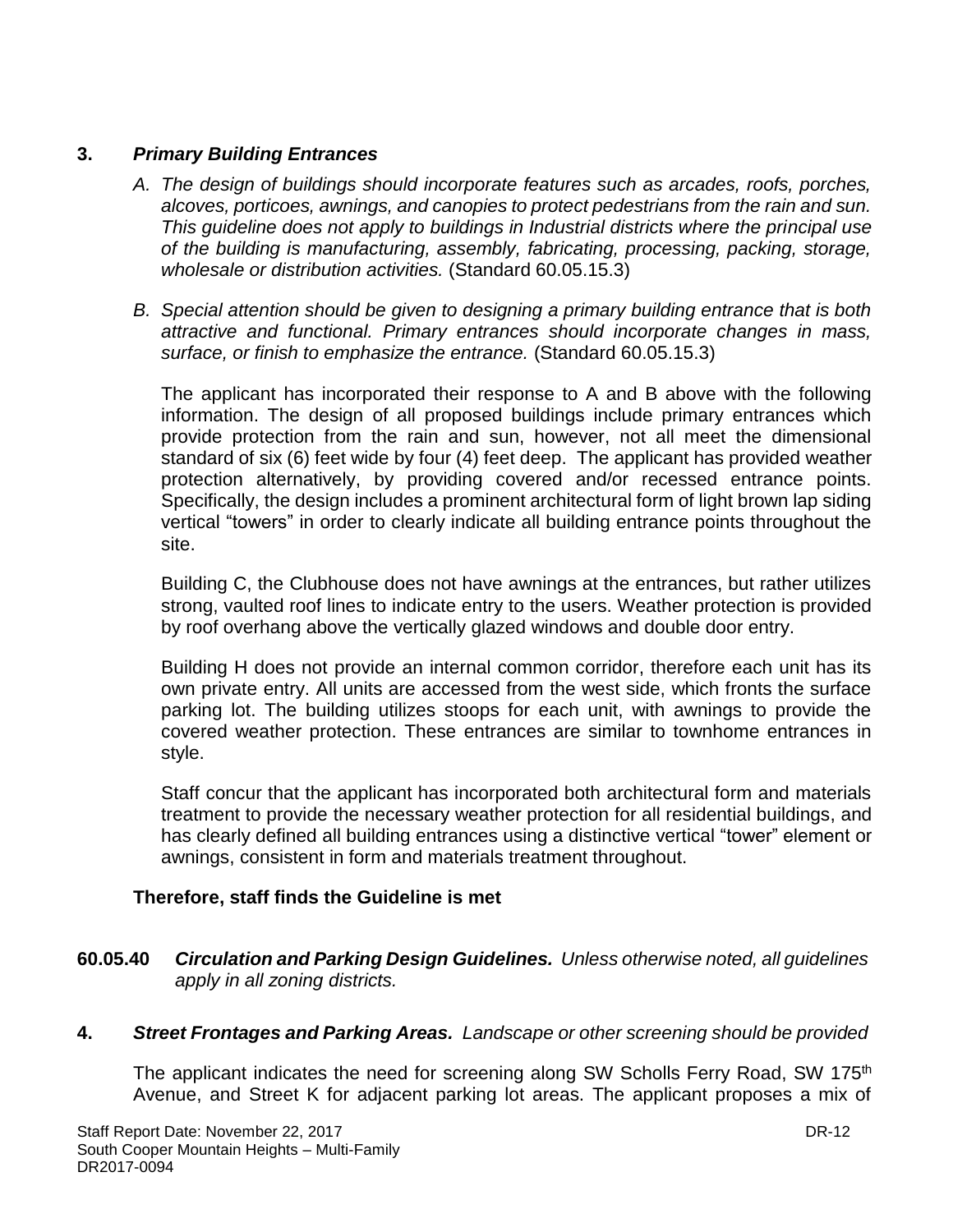evergreen shrubs, including Fastiga English Yew and Luykens Laurel which will form the majority of the parking lot screening and provide a visual buffer for headlights in the parking lot areas. The planter strips exceed six feet in width and are filled in further with a variety of other shrubs and ground cover to provide an attractive and varied landscape screening area. The applicant also indicates there will be street trees planted and spaced 30 feet apart within the landscape strip along SW 175<sup>th</sup> Avenue and SW Scholls Ferry Road. Please refer to Landscape plan Sheets L1.0-L1.2 for details.

### **Therefore, staff finds the Guideline is met**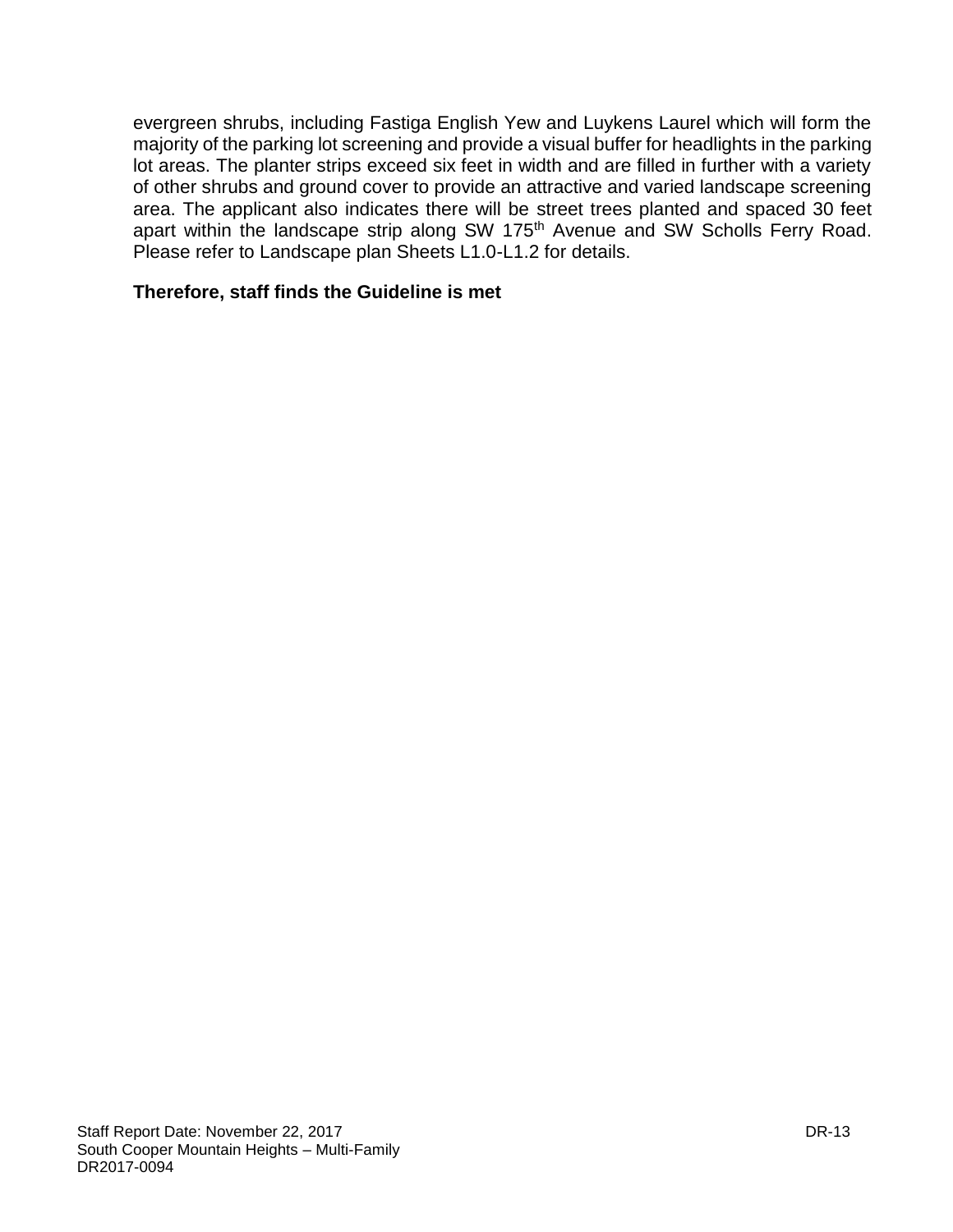# **ATTACHMENT C**

# **PROPOSED CONDITIONS OF APPROVAL**

# **A. General Conditions:**

1. Unless a Modification of Decision to the South Cooper Mountain Heights PUD granting the request for additional height is approved, the applicant must comply with the maximum height limits within the R1 zoning district of 60-feet which will require additional Design Review approval. (Planning / SLF)

# **B. Prior to Beginning Site Work and Issuance of Site Development Permits, the applicant shall:**

- 2. Show construction of the north-south community trail connection from Scholls Ferry Road to Tract AA. (Transportation / KR)
- 3. Provide plans showing construction of the entirety of Streets K and F. (Transportation / KR)
- 4. Provide plans that show right-of-way dedication sufficient to provide a minimum of 51 feet from ROW centerline along the northern portion of the SW 175<sup>th</sup> Avenue frontage and a minimum of 59 feet from centerline along the southern portion of the site's SW 175<sup>th</sup> Ave. frontage. (Transportation / KR)
- 5. Provide a plan showing a minimum of 1.4 acres of active open space to serve the development. Excess active open space from prior phases may be counted toward the requirement. (Planning Division / SLF)
- 6. Submit the required plans, application form, fee, and other items needed for a complete site development permit application per the applicable review checklist. (Site Development Div./JJD)
- 7. Contract with a professional engineer to design and monitor the construction for any work governed by Beaverton Municipal Code 9.05.020, as set forth in Ordinance 4417 (City Engineering Design Manual and Standard Drawings), Beaverton Development Code (Ordinance 2050, 4010 +rev.), the Clean Water Services District Design and Construction Standards (June 2077, Resolution and Ordinance 2017-05), and the City Standard Agreement to Construct and Retain Design Professionals in Oregon. (Site Development Div./JJD)
- 8. Submit a completed and executed City Standard Agreement to Construct Improvements and Retain Design Professional(s) Registered in Oregon. After the site development permit is issued, the City Engineer and the Planning Director must approve all revisions as set out in Ordinances 2050, 4010+rev., and 4417; however, any required land use action shall be final prior to City staff approval of the engineering plan revision and work commencing as revised. (Site Development Div./JJD)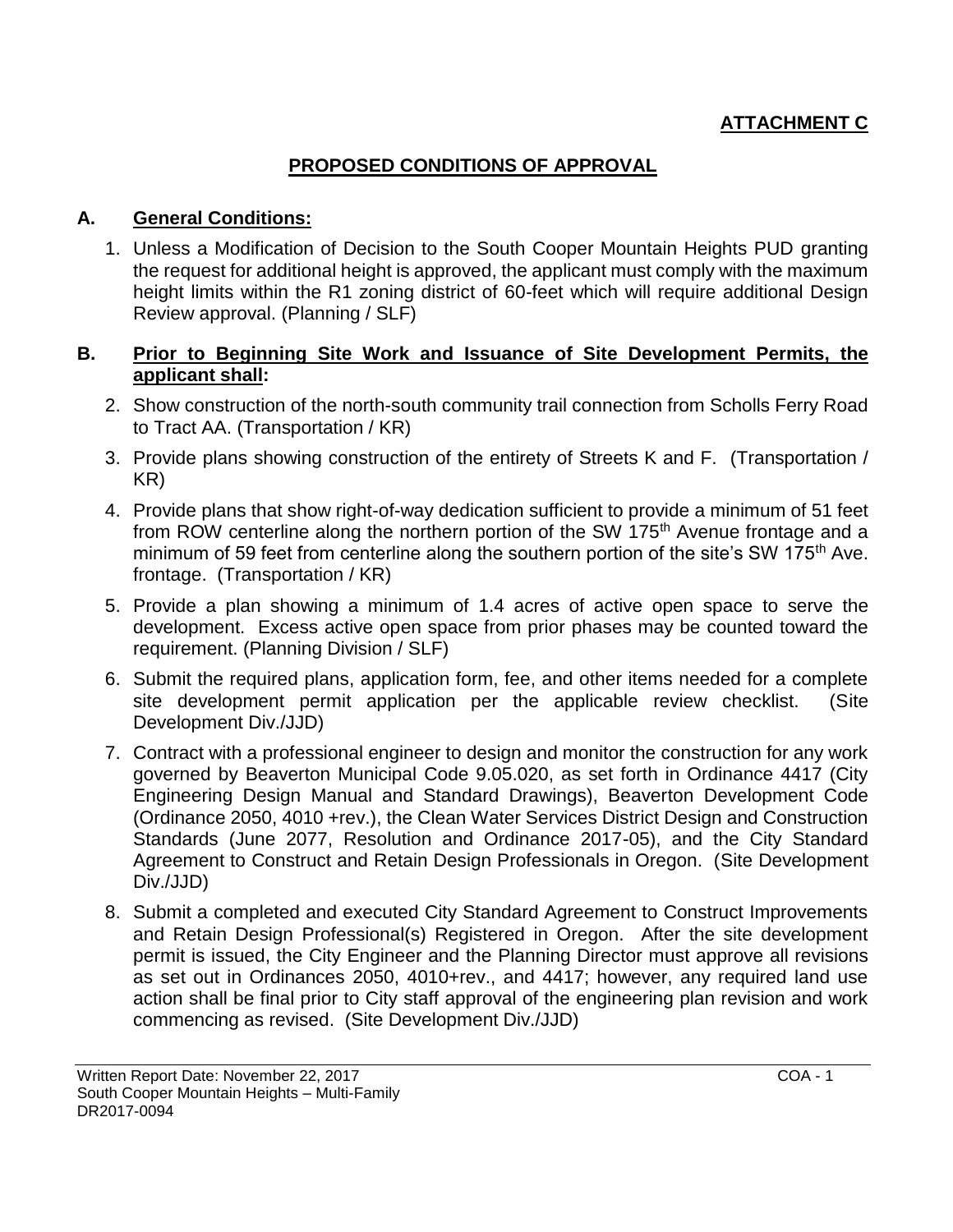- 9. Have the ownership of the subject property guarantee all public improvements, site grading, storm water management (quality and quantity) facilities, Clean Water Services SPL (Service Provider Letter) required plantings, private streets, and common driveway paving by submittal of a City-approved security. The security approval by the City consists of a review by the City Attorney for form and the City Engineer for amount, equivalent to 100 percent or more of estimated construction costs. (Site Development Div./JJD
- 10.Submit any required off-site easements, executed and ready for recording, to the City after approval by the City Engineer for legal description of the area encumbered and City Attorney as to form. (Site Development Div./JJD)
- 11.Submit to the City a copy of issued permits or other approvals needed from Washington County for work within, and/or construction access to the 175<sup>th</sup> Avenue and/or Scholls Ferry Road rights- of way. (Site Development Div./JJD)
- 12.Have obtained approvals needed from the Clean Water Services District for storm system connections as a part of the City's plan review process. (Site Development Div./JJD)
- 13.Submit a completed 1200-C Permit (DEQ/CWS/City Erosion Control Joint Permit) application to the City and obtain an issued 1200-C from DEQ. The applicant shall use the standard plan format per requirements for sites 5 acres or larger adopted by DEQ and Clean Water Services. Or otherwise submit a copy of an approved revision from the Oregon Department of Environmental Quality (DEQ) for the previously issued 1200-C General Permit (DEQ/CWS/City Erosion Control Joint Permit) issued for a prior project or adjacent site. The DEQ process is independent of a City or CWS plan revision approval. (Site Development Div./JJD)
- 14.Provide final construction plans and a final drainage report, as generally outlined in the submitted preliminary drainage report (July 21, 2017), to be revised to demonstrate compliance with City storm detention requirements (per Section 330, of City Ordinance 4417) and with CWS Resolution and Order 2017-05 in regard to water quality treatment. In addition, the final drainage report shall also demonstrate that the entire development proposal shall meet the SLOPES V requirement for stormwater management per the City Engineer's directive. (Site Development Div./JJD)
- 15.Provide final grading plans with a detailed drainage analysis of the subject site by a professional engineer meeting the standards set by the City Engineer. The analysis shall identify all contributing drainage areas and plumbing systems on and adjacent to the site with the site development permit application. The analysis shall also delineate all areas on the site that are inundated during a 100-year storm event, including the safe overflow conveyance from proposed constructed stormwater management facilities. On all plan sheets that show grading and elevations, the 100-year inundation level shall be identified. (Site Development Div./JJD)
- 16.Submit a detailed water demand analysis (fire flow calculations) in accordance with the requirements of the Fire Code as adopted by the Tualatin Valley Fire and Rescue. If determined to be needed by the City Building Official and Fire Marshal, this analysis shall be supplemented by an actual flow test and evaluation by a professional engineer (meeting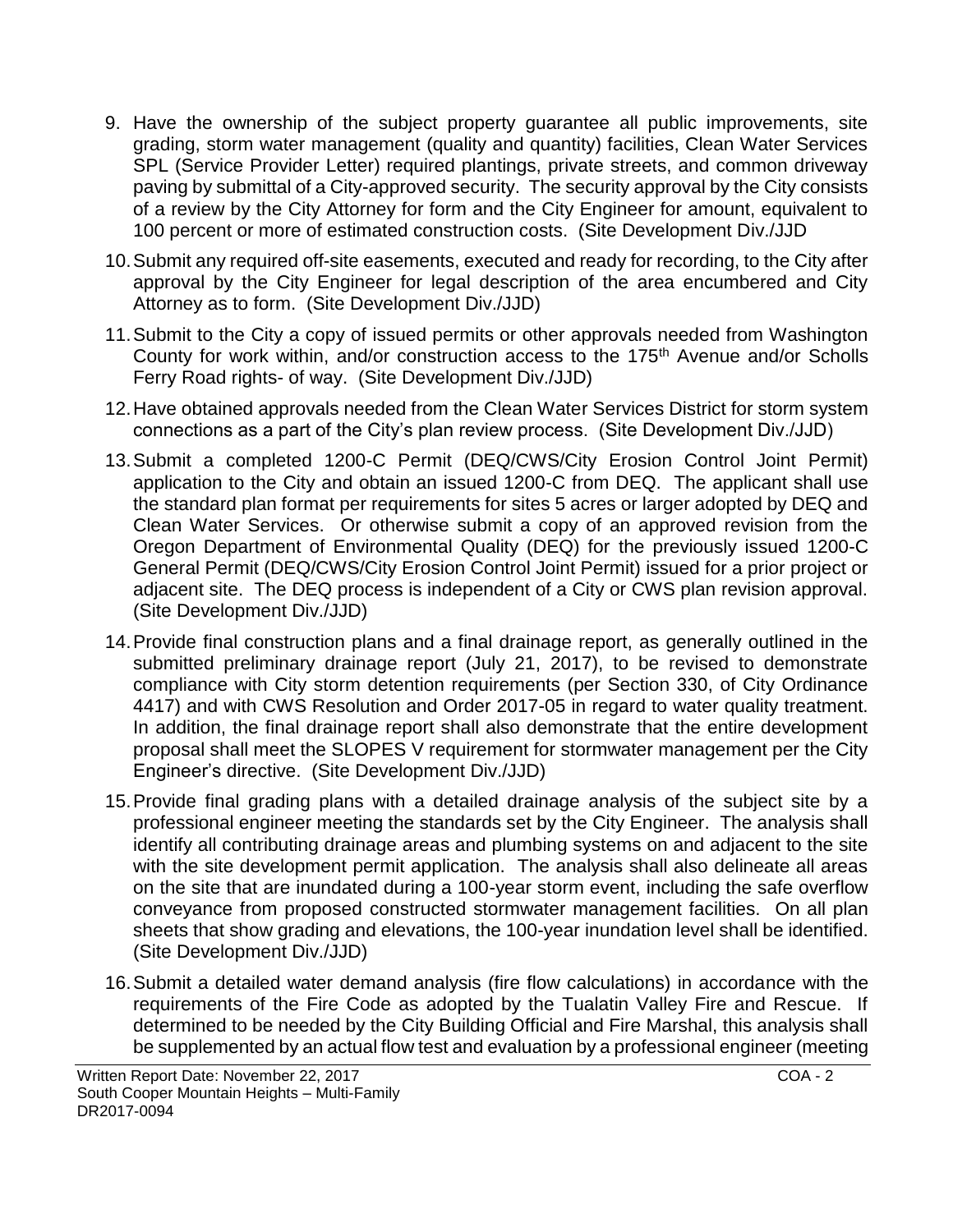the standards set by the City Engineer as specified in the Engineering Design Manual Chapter 6, 610.L). The analysis shall provide the available water volume (GPM) at 20 psi residual pressure from the fire hydrant nearest to the proposed project. (Site Development Div./JJD)

- 17.Obtain the City Building Official's review approval of the proposed site utility plan if required by OAR 918-780-0040, for private plumbing needed to serve the private water, backflow prevention, storm and sanitary sewer systems outside the proposed building. (Site Development Div./JJD)
- 18.Provide a public utility plan for water and sanitary sewer provision as documented in the South Cooper Mountain utility masterplans. The project shall be eligible for a water system development charge credit equal to the estimated construction cost value of extra capacity improvements as determined and administered by the City Utilities Engineer. (Site Development Div./JJD)
- 19.Provide construction plans that show how each lot will be independently served by utility systems as required by the City Engineer and City Building Official per City standards. All site sewer (storm and sanitary) plumbing that serves more than one lot, or crosses onto another lot, shall be considered a public system and shall be constructed to the requirements of the City Engineer. Sheet flow of surface water from one lot's paved area to another lot's paved area shall not be considered a direct plumbing service. (Site Development Div./JJD)
- 20.Pay a storm water system development charge (overall system conveyance) for any net new impervious area proposed for any phase. Additionally, the project shall pay a storm water quality (summer treatment) in-lieu of fee for any impervious area determined by the City Engineer not to practical to provide treatment in any single phase per Clean Water Services standards. (Site Development Div./JJD)
- 21.Submit to the City a certified impervious surface determination of the proposed project's net new impervious area proposed for any common areas and private streets prepared by the applicant's engineer, architect, or surveyor. The certification shall consist of an analysis and calculations determining the square footage of all impervious surfaces as a total for the common areas and private streets. In addition, specific types of impervious area totals, in square feet, shall be given for parking lots and driveways, sidewalk and pedestrian areas, and any gravel surfaces. Calculations shall also indicate the square footage of pre-existing impervious surface, the new impervious surface area created, and total final impervious surface area on the entire site. (Site Development Div./JJD)
- 22.Pay a storm water system development charge (overall system conveyance) for any net new impervious area proposed for any phase. Additionally, the project shall pay a storm water quality (summer treatment) in-lieu of fee for any impervious area determined by the City Engineer not to practical to provide treatment in any single phase per Clean Water Services standards. (Site Development Div./JJD)
- 23.Submit an owner-executed, notarized, City/CWS standard private stormwater facilities maintenance agreement for any private storm water treatment facilities, with maintenance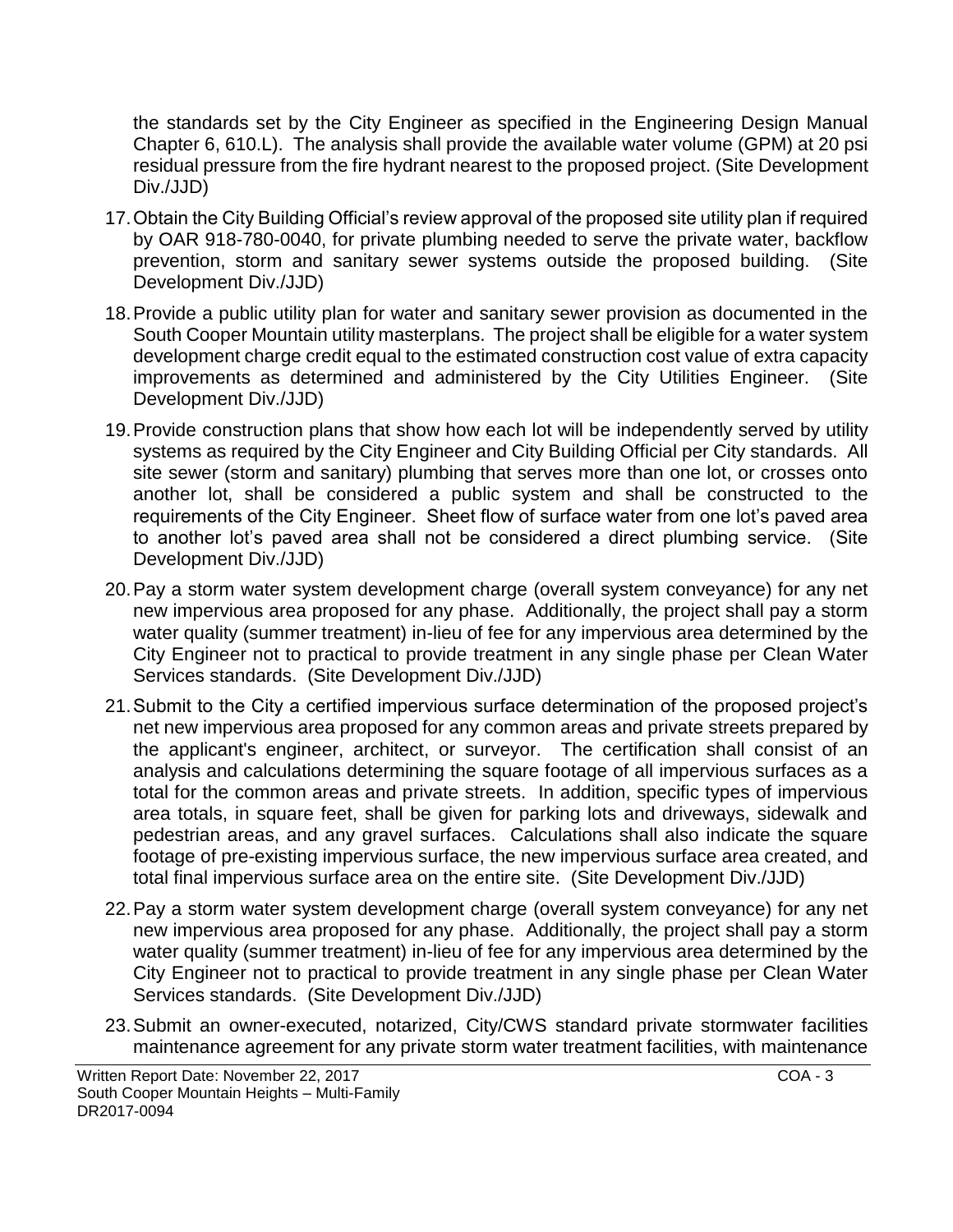plan and all standard exhibits, including site legal description, ready for recording with Washington County Records. (Site Development Div./JJD)

- 24.Provide plans for street lights (Option C unless otherwise approved by the City Public Works Director) and for the placement of underground utility lines along street frontages, within the site, and for services to the proposed new development. No overhead services shall remain on the site. If existing utility poles along existing street frontages must be moved to accommodate the proposed improvements, the affected lines must be either undergrounded or a fee in lieu of undergrounding paid per Section 60.65 of the Development Code. (Site Development Div./JJD)
- 25.Submit plans that show access for a maintenance vehicle within 6-feet from the front, or within 15-feet from the side of a vehicle to all control structures unless otherwise specifically approved by the City Engineer. A direct worker access route to the structures in the pond area shall be provided no steeper than 4(horizontal) to 1 (vertical) slope. This direct route shall be a minimum of 6-feet wide and have a surface consisting of the equivalent of 3-inches of  $\frac{3}{4}$ -minus crush rock (to allow walking access in winter) and vegetation shall allow easy access. This direct access route shall be delineated on the plans. (Site Development Div./JJD)
- 26.Provide plans showing a standard commercial, Portland-Cement Concrete driveway apron at the intersection of any private, common driveway and a public street. (Site Development Div./JJD)
- 27.Have obtained the Tualatin Valley Fire and Rescue District Fire Marshal's approval of the site development plans as part of the City's plan review process. (Site Development Div./JJD)
- 28.FIRE APPARATUS ACCESS ROAD DISTANCE FROM BUILDING AND TURNAROUNDS: Access roads shall be within 150 feet of all portions of the exterior wall of the first story of the building as measured by an approved route around the exterior of the building or facility. An approved turnaround is required if the remaining distance to an approved intersecting roadway, as measured along the fire apparatus access road, is greater than 150 feet. (OFC 503.1.1) *This dimension is exceeded for building "H." Fire department access will be required into the parking lot in front of building "H." Turning radius requirements of item # 8 below must also be met. Revise drawings to comply.* (TVF&R / JF)
- 29.ADDITIONAL ACCESS ROADS MULTIPLE-FAMILY RESIDENTIAL: Projects having more than 100 dwelling units shall be provided with two separate and approved fire apparatus access roads. Exception: Projects having up to 200 dwelling units may have a single approved fire apparatus access road when all buildings, including nonresidential occupancies, are equipped throughout with an approved automatic sprinkler system in accordance with section 903.3.1.1, 903.3.1.2. Projects having more than 200 dwelling units shall be provided with two separate and approved fire apparatus roads regardless of whether they are equipped with an approved automatic sprinkler system. (OFC D106) *Each building must be provided with two points of access. The current design*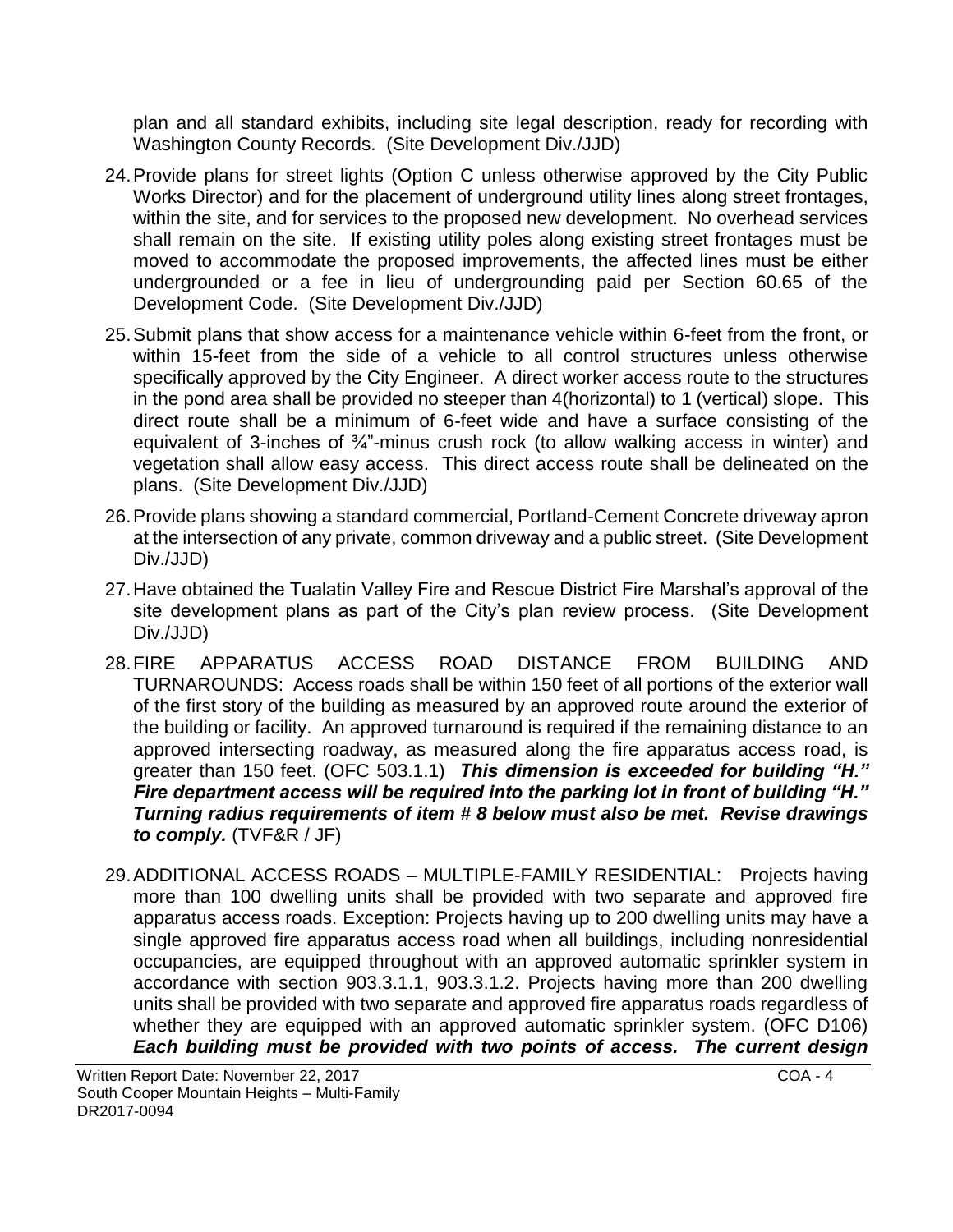*shows only one access to both buildings "F" and "G." A solution to this problem is to shift the emergency vehicle gated access to the south of building "F." Additionally, clearly explain in detail the note on sheet P7.2 about secondary fire access being constructed prior to closing phase 4 access. Revise drawings to comply.* (TVF&R / JF)

- 30.AERIAL FIRE APPARATUS ROADS**:** Buildings with a vertical distance between the grade plane and the highest roof surface that exceeds 30 feet in height shall be provided with a fire apparatus access road constructed for use by aerial apparatus with an unobstructed driving surface width of not less than 26 feet. For the purposes of this section, the highest roof surface shall be determined by measurement to the eave of a pitched roof, the intersection of the roof to the exterior wall, or the top of the parapet walls, whichever is greater. Any portion of the building may be used for this measurement, provided that it is accessible to firefighters and is capable of supporting ground ladder placement. (OFC D105.1, D105.2) *All buildings in excess of 30 feet in height must meet this requirement. Is building "H" taller than 30 feet to the gutter line? If so, an aerial access fire lane will be required on its interior front. Revise drawings accordingly.* (TVF&R / JF)
- 31.AERIAL APPARATUS OPERATIONS: At least one of the required aerial access routes shall be located within a minimum of 15 feet and a maximum of 30 feet from the building, and shall be positioned parallel to one entire side of the building. The side of the building on which the aerial access road is positioned shall be approved by the fire code official. Overhead utility and power lines shall not be located over the aerial access road or between the aerial access road and the building. (D105.3, D105.4) *All buildings in excess of 30 feet in height must meet this requirement. Buildings "F" and "G" are required to have 26-foot wide fire lanes on their interior fronts. Both buildings "A" and "E" will require aerial access fire lanes on their interior fronts as their public road fronts are in excess of 30 feet.* (TVF&R / JF)
- 32.PAINTED CURBS: Where required, fire apparatus access roadway curbs shall be painted red (or as approved) and marked "NO PARKING FIRE LANE" at 25 foot intervals. Lettering shall have a stroke of not less than one inch wide by six inches high. Lettering shall be white on red background (or as approved). (OFC 503.3) *All fire lanes must be painted. Clearly identify on the plans the locations of painted curbs.* (TVF&R / JF)
- 33.FIRE APPARATUS ACCESS ROADS WITH FIRE HYDRANTS**:** Where a fire hydrant is located on a fire apparatus access road, the minimum road width shall be 26 feet and shall extend 20 feet before and after the point of the hydrant. (OFC D103.1) *Clearly identify the locations of all proposed hydrants for this project and insure the fire lanes are at least 26 feet wide at their locations.* (TVF&R / JF)
- 34.SURFACE AND LOAD CAPACITIES**:** Fire apparatus access roads shall be of an allweather surface that is easily distinguishable from the surrounding area and is capable of supporting not less than 12,500 pounds point load (wheel load) and 75,000 pounds live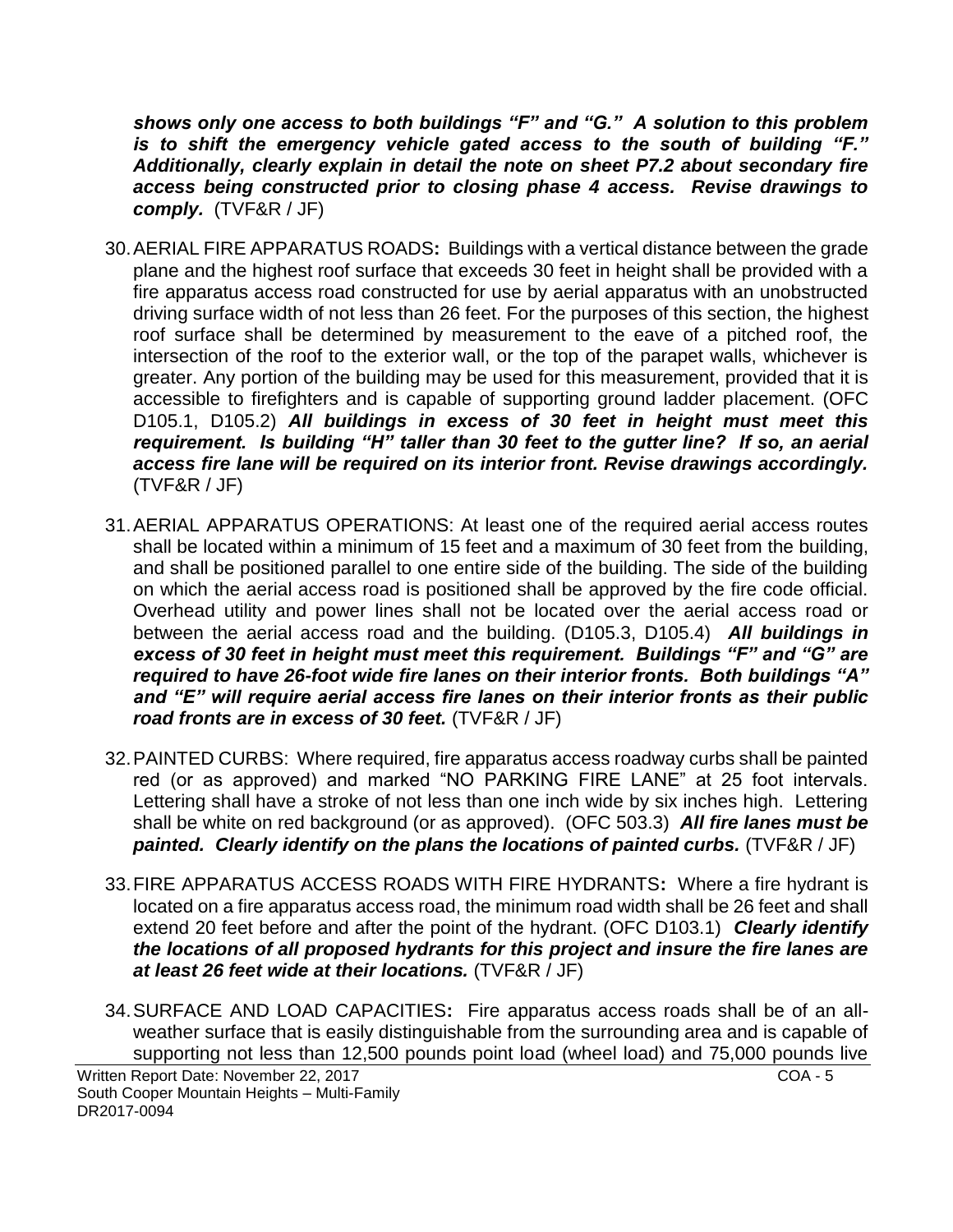load (gross vehicle weight). Documentation from a registered engineer that the final construction is in accordance with approved plans or the requirements of the Fire Code may be requested. (OFC 503.2.3) *All fire lanes must meet these loading requirements. Provide documentation on the plans that states this requirement.* (TVF&R / JF)

- 35.TURNING RADIUS: The inside turning radius and outside turning radius shall be not less than 28 feet and 48 feet respectively, measured from the same center point. (OFC 503.2.4 & D103.3) *Turning radius requirements are not met on this proposed design. Additionally, the AutoTURN parameters do not reflect TVF&R's largest and least maneuverable truck. I have included those parameters with a separate attachment. Revise drawings to show compliance, including maneuvering on the front faces of buildings "E" and "H."* (TVF&R / JF)
- 36.FIRE FLOW WATER AVAILABILITY: Applicants shall provide documentation of a fire hydrant flow test or flow test modeling of water availability from the local water purveyor if the project includes a new structure or increase in the floor area of an existing structure. Tests shall be conducted from a fire hydrant within 400 feet for commercial projects, or 600 feet for residential development. Flow tests will be accepted if they were performed within 5 years as long as no adverse modifications have been made to the supply system. Water availability information may not be required to be submitted for every project. (OFC Appendix B) *Fire flow calculations must be provided by site development review time.* (TVF&R / JF)
- 37.FIRE HYDRANTS COMMERCIAL BUILDINGS: Where a portion of the building is more than 400 feet from a hydrant on a fire apparatus access road, as measured in an approved route around the exterior of the building, on-site fire hydrants and mains shall be provided. (OFC 507.5.1, OFC Table C105.1, OFC C104 and OFC 912 & NFPA 13) *Clearly document all hydrants for this proposed development. This includes the minimum number required for fire flow, spacing and locations within 100 lineal feet of the fire department connections (FDC's).* (TVF&R / JF)
- 38.FIRE DEPARTMENT CONNECTIONS: A fire hydrant shall be located within 100 feet of a fire department connection (FDC) or as approved. Fire hydrants and FDC's shall be located on the same side of the fire apparatus access roadway or drive aisle. (OFC 912 & NFPA 13) *Clearly identify the locations of the FDC's, complying with the supporting hydrant requirements noted above.* (TVF&R / JF)
- 39.KNOX BOX**:** A Knox Box for building access is required for this building. Please contact the Fire Marshal's Office for an order form and instructions regarding installation and placement. (OFC 506.1) *One Knox box will be required for all buildings in this complex. It shall be mounted near the front entrance door of the clubhouse building.* (TVF&R / JF)
- 40.GATES: Gates securing fire apparatus roads shall comply with all of the following (OFC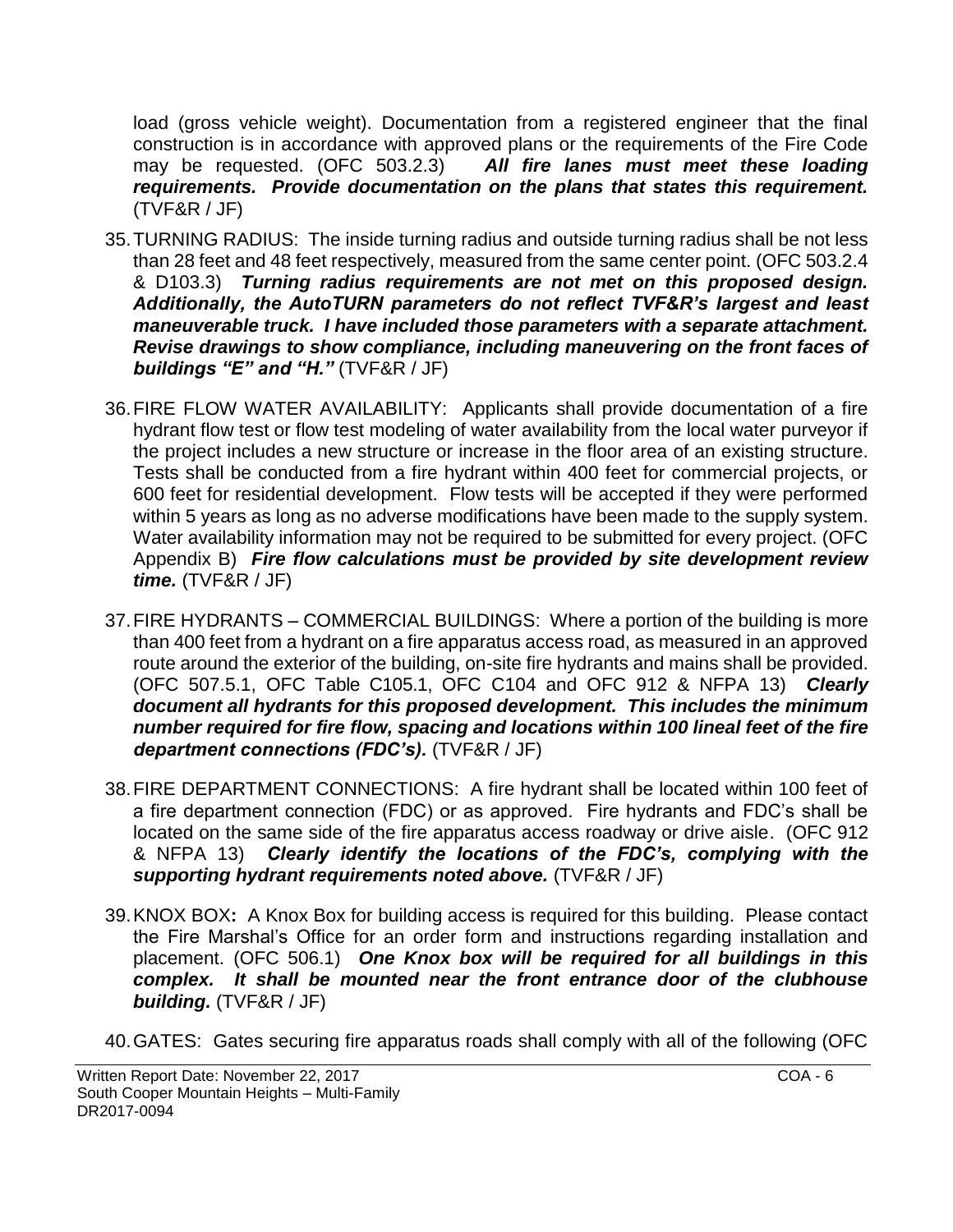D103.5, and 503.6):

- 1. Minimum unobstructed width shall be not less than 20 feet (or the required roadway surface width).
- 2. Gates shall be set back at minimum of 30 feet from the intersecting roadway or as approved.
- 3. Electric gates shall be equipped with a means for operation by fire department personnel
- 4. Electric automatic gates shall comply with ASTM F 2200 and UL 325.
- 5. A Knox padlock is required.

# *Provide plans for fire department review.* (TVF&R / JF)

41.Shall provide a plan showing a minimum of .73 acres of active open space to serve the development. Excess active open space from prior phases may be counted toward the requirement, if construction is complete prior to any occupancy permit for the multi-family phase. (Planning Division / SLF)

# **C. Prior to Building Permit Issuance, the applicant shall:**

- 42.Submit a complete site development permit application and obtain the issuance of site development permit from the Site Development Division. (Site Development Div./JJD)
- 43.Make provisions for installation of all mandated erosion control measures to achieve City inspector approval at least 24 hours prior to call for foundation footing form inspection from the Building Division. (Site Development Div./JJD)
- 44.Provide proof of recording the necessary documents associated with the project, including any necessary easement quit claim deeds and a filed survey consistent with the approved site plan. (Site Development Div./JJD)
- 45.EMERGENCY RESPONDER RADIO COVERAGE SYSTEM: Any building in excess of 50,000 square feet will be required to be tested to identify any deficient radio coverage areas. All areas of the building that are deficient must be provided with an ERRC system in accordance with OFC Section 510. Testing is typically done at 80% completion of the building. It is recommended to provide appropriate conduits shaft, wiring etc. during construction to accommodate for the system. Additionally, make sure you budget and appropriate time for the installation of this system. Please contact DFM Jeremy Foster at 503.259.1414 for further information including an alternate means of compliance that is available. If the alternate method is preferred, it must be requested from TVF&R prior to issuance of building permit.
- 46.Tualatin Valley Fire & Rescue has required that the applicant construct an emergency access on SW 175<sup>th</sup> Avenue as part of the multi-family development. The applicant shall obtain a Right-of-Way Permit from Washington County to construct the required gated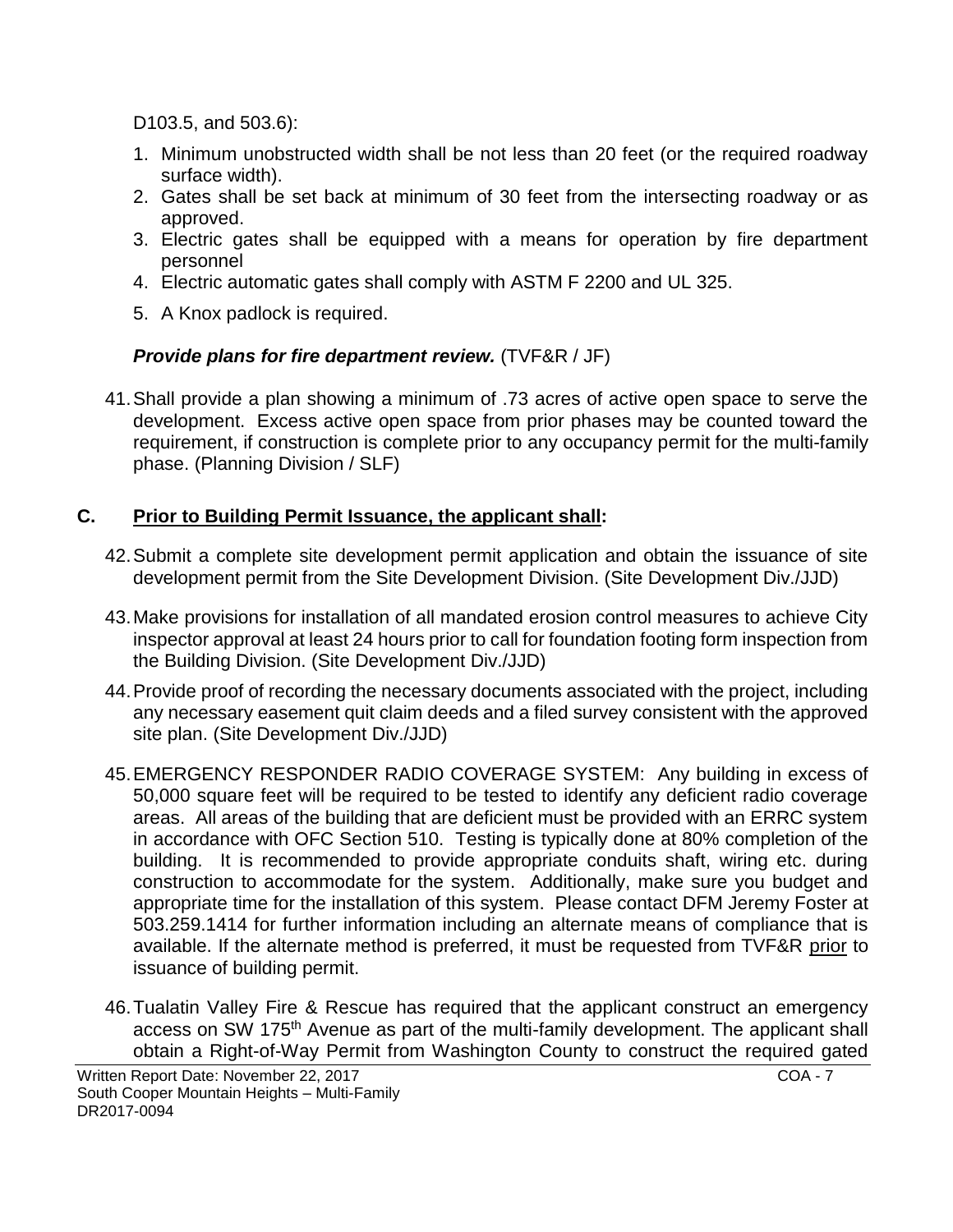emergency access pursuant to TVF&R and County standards and all other public improvements proposed for SW 175<sup>th</sup> Avenue/SW Scholls Ferry Road. (Washington County Department of Land Use and Transportation / NV)

- 47.Submit to **Washington County** Operations Division (503-846-7623):
	- a. Completed "Right-of-Way Permit" application form and fee.
	- b. A copy of the City's Land Use Approval with Conditions, signed and dated.
	- c. Three (3) sets of 11X17 plans, site plan for construction of the following public improvements:
		- i. Gated emergency access to TVF&R and County standards.
		- ii. All work proposed within the right-of-way of SW 175<sup>th</sup> Avenue/SW Scholl Ferry Road.
		- iii. Closure of all driveways on SW Scholls Ferry Road/SW 175<sup>th</sup> Avenue to County standards.
		- iv. Reconstruction of the existing sidewalk on SW Scholls Ferry Road to County standards. Sidewalk and planter strip widths shall be to City standards, including street trees. (Washington County Department of Land Use and Transportation / NV)

# **D. Prior to Final Occupancy, the applicant shall:**

- 48.Apply for and record a Final Land Division application, consistent with the previously approved South Cooper Mountain Heights PUD (LD2015-0013) in order to create the open space, resource area and storm water tracts, as identified in the approved PUD application. The Final Plat, or a separately recorded document shall identify the following:
	- a. The applicant shall identify all improvements within tracts and public rights-of-way and specify the maintenance responsibilities of those improvements. (Planning / SLF)
	- b. The HOA shall be responsible for maintenance of all tracts unless said tract is transferred to a public agency for maintenance or ownership. The plat shall specify maintenance responsibilities of each tract. (Planning / SLF)
- 49. Shall have constructed the required 1.4 acres of active open space to serve the development. Excess active open space from prior phases may be counted toward the requirement, if construction is complete prior to any occupancy permit for the multi-family phase. (Planning Division / SLF)
- 50. Have substantially completed the site development improvements as determined by the City Engineer. (Site Development Div./JJD)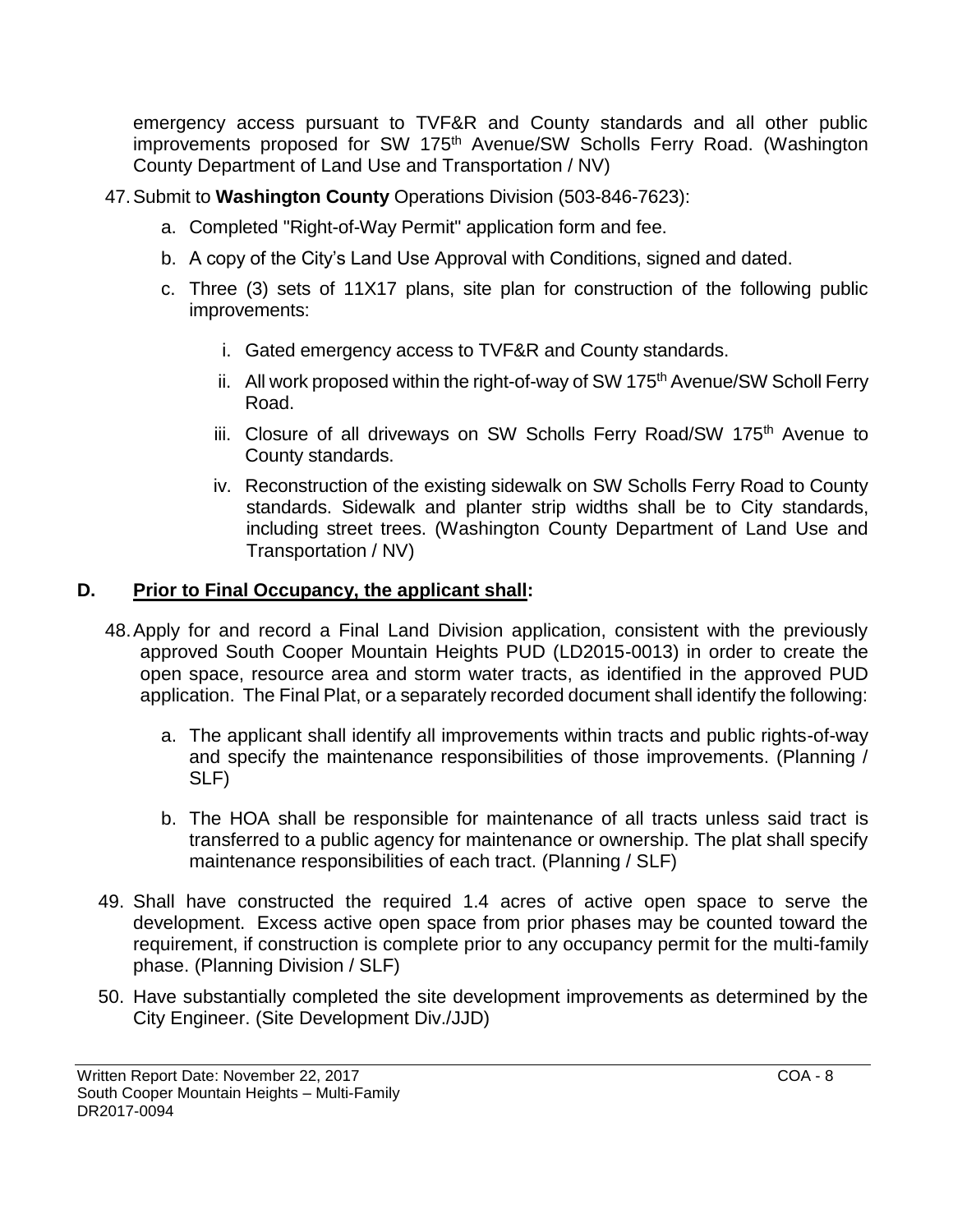- 51. Have the landscaping completely installed or provide for erosion control measures around any disturbed or exposed areas per Clean Water Services standards. (Site Development Div./JJD)
- 52. Have placed underground all affected, applicable existing overhead utilities and any new utility service lines within the project and along any existing street frontage as determined at permit issuance. (Site Development Div./JJD)
- 53. Install or replace, to City specifications, all sidewalks which are missing, damaged, deteriorated, or removed by construction. (Site Development Div./JJD)
- 54. Have obtained a Source Control Sewage Permit from the Clean Water Services District (CWS) and submitted a copy to the City Building Official if a Source Control Sewage permit is required, as determined by CWS. (Site Development Div./JJD)
- 55. Plant the required street trees or a fee-in-lieu shall be paid. The fee-in-lieu is calculated based on the current street tree fee at 1 tree per 30 lineal feet of sidewalk within the phase area. (Planning SLF)
- 56. Ensure all site improvements, including grading and landscaping are completed in accordance with plans marked "Exhibit A", except as modified by the decision making authority in conditions of approval. (On file at City Hall). (Planning/SLF)
- 57. Ensure all construction is completed in accordance with the Materials and Finishes form and Materials Board, both marked "Exhibit B", except as modified by the decision making authority in conditions of approval. (On file at City Hall). (Planning/SLF)
- 58. Ensure construction of all buildings, walls, fences and other structures are completed in accordance with the elevations and plans marked "Exhibit C", except as modified by the decision making authority in conditions of approval. (On file at City Hall). (Planning/SLF)
- 59. Ensure all landscaping approved by the decision making authority is installed. (Planning/SLF)
- 60. Ensure all landscape areas are served by an underground landscape irrigation system. For approved xeriscape (drought-tolerant) landscape designs and for the installation of native or riparian plantings, underground irrigation is not required provided that temporary above-ground irrigation is provided for the establishment period. (Planning/SLF)
- 61.Ensure that the planting of all approved trees, except for street trees or vegetation approved in the public right-of-way, has occurred. Trees shall have a minimum caliper of 1-1/2 inches. Each tree is to be adequately staked. (Planning/SLF)
- 62. Ensure all exterior lighting fixtures are installed and operational. Illumination from light fixtures, except for street lights, shall be limited to no greater than 0.5 foot-candle at the